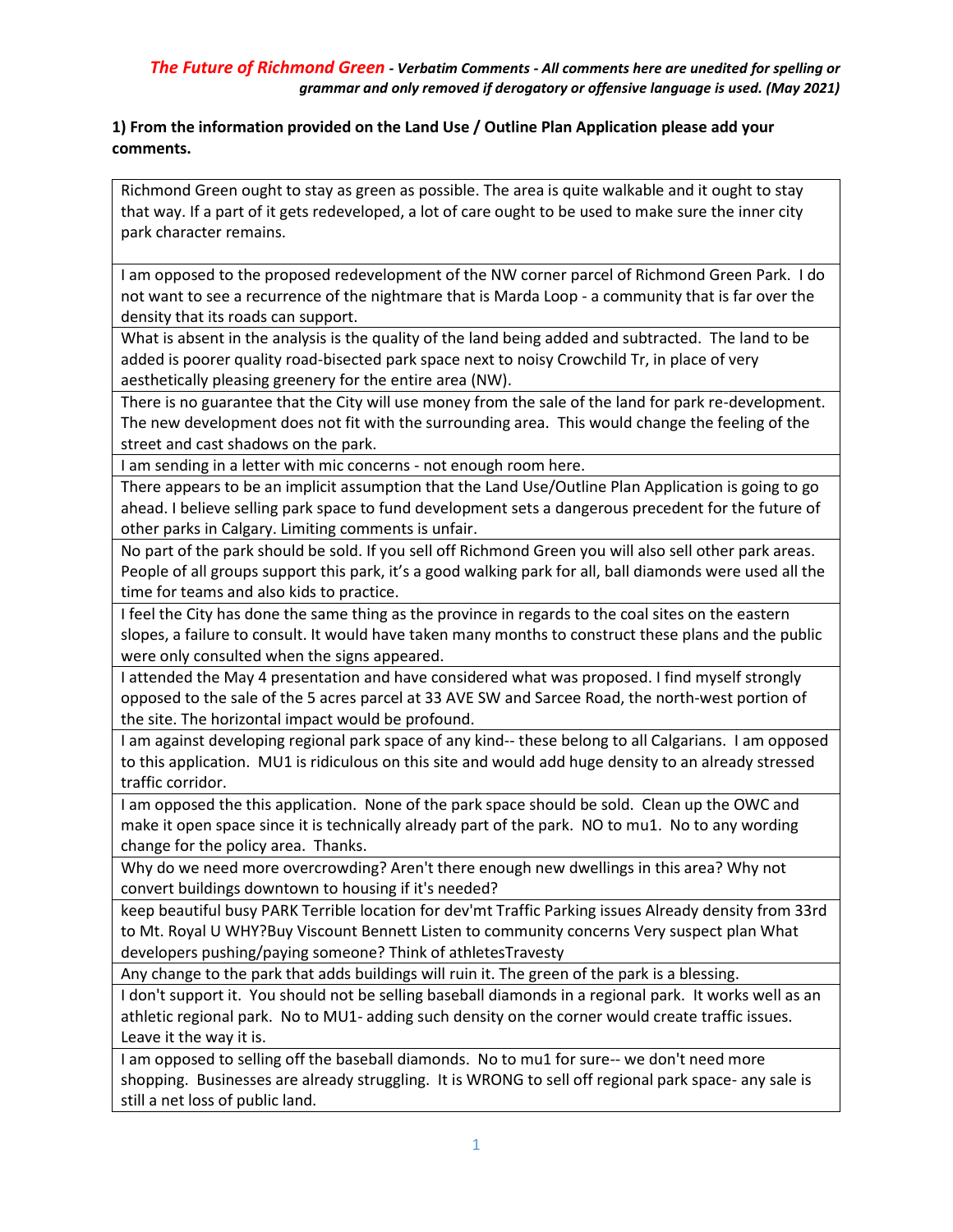Not enough clear information...a street runs through the proposed park. Half of the proposed las for park use isnt usable.

Too little. With exception that segment would be made available for development. Appears that City Planning desires high density. Is this solely a monetary conversion of City property?

This is a terrible misuse of green space. Residents have not asked for - nor need - an increase in commerical density. The City should be honest that the sale is being used to clean up the OWC and Counsellor Wooley has been disingenous with residents.

I am opposed to the Development Parcel as our family frequently uses the green space. I feel there is enough higher-density and multi-use residential available in Marda Loop, only a few blocks East of this proposed development.

Where "Future Roadway" is marked, is that not where a future LRT is going?

Selling any of this space results in a net loss of public assets/green space! No sale of/development on the ball diamonds. NO MU1. Clean up the OWCsite out of City funds. No change to policy area for residential/commercial on Richmond Green!

hahahaha. City sells off parks, city pretends to upgrade the old park. Everyone unhappy. only 255 characters? Are you kidding? this is public engagement at the city?? DONT SELL THE PARK

I would like this to become a disc golf course permanently. The City really could use more of them and having one more inner city is perfect. It would take so little maintenance and the space is made for it. The Currie Barracks CFB West Master Plan should NOT remove this area from Parks and Open Space and to designate it as residential or commercial! CFB is a huge area with 1000s of future residents. They need park space and LOTS of it. This is wrong!

I do not agree with this redevelopment. This type of decision requires an in person public meeting process and should not be done during a pandemic.

Please keep the baseball diamonds and walking paths!

I do not agree with this redevelopment I am think your process is flawed and not open. Using virtual means not having public meetings is offensive during a pandemic. Does this open up the city to a legal challenge of this development?

Green space is a regional park that belongs to all Calgarians and should not be for sale. This is not about Rutland Park as is suggested. The OWC is contaminated-don't sell baseball diamonds to pay for cleanup. Green space is offset for Currie density.

The green space should not be sold, but needs to be preserved as part of the Currie density plan.

Should be a city park with amenities for all - playground, disc golf, soccer fields, picnic tables and outdoor spray park

This is a very bad idea that needs to be stopped dead in its tracks. The RKHCA tried for a long time to get the OWC converted to green space due to CFB West and now it magically appears as an amendment when strong opposition is raised. Not good enough.

I think there still way to may unknowns for this. I think that the scope of the 'housing' needs to be tightened up with firm limits on heights of building and from where, the street or the current elevation of the park. Also tighten the interchanges.

I absolutely love the plan to use the operational area to increase the park size. I believe the communities requested that years ago to compensate for the loss of parkland due to the proposed road. I do not support any loss of park for residential use.

I have concerns that the golf course land is not usable even for green space as it may be contaminated and the water infrastructure needs to be protected by a fence. It is unclear to me if the future road into Currie is accounted for in the proposed plan

we dont need to sell the diamonds, There was almost no info provided on the Land use change or the new planned buildings which is why i phoned in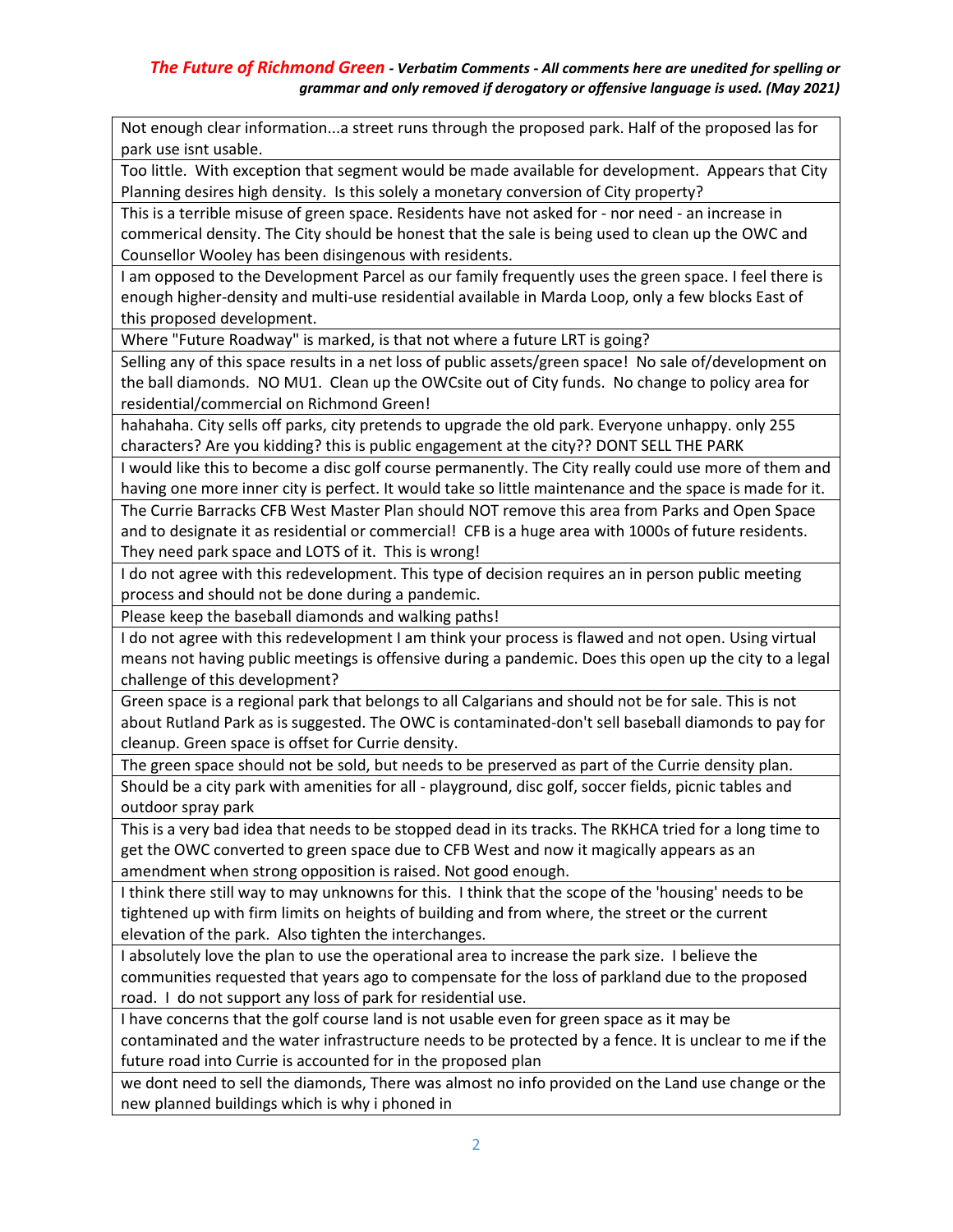There are so many unanswered questions -you keep saying the park will be better but there are no committed funds? And the land sale for \$5-8M will maybe build one pathway given how much it costs the city to do anything.

Its horrible. 0 details. 0 honesty. Literally the city put out a fictional rendering. No plans approved to replace or improve amenities. Built on lies.

No to rezoning the baseball diamonds. No to selling them off. No to MU1 land use. No to changing the wording for the policy area. NO means NO!

Hands off the ball diamonds-- NO development. NO MU1. NO policy change to the CFB Plan to allow for commercial/residential. Clean up the OWC and figure out what to do with the road and the golf course and leave the rest alone!

I support selling the ~5 acre package to fund re-developement of the park PROVIDED there is certainty that the funds will be directed to Richmond Green and NOT go into a "general funding pool". Height restriction should be 14 m on entire ~5 Acre parcel.

The disc golf is a great idea, particularly with it exploding in popularity recently. I would love to see it become a permanent feature.

Please keep the park along with the disc golf course. There is a lack of green space for all the residential areas near Crowchild trail and this space provides that for families.

NO to rezoning the ball diamonds-- this would add huge density and traffic to the area. Definitely NO to MU1. We don't need commercial space, we need green space. Remediate the OWC land on your dime and make IT park space or sell IT!

We don't need more development, we need more green space- leave the ball diamonds alone! We have lost the golf course, and now you want to take away the baseball diamonds in exchange for contaminated land! No to mu1! No to selling the ball diamonds!

This space is needed as a green space in this area

Is there a guarantee that sale proceeds won't be diverted to other projects? The redevelopment timeline is unclear despite the immediate removal of functional RG amenities. Is the rezoning of the OWC land tied to the rezoning of the sale parcel?

Whose dumb idea was it to sell off regional park space? Leave the ball diamonds alone! No to development. Absolutely NO to MU1-- Marda Loop is enough of a mess in the area! Don't touch a thing unless you have a referendum on selling regional parks!

Do NOT develop the ball diamonds- leave them alone. MU1 is unacceptable and ruins the whole street and community. No to any changes to the policy area to allow commercial!

Do not touch this park. Leave it alone. No condos. No development. Maybe a good arborist to deal with the dead trees and overgrown shrubs near the tennis courts to improve safety and visibility. That's it. Nothing more.

Leave the park as is. A green space for nature and residents.

no

I am strongly opposed to this Land Use application. The current council should NOT vote on this project because they do not know what the priorities of the next council will be. I do not feel that Councillor Woolley represents me or my community on this.

I like the plan where the current City Operations Workplace centre is turned into additional, usable greenspace.

leave the darn ball diamonds alone! we don't need more development- we need more green space! definitely NO to mu1 as commercial would wreck the place. wait until Currie is built before you do anything!

No rezoning of the baseball diamonds. No Mu1 on the site. That land is for all the residents of Currie- - most of them haven't even arrived yet and you are selling their space from a Master Plan!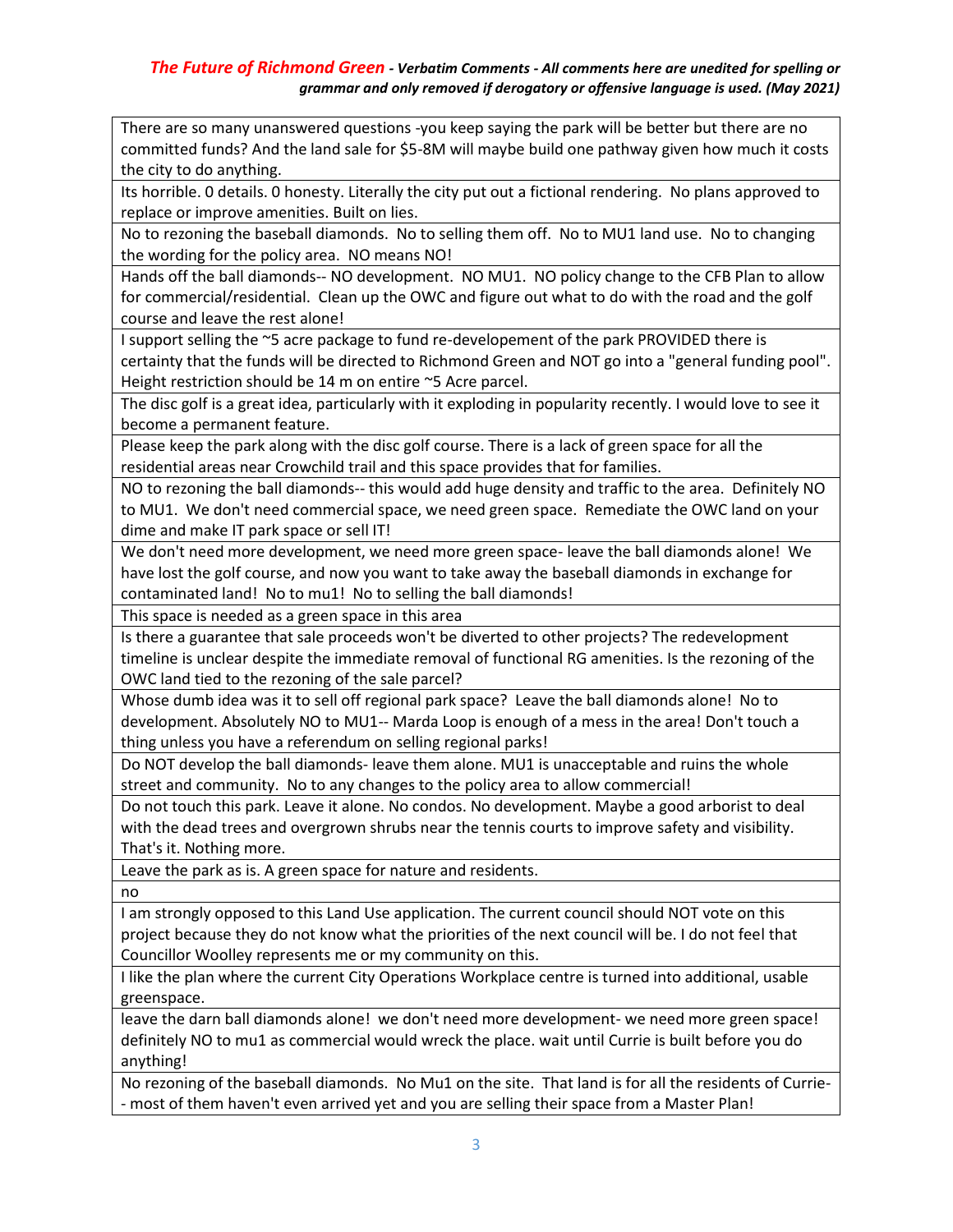Reopen Richmond Golf Green as a private 9 hole. A beginner course is needed in Calgary. Leave as park space. More green space is needed in Calgary.

I think it is an AWFUL precedent to be selling off city green spaces for development. I also think the corner that they propose development will be an astronomical eyesore and traffic boondoggle.

I think it's a right shame to be selling another beautiful park to be tore up and built on, as if that's what's best for the residents of the community.

I am very disappointed that the golf course was closed, and would hope that it could be reopened.rse was clo

I support the proposal. I think that any development and any future purchasers of residential housing should be told in writing that there will be no on street parking. Keep as many trees/bushes as possible.Keep sidewalk 5 feet from road with green strip

This is a regional park. It is not a money grab opportunity. Leave it alone. No to mu-1! You are adding Huge density to Currie. Let the people move in and Then see what is needed! Keep your hands off our parks!

No to developing the ball diamonds! No to mu1! Leave our regional parks alone or give us a referendum. Clean up the mess in the roads depot. Add some paths and call it a day!

I have been a resident of Rutland Park for 33 years. I am entirely supportive of the plan to rezone the 5 acres of the upper ball diamonds for a much needed multifamily residential development in an established area.

It is hard to give up greenspace even with a promise to improve it.

Disc Golf course should be permanent, not interim. Sustainable sport, low maintenance and fee's for the city. Good recreation for the City of Calgary Residents

No one asked for upgrades to the park! Clean up the contaminated land out of your regular budget. Leave the baseball diamonds alone! No to selling them and major NO to MU-1!

I am against the sale of the baseball diamonds. I am against an MU-1 designation for the space. I am against any changes to the policy area that would allow for residential and commercial use in a regional park!

Preferably the access road would not bisect the park. That makes a hazard to the people and animals using the area. PLEASE limit any development to 4 stories MAX!!

Add another 60 parking spaces. Only concrete sound proofed apartments should be built on row edges. The traffic noise would only result in slums with row houses. Otherwise just cancel the project.

The city is punishing residents to reward campaign-contributing private developers.

TERRIBLE IDEA. Ultimately another shortsighted, greed-driven land grab that punishes residents.

The information provided on the Land Use Plan Application for Richmond Green will be a wonderful enhancement for the community and will complement the green space currently being developed in Currie.

The baseball diamonds are part of the regional park. Leave them alone! There is huge density being planned for the area and you are trying to sell the land before they even arrive! NO to MU-1-- what a mess that would make of our communities. Not neede

Leave the baseball diamonds alone! No development! Especially not MU-1!

City Council has no right to sell city property that has been used for recreation . Who's pockets are being lined by thee developer. This who proposal smellsLols bad.

A terrible shame that the City has to chip away at existing greem space because the City is out of money.

This park is one of the reasons we moved to Rutland Park. We enjoyed the Richmond Green Par 3, tennis courts, Little League ball diamond and the two ball diamonds for the beer league teams. The spaces are well utilized and are a place of comfort for us.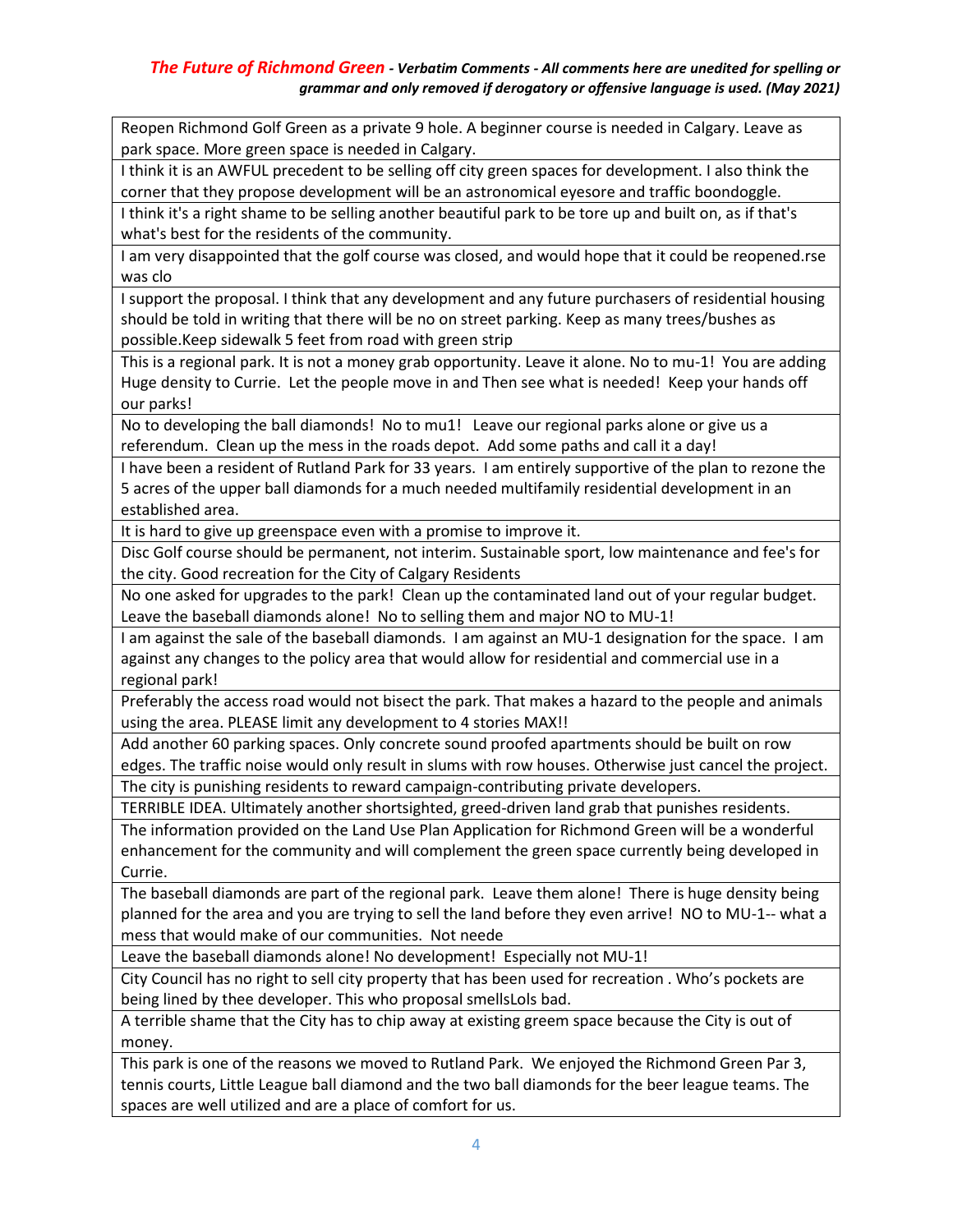I am very concerned about how rushed this project seems to be! Substantial increase in density in the last couple of years in Marsha Loop, and it is not slowing down. With Viscount Benett up for sale and Currie still developing north its too much at once.

I don't understand why any portion of this park needs development before C.B. is built out. There is no lack of housing in this area. Follow the money.

The available online platform did not allow adequate Q&A discussion.

I am a resident of Rutland Park x 26 years. Please do not develop or rezone Richmond Green. The baseball diamonds are extremely important and so is the green space, walking paths, etc. The area is fine exactly the way it is. Not necessary to beautify

The land proposed for the development is the best land on the site. The proposed green space will be cut in two by an access road not to mention the city storage area is contaminated. I was open minded, but seems they aren't providing information with.

I appose the new development in the park. This park is well used and the area does not need any additional apartments/homes.

The thing is al happiest about is the consideration of multi-season usability of this area.

Why has the development to the OWC lands not been left to the OWC? That had been the original Master Plan,correct? When were changes made to the plan?

Deny it. Keep the space public. Open it to all. More courts more out door stuff.

Please ensure that there is a wide sidewalk that will accommodate bike and pedestrian traffic through the area

When will the answers to the questions be posted? It seems premature to conduct a survey prior to seeing the answers to our questions.

IIt's necessary to preserve this regional park and avoid development that is not in keeping with the character of this neighbourhood.

There is no information on the actual development - housing, retail etc to determine if it fits in the neighbourhood.

Please don't sell green space to build condo and row houses. We need more green space, not less. Build on the OWA and the proposed new ball diamond is to go instead. Less traffic there

I do not know why density needs to be increased. Why dies the community need to pay as we gave taxes?

I am skeptical of giving up prime park land in a swap for contaminated industrial land. The proposed park will be segimented by a road which will deminishing the safety and enjoyment of the park.

I strongly feel that entire space should be kept as green space. Every time a building either residential or commercial comes down, it is replaced with multi-housing units. We certainly don't want more condos eating up green space.

The presentation was very well done and I would be supportive if I knew the details and timing of the proposed road from Currie Barracks to 33rd. There is a problem with Canada Lands as once it gets City approval it does not deliver on its commitments

I don't see the appeal. Especially not for a new roadway. And selling off green space doesn't sit right with me. We should be putting in more green space, not using it for developing. The extra traffic and noise pollution will make it unpleasant.

I would like to see the entire area remain greenspace/park. Please do not build on what is an already limited amount of green space in the aarea.

Do not rezone or redevelop the two little league diamonds

I am thrilled about the potential changes to the park. My main concern is the size of public green space increases and not decreases. Furthermore, please ensure the playground and paths are accessible by strollers year round.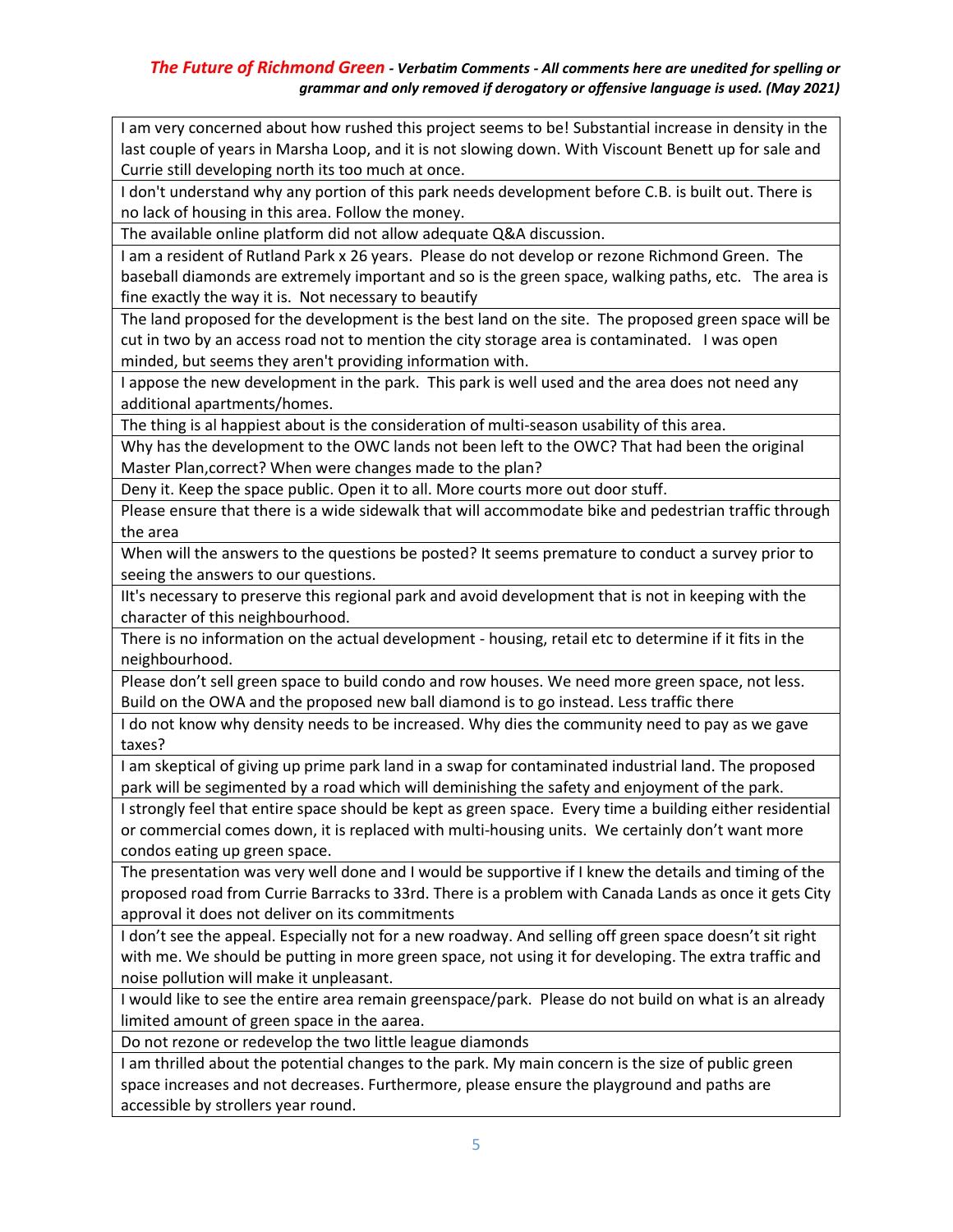We do not want development of those upper baseball diamonds. Do not rezone. You, the city of Calgary, have not learned from your colonial past and intend on stealing our neighborhood's land to profit from

I live in Currie and absolutely support the development of Richmond Green. Rutland Park Community Association is an embarrassment and DOES NOT speak for me. I look forward to a better planned and utilized green space. Thank you councilor Woolley

We support this project. 2 things we are concerned about-pls address 1) the bus/road running through the park - Is there any way to have that connector rd not go thru the middle of green space? 2) we never want the road to 25th street SW to open up

Would like to see better alignment with Currie barracks development.

I would like to see the current park space preserved and upgraded. I do not want to see the space turned into residential or commercial space

With the growth of disc golf world wide the addition of new courses can only be a good thing.

Leave the ball diamonds alone. Develop the contaminated roads depot if you need to. NO to MU-1 on Sarcee Road-- what a nightmare that would be for traffic. You should NOT start selling off regional parks. For shame!

NO to the sale of the baseball diamonds! Absolutely NO to an MU-1 land use!!! What a traffic nightmare you would be creating for the entire area. Leave it alone!

NO to the sale of the baseball diamonds. This would make the entire area open to commercial use. NO to MU-1!!! Keep the ball diamonds and leave our regional park alone!

Why place a road through the park? This decreases safety for park users and is unnecessary. It also very sad to see some of the Russian Olive and Larch trees be destroyed for development which also seems unnecessary.

It is unconscionable that greenspace would be sold when Currie is about to be developed. The area is underserved as it is.

I am a resident and am OPPOSED to the sale. It's unjustifiable and feels like Wooley is holding amenities and upgrades for the park ransom unless we sell of greenspace. Keep all the greenspace and upgrade the park.

I am mainly in favour as long as traffic calming measures are in place and there is adequate parking. I am NOT in favor the of the real estate plan to repurpose use and subdivision of the park. Shame on you.

We desperately need more disc golf approved green spaces. We are tracking as the busiest city in North America. Over 50million new rounds are being registered per year in the world and growing! This is unacceptable

Do NOT SELL the baseball diamonds. Selling the diamonds in west Richmond Park establishes an end to open space and must not be allowed to come about because of a few who want to cash in! This action will be a final blow for all of us. NO to selling this

Do NOT sell the baseball diamonds. You started with the diamonds and now you are taking away other assets in the park. DEFINITELY NOT MU-1. It opens up everything for commercial development. It has been a great place for 66 years. Leave it alone!!!

This information demonstrates an improvement in the engagement process relative to the LACK of engagement beyond a 'purported' minimalist 3300 Calgarians engaged for PUD's Guidebook.

I'm confused? Why develop any part of the park when Currie has homes and high rises yet to be built in addition to empty office space downtown. Why wreck a nice little park when more development is not needed?

That's a terrible idea! Why put so many dwellings on such a small space? This makes no sense. Why not make it a disability park instead?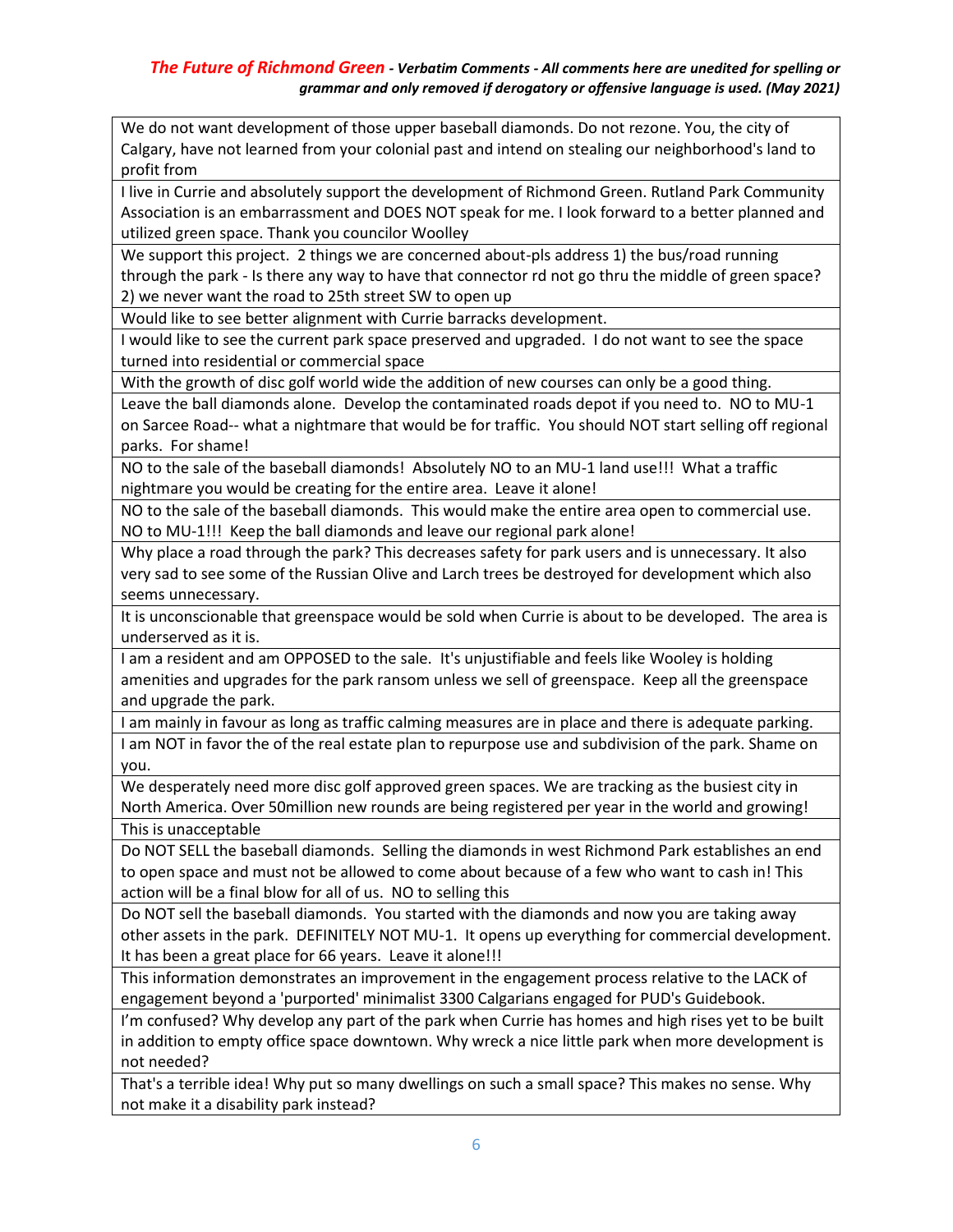Any kind of housing or commercial development of Richmond green park would be a tragedy. With popularity growing we need more permanent discgolf courses.

I'm mostly favorable to the proposed changes. My one concern is the density of the residential areas. I see building examples up to 6 floors, it seems to be a lot. What's the impact on traffic and local park wear and tear?

Richmond Green Park's best use is as a green space.

Yes, the land should be used and left as undeveloped as possible

Who really is behind all of this? The May 4th meeting left us thinking what is the City hiding? Who are they protecting? We felt bullied by you.

Why is Richmond Green Park even being considered for development?

Old golf courses are prime parkland for current disc golf usage. Disc golf is the fastest growing sport. It'll bring people outside for healthy physical and metal well being.

I really like the fact that you have an interim disc golf course being setup while the park is developed. It would be nice to have a permanent disc golf park setup in this area of the city.

Want it left a park, all of it.

Seems to be a good approach to fund park development.

Absolutely NO development on the " Development Parcel". It should remain a ball diamond and Field as it is.The entire area discussed should remain as Park and Recreation Areas.The development an east of Crowchild Trail and South to Garrison is extensive.

What the City has proposed for the 5 acre development is about the biggest nightmare imaginable. We are nervous from so much density coming to our area. We need to breath! We need the park to remain a park.

I am strongly opposed to using any of the existing land as commercial or residential space. With more homes being built in the area, this is our only major green space and the city should listen to the neighbourhood and not develop any of it.

Want the entire park to remain completely undeveloped.

Leave it alone , no construction , no concrete, fairway a doc golf , keep baseball, toboggan hill amd sport courts.

Disc off course would be great

Disc Golf Course

I found it informative, and I love the idea of the land swap, to make this a regional park. At the moment the former golf course really impacts the current park.

Feel community is being held hostage. We are being forced to accept yet another increase in density in order to have a viable green space. The area has no other park and very little green space (other than school or community site)

I feel the vision of this plan will improve the park space at Richmond Green and ultimately will improve the recreational amenities…and I believe the proposed development will add to the community

You are planning how to tax former green space. The city has declared war on green space! Shameful Disc Golf course permanent

On your email, read the sentence below "Take The Survey". No one on Earth knows what this sentence means. Honestly read it and tell me you understand it. It honestly feels like you are trying to sow confusion.

It seems the City is wanting to remove a nice piece of park space to pay for potential recreation development. I have concern that the sale \$ will really go towards this new. Commercial development will likely take place long before new park space

Green space and parks should be prioritized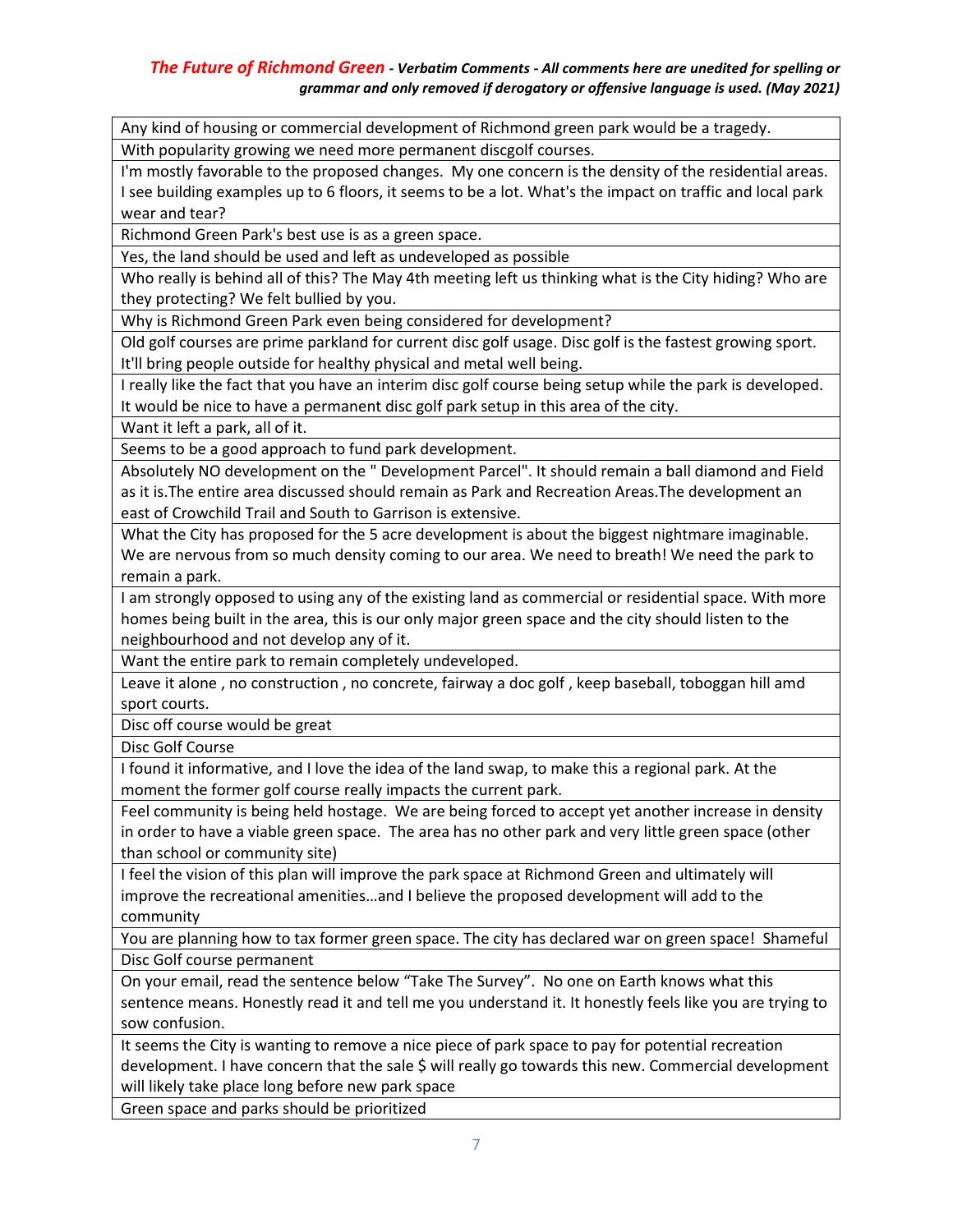The plan to put in a disc golf course at this location is long overdue. The current courses in the city are extremely busy and the number of participants in disc golf is growing exponentially. The DG course should be fast tracked!

make the disc golf course permanent

Please keep the disc golf course as part of the long term plan.

I am 100% supportive

I would like the park to be improved rather than sold however, if some of the land needs to be sold to pay for upgrading the park that is acceptable. It would be nice to see some small shops with apartments on the upper levels. Coffee shops, restaurants.

We support the concept of selling the designated land in the proposal and expanding the park in other ways.

I like your idea of having more open space for general public use vs. Golf course. Plus there are baseball diamonds and a tod park and toboggan hill. Way to go!

Glad to see only a small parcel going for sale and future expensive condos and the majority of the parcel toward public use.

We oppose the development/land use applications put forth. LEAVE OUR PARK ALONE!!! Your proposal is hugely problematic to our community and it is clear from previous surveys that us ( the actual stakeholders) want to leave this area for recreation

Please no high density buildings please.

What a stupid road. 33rd ave in that area already too congested by the lights at Crowchild heading eastThis will make things 10x worse. You will also need lights which will slow things even more. Traffic in Marda loop already obscenely busy will become

It would be unfortunate to take away more of Calgary's green spaces. These have been shrinking significantly I've true years.

I think disk golf is appropriate

Like idea of wholeistic proposal resulting in more green space but see uncertainty of more development and uses on top of reservoirs vs the immediate certainty of the rezoning/development so unless it's all tied together as one app, would vote no, thx

The proposal is misleading the actual park land that would be available and open to public after the sale is NOT 37 acres. The old golf course should not be included as the future of this is unknown

The argument given is that this land sale will fund park to improve the park. But there is a larger parcel that is presently not developed that could be sold instead and turned into housing. But the city wants commercial, so it prefers the smaller.

please do not sell! we need more green spaces in calgary !!!

needs public open house at several communities around the area, be great for the 5 acres to be low income affordable living

I dislike that you chose to prioritize the development of green space when there is tons of brownfield development underway or not yet started, such as currie. While I support urban regeneration, losing such open, mature green beauty is a crime.

I do not support the proposed future use plans.

We desperately need new disc golf courses in Calgary to take the burden off of baker. This would be an ideal location as most of the golf infrastructure is already in place

This survey is a joke. How much USABLE green space is there after taking out the roadway, parking, and unusable space due to present and future water reservoirs? A parcel of land does not get bigger by selling some of it. It is insulting.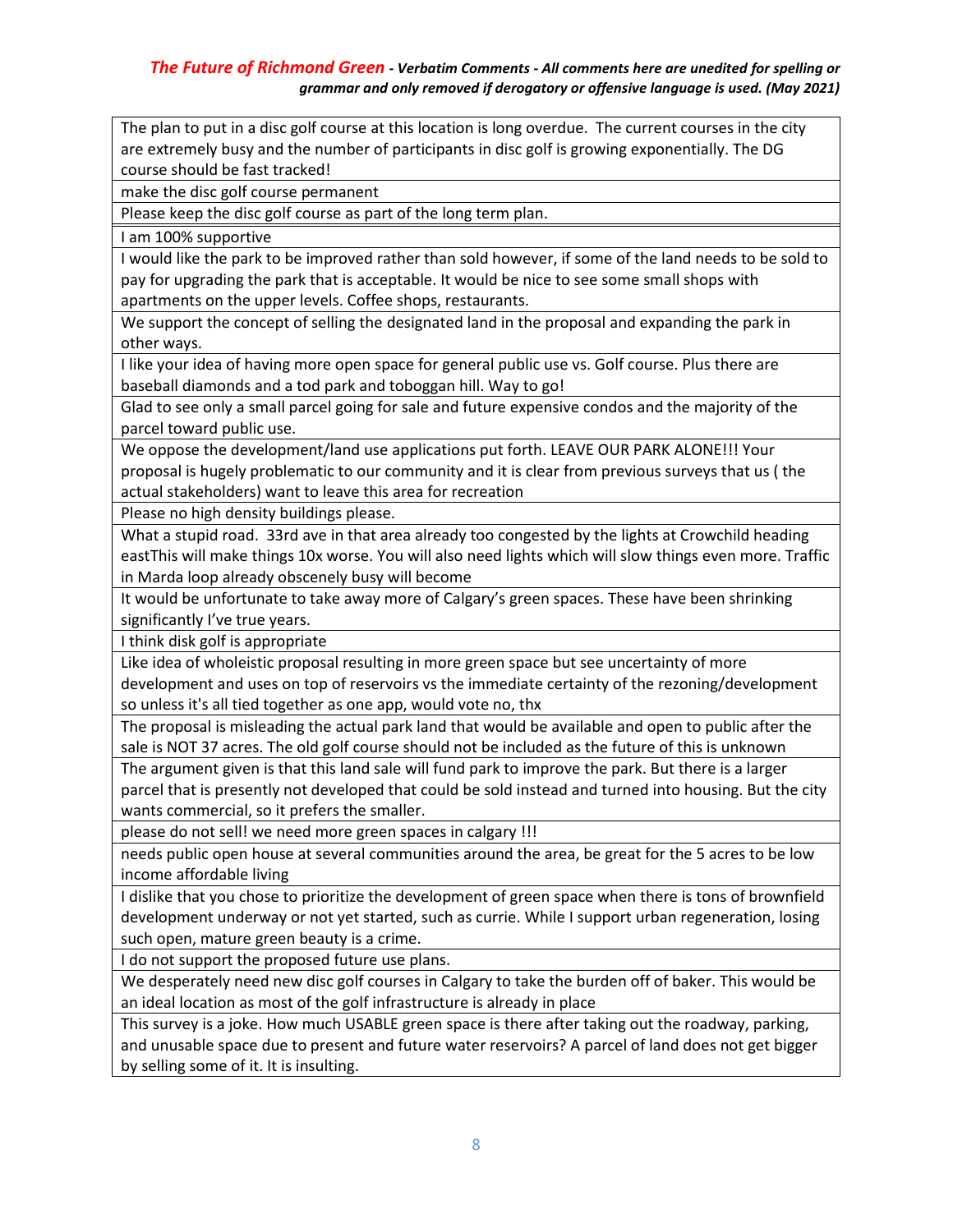Insulting that after our communities asked for the OWC to be converted to park in lieu of CFB, that the City now sells this idea back to us. Sell the Eastern 5 acres of OWC for profits and keep the mature trees and established park space as it.

Council and the Administration are still not \*LISTENING\* to residents and are moving forward with exactly what they have always envisioned for this site despite the wishes of local citizens

The parks planner at the public engagement session said that some revenues from the disposition would be used to improve the remaining park, but the community association (in Rutland Park) says this isn't true. What's the real deal? We need to know.

I do not agree with any development of this area. With the increase in population density, substantial green spaces and park area is required. Most 50 x 100 foot lots are being subdivided and the former military land is now medium to high density.

I'd very much like to see a permanent disc golf course in this space.

I am a strong supporter of the new plan. Very informative forum as well. I am a strong advocate for both interim and permanent installation of disc golf course.

Like 90% of this community who live by and use Richmond Green Park, I want it left as is with no changes and no development.

I would like to see Richmond as a parkwater playground.

Do not redevelop the ±5 acres of land on the north-west portion of the site.

Sounds like all maybessnd potential for the rec areas and for sure only applies to selling those 5 acres for more high density housing...as if we dint have enough along 33rd Ave.

I think it the session held was informative and provided details that many people did not have.

Is the outcome pre-decided? The tone of this presentation did not address how this area is presently used by the community. With the crazy Currie master plan, the last thing this area needs is new development.

Baseball diamonds are the least used public spaces, poor use of space

This plan is very vague on numbers such as density and funding.

Disc Golf please

I was very pleased to see the use of existing 'golf course' zoned as green space. I think as a community we were very worried this would become more residential use.

It sounds to me like we could lose a lot more green space than originally promised.

test

Keep park land.

information well presented, although disagree with principle of development for this location

I support the Council Direction for this space. Selling off a small portion in exchange for a larger accessible greenspace and better road access makes sense to me.

I'm excited about the interim disc golf opportunity

This is not the first time the city has tried to bamboozle our neighborhood. Do you recall the cell tower debacle? We are not interested in more info or data to process. We want a park, not a bunch of buildings. Stop making it so complicated.

I like the plan to revitalize this urban space into a regional park. The forward-looking plan will make good use of public space for people of all ages.

We have limited green space in our neighborhood. If we lose the diamonds we will have less and it is not for sure the additional green space will open any time soon. It also pushes it farther from us toward Currie. They have green space. Rutland doesn't.

I think that a mixed use space that includes disc golf and other recreational sports areas is important for the health of the surrounding community.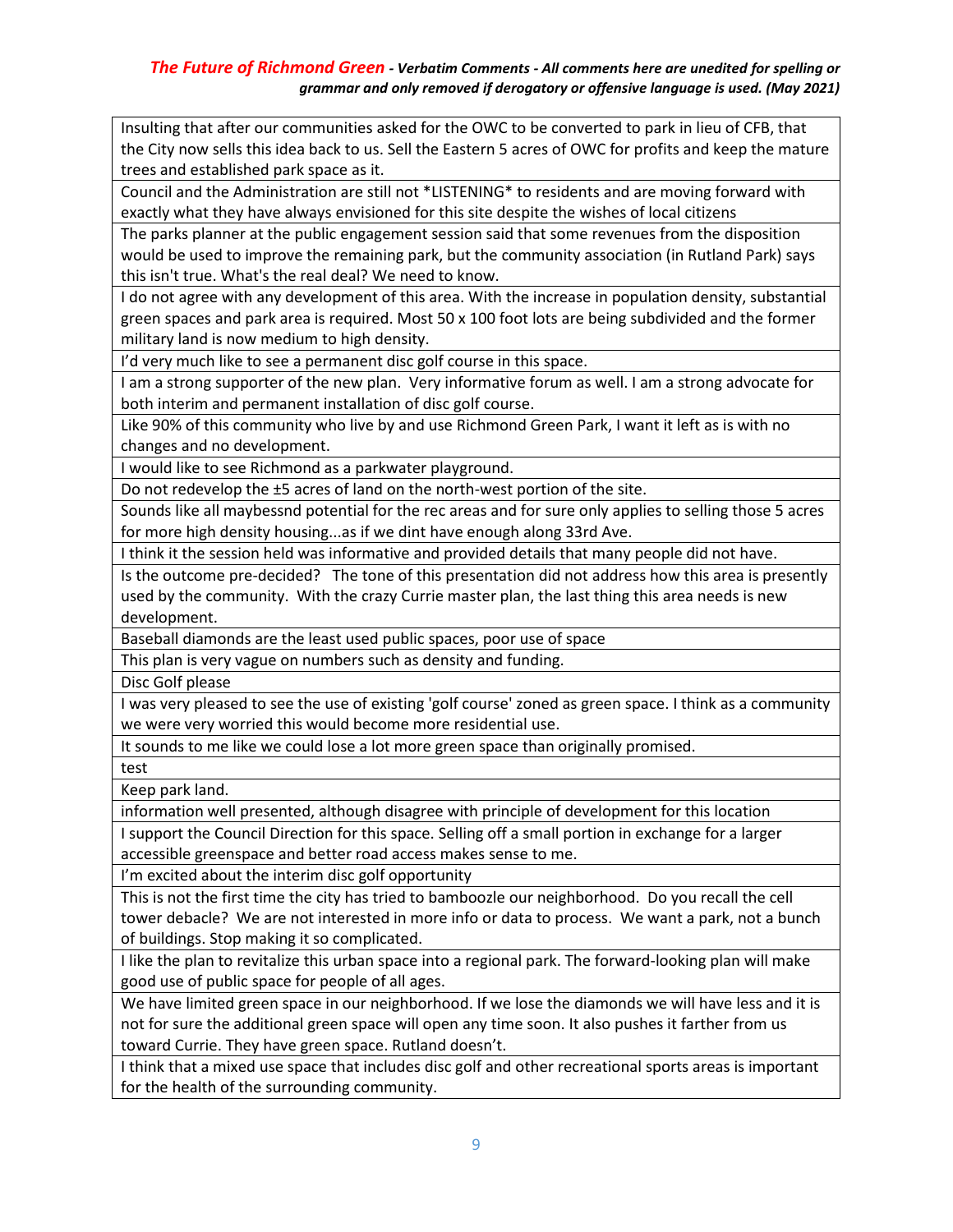Please keep the disc golf course past the interim perioud

I have concerns that the golf course will not be turned to open land given contamination and the water works underneath. It's presented as green space, but concerned that will never happen given the BRT and Currie access.

There needs to be a sidewalk running along 33 ave.

I am in support of the redevelopment. Great opportunity to get some fun new ideas in the neighbourhood. If we want inner city neighbourhoods to prosper, we can't just leave it status-quo.

I am EXTREMELY opposed to any land use re-designation for the upper baseball diamonds at Richmond Green, ESPECIALLY one that permits ANY commercial development. Sell off the contaminated OWC land instead!

I think it looks great. I live in the community and know there is much resistance from NIMBY mindsets. I will be an advocate for yes!

The inclusion of disc golf in the park helps to minimize "vagrant" behaviour. This is evident in both the Refinery park (when is was open) and at the Forest Lawn location as well. The disc golf community helps organize clean up groups to help maintain.

I am in favour of this plan. I would like to see the road access between Currie Barracks and 33rd Avenue be completed sooner than later as I believe a road will help accelerate development of both the Currie Lands and the Park.

There are inadequate reasons for developing this land. The explanations do not make sense and are contradictory. Your own map shows that green space will INCREASE, yet the Golf Course and OWC can be taken away at any time for development or water need

I don't understand why Richmond green is up for development. Bowness is a big park, princes island, will you start selling them off too? I bet with a bit of effort you could run that golf course with volunteers. Marda pool, every outdoor rink is volunteer

i was/am very curious why the OWC is no longer designated for residential development. not that i would like to see that, but i am curious nonetheless, is the site contaminated? if so, i find it very disturbing that it wasn't mentioned. purposely avoided?

we need this space to be a permanent disc golf course, there are not enough courses in Calgary and this space is perfect for that.

You are ruining the park. Do you how many residents of the surrounding neighbourhoods use this park??? A LOT.

I don't believe they will ever develop the remaining land into the wonderful park they proposed. I feel it will sit there for years as no timeline or promise of when was mentioned. It's all corrupt.

Golf is HOT right now. Bring BACK the Richmond GOLF COURSE!

Calgary needs more disc golf courses.

Would like to see a disc golf area planned into the land space

Keep the disc golf course

Thanks for presentation. Good to see some foresight into use of the open area

Make the disc course permanent- affordable family recreation area is needed!!

I look forward to using this piece of land as a disc golf course for the time being, and hope that the city decides to make this course a permanent installation. It is much needed in a city where disc golf's popularity has skyrocketed over the past year.

We look forward to having the golf course area open for recreationof some sort

What guarantee is there that the city will you use the monies from the sale specifically for this project? In other words, why should we trust you to do what you say?

I support the project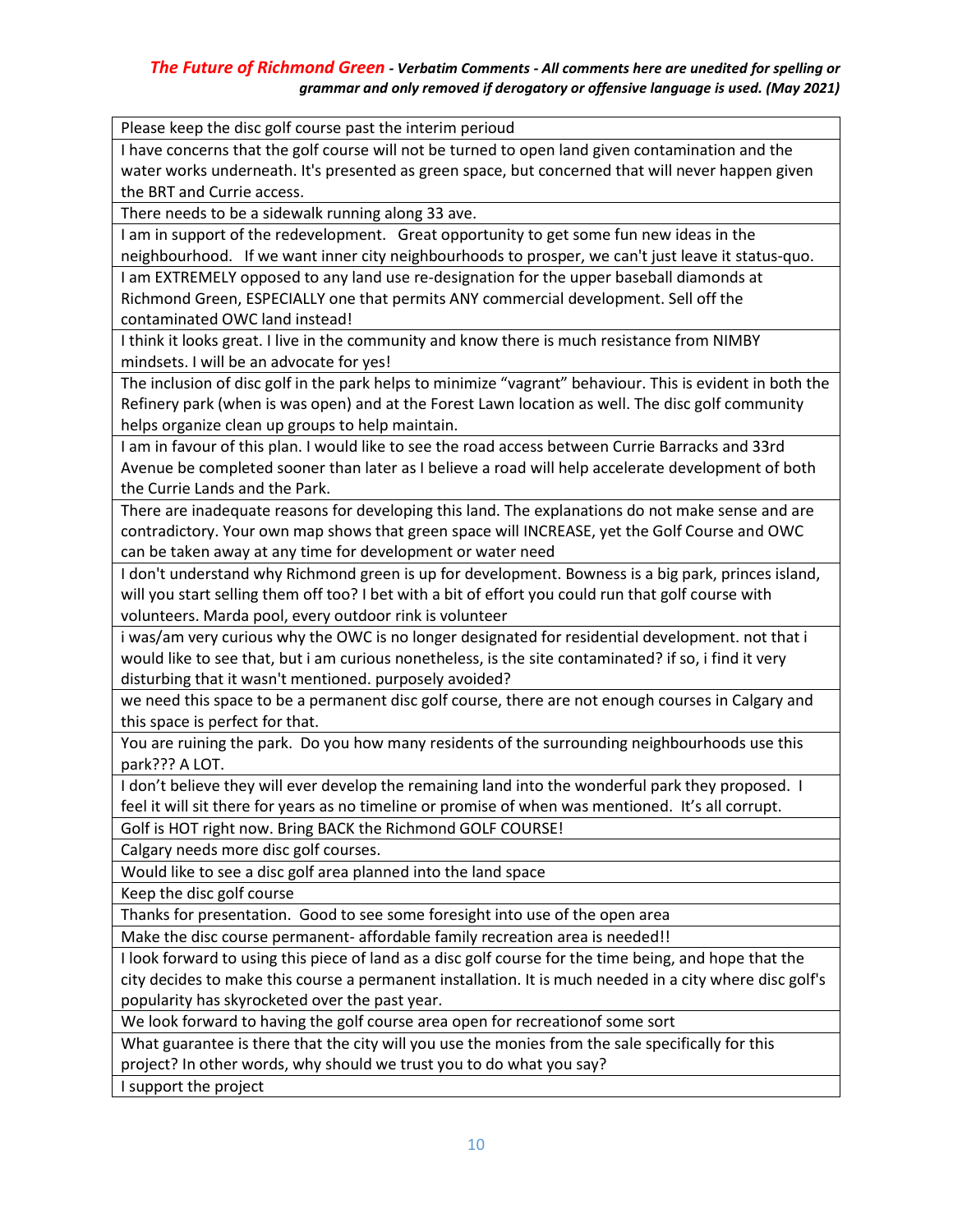Please build a disc golf course!! It's blowing up and the city does not have enough courses to meet the demand.

Pedestrian/bike bridge from Marda loop, picnic areas away from road, some type of water feature/Wade pool

I do not support the Land Use and Subdivision work on ~5-acre parcel where 2 small baseball diamonds reside. I understand the desire to develop this area of the property to fund park redesign, however, do not support development on the 5 acre section.

This in our families view is poorly thought out and appears to be revenue/capital driven as opposed to serving the needs of the community. The density in the area is becoming non manageable with no infrastructure solutions/support being considered.

it is difficult for me to support the disposal of the land when all I hear was just "promises" without concrete council decision on putting aside the funding from the sale of the land and the promise of opening up the golf and maintenance lands

Pleased to hear that Tennis/Pickleball courts will remain. Some mornings up to 40 pickleball players so there must be adequate parking.

The City has not provided sufficient justification for either selling land or for the proposed road. Both concepts are incompatible with sound, sustainable development under the Municipal Development and Calgary Transportation Plans.

Having another outlet for disc golf would be vital in Calgary, as the sport has grown tremendously over that last two years.

I don't understand why Council decided to move forward with this plan. I don't believe the Community Association asked for redevelopment. What is the driver behind this?

I support the establishment of a permanent disc golf course on the Golf course space. I'm not thrilled about the real estate development on the small ball diamond field space.

Disc golf is growing exponentially. You can permanently install a championship level disc golf course here and it will be used regularly for years and years.

I support the residential plans BUT the developer conditions (density, max building heights, parking for residents and guests) must be clear upfront and strictly enforced; opening areas for development become slippery slopes for developers.

Disc Golf is great free activity for people of all ages to get outside for a walk

Supportive but would like more clarity on what happens to the annexed 5.45 acres while it awaits development. Would be sad if it's sold and sits as a fenced off eyesore awaiting development esp as it would make accessing park from 34th difficult.

Really concerned about increased traffic coming out of Grace Manner/34 st. Where will the residences/businesses in the 5 acre section coming out. Is there going to be any other access other than the existing exit at the current grace manner entrance?

Pls add a family friendly dining place or at least take out and picnic places.

I believe our City, especially the inner city is lacking in parks and green spaces. The pandemic has highlighted even more the need for these spaces. Development in this space would be a poor decision that I don't support.

The lands being swapped (OWC) has potential environmental concerns according to CFB West plans. The golf course lands will have limitations due to subsurface infrastructure.

This space is an excellent opportunity over the short and long term to provide another space for the growing sport of discgolf

Appears to be well researched, thought out and creative. Happy about the environmental aspect!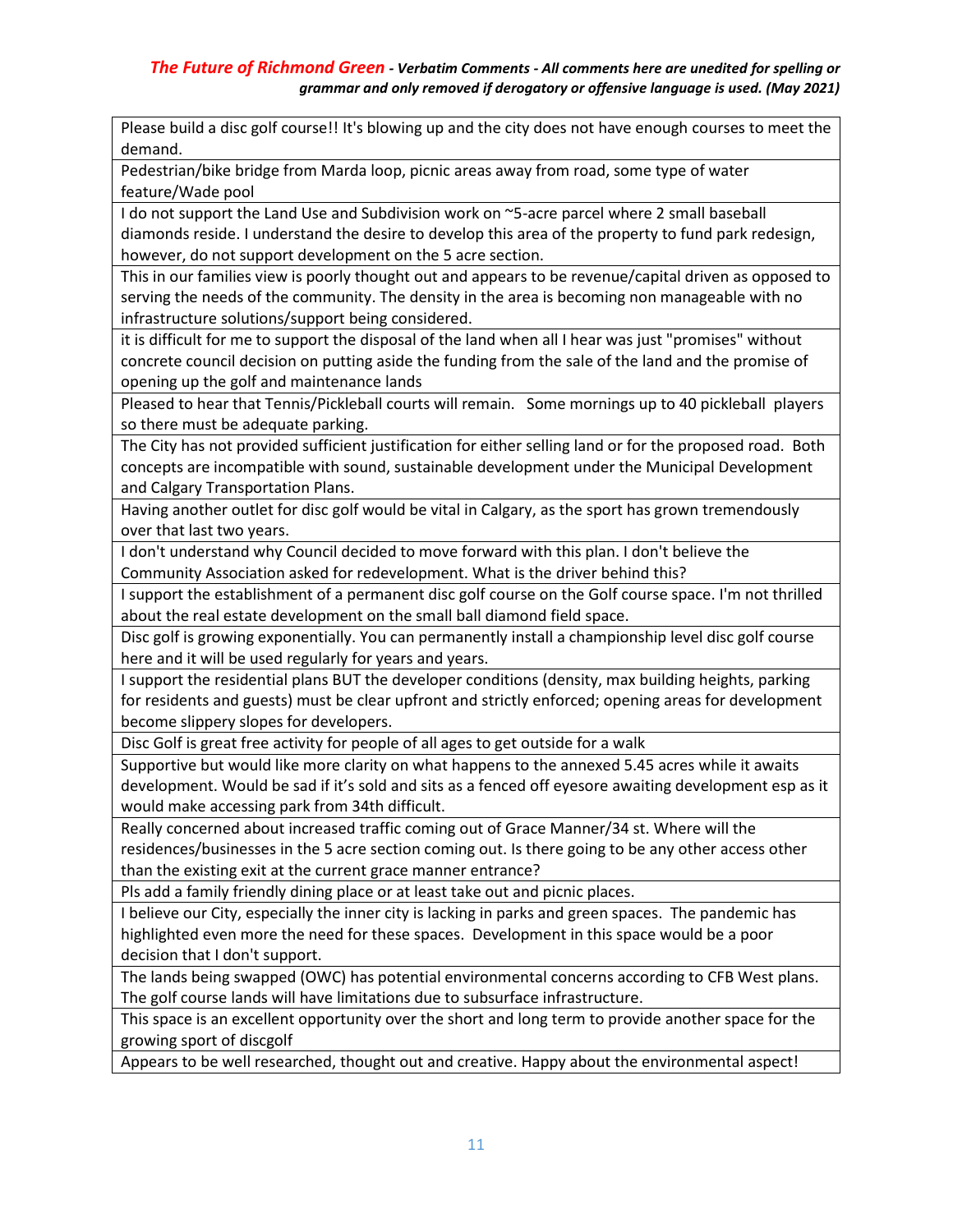My concern about this proposal is that at the moment you are only asking for 5 acres. Worried in the future you could sell off more. Disillusioned in the process. You say one thing but in reality will do another. Live in Marda 32 years seen it before.

This will be a great way to add value for all Calgarians. We need more open parks and free recreation activities vs closed golf courses. Disc golf will be a perfect addition to the community!

I think it's great actually. I just want to highlight 2 things: 1) please, no through road for the old 25th Street SW access point off 33rd Ave SW/Richmond Rd; 2) we need a traffic plan for 29th St SW/Richmond Rd SW. Other than this, love the future plan

I am against the land use change and redevelopment of ±5 acres of land on the north-west portion of the site. I am against the selling of this park space and selling this municipal land to developers.

A new disc golf course would be an amazing addition to the area. Look no further than Baker park to see the growing popularity of the sport.

255Characters,absolutely useless! 1000's new taxpayers in the area (CURRIE) should be enough \$ to improve the park. DO NOT SELL THE PARK. MU is TO high when surrounded by NO or low rise,NO MAX building area or residences? CITY RENDERING IS A TOTAL LIE

Excellent use of this land. Sports are a necessity to community health.

The ability for one to adequately assess the merits of this project is tied to timelines. Unfortunately, I cannot discern when the 'Future Public Space' areas (golf course and OCW) will be included/acted upon.

Love the use and amount of green space. Strongly believe the disc golf course should remain permanently.

Looks like a good plan.

It is disappointing to see the possibility of further destruction of green space within the city. In such an active city it is a shame that reducing the amount of space for outdoor leisure or play is being considered.

I support turning the existing golf course space into public use space (if golf is taken away) but do not support the sale of property for development into housing and commercial space.

Disc golf course is very much needed with the overwhelming uptake in traffic at all other city courses! Really enjoy disc golf. Every course in calgary is so busy. Would be nice to get more courses to try to meet the demand

I would like to see the space used at more than just an interim disc golf course, but into add a permanent disc golf course.

This park should be used for Disc Golf, toreduce traffic a the existing courses.

No comments

There is too much construction in the area already, huge impacts on traffic and infrastructure. The green area is used a great deal. Any development should be for sports like afield house for hockey/lacrosse/volleyball/basketball/lacrosse/soccer.

I do not support the proposal to build a residential building. It's a barrier to health, climate change and families. Fix the contamination, finish Currie and preserve/enhance Richmond Green. We live here and are the experts of our own neighbourhood.

Stop taking away parks and green space in the city for high density housing. There is enough housing for the area now and the infrastructure can't handle more traffic or parking. This is a green city, not a concrete city!

The OWC land is ALREADY S-R, which is no guarantee of open space. The City can't say that they are using existing S-R space to add to S-R space when it is already included as S-R space.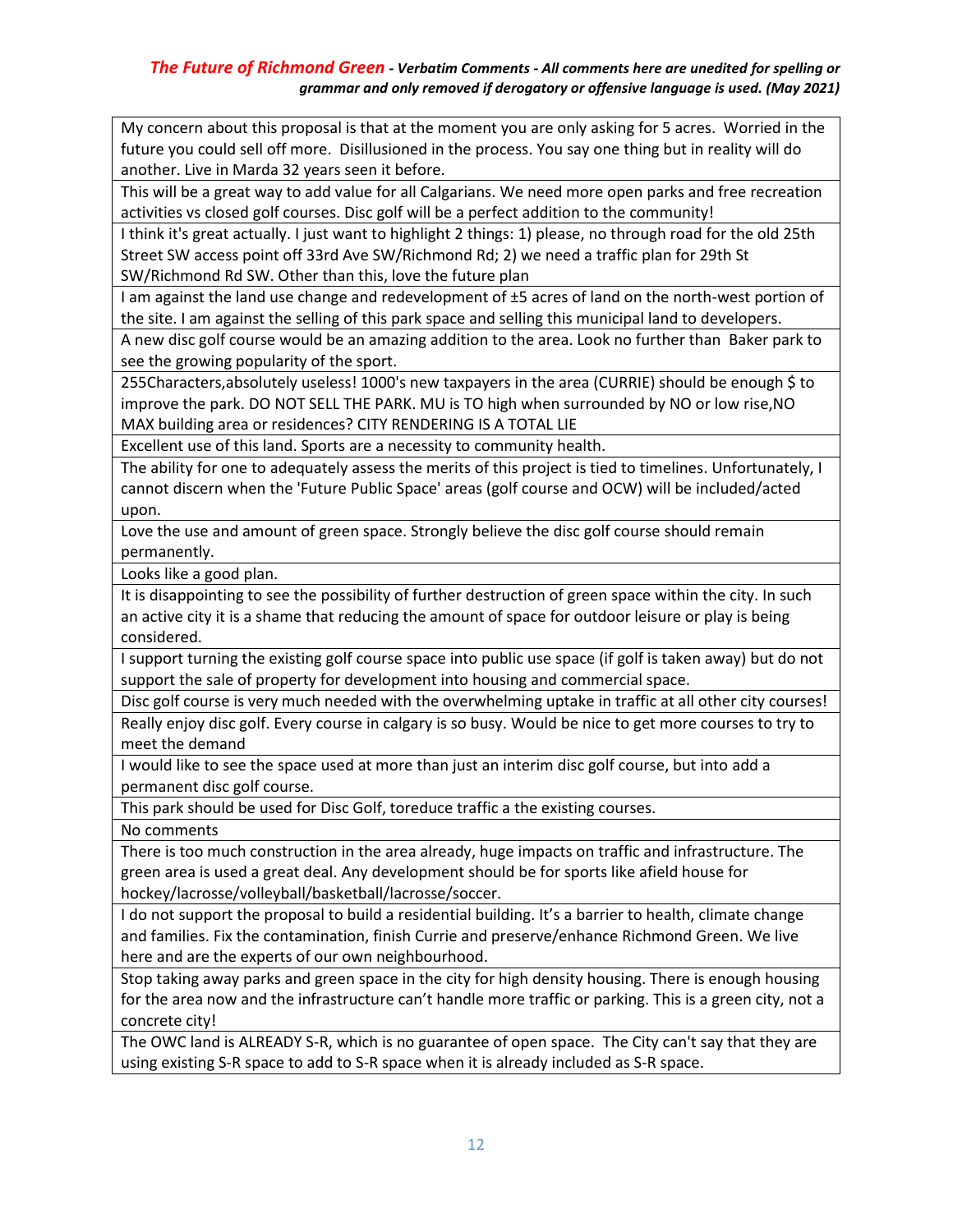I would like to suggest that consideration be made to ammend the plan to support a permanent disc golf course. It is so exciting and appreciated that an interim course is being considered, however there is a very large need for more recreational disc golf

Continue to use the Open public space for a public disc golf course. Disc Golf popularity has increased over the last year, the City of Calgary should continue to add courses to sustain the popularity of the sport.

I find the idea of increasing residential development on that site infuriating. Those who stated that there has not been an increase in the Richmond Rutland Park population may be correct .However The Currie/ Marda Loop area was conveniently not mention

I appreciate how much time is going in to the decision.

This whole process has been a nightmare. Deception from the beginning about what was planned for this space.

Questions that remain unanswered - does the old golf course need to remain fenced, how long until OWC lands are made into park space, how much does that cost? Is currie on board with that? How much is the park being sold for? Will ALL funds go back intoit

I think the disc golf course is a great use of the space, considering non-disc golfers can also use the space at the same time. Disc golf is a family friendly, very affordable and accessible activity. Only concern would be it not be an off leash area.

Keep housing to a minimum. What's shown is acceptable but NO MORE! I don't see additional points of ingress/egress for the multi-family housing. This will back-up 33rd Avenue and Richmond road.

Nothing in the proposal provides a needs analysis for this project. There is significant, as yet undeveloped, multi-family condo/apartment planned for in Currie Barracks. Where is the analysis that shows additional high density development is needed?

I can't support a plan to sell a portion of a park, just to accelerate development without a finalized plan with guaranteed funding and timeline. An explanation of why this is so urgent now would be nice too.

The community is losing park space and ball diamond space. I'm not in favor of giving up green space. I feel the current configuration contains much space that is very inefficient. WIth the closure of the golf course, there is a large area that could be enhanced to provide quality park space.

Looks like a good plan. Excited to have more green space in the area once the golf course is open to the public.

I support the additional retail and redevelopment of the park. Overall, in support of the plan.

I (Sarcee Rd resident) appreciate thought here. I think maintaining green space should be a priority. The disc golf plan is excellent and I hope to see it implemented.

# **2) Did the information provided give enough details to provide clarity as to the process – The need for the scoping of the project in order to proceed with future planning (Land Use approvals in order to implement Future Planning Options). – Verbatim other comments:**

The City's FAQ sheet (March 29, 2021) offers no promises either as it states "How the remaining 46 acres at Richmond Green will be used remains to be seen". This shows that there simply is no obligation or mechanism to ensure reinvestment will happen once this land is sold for development.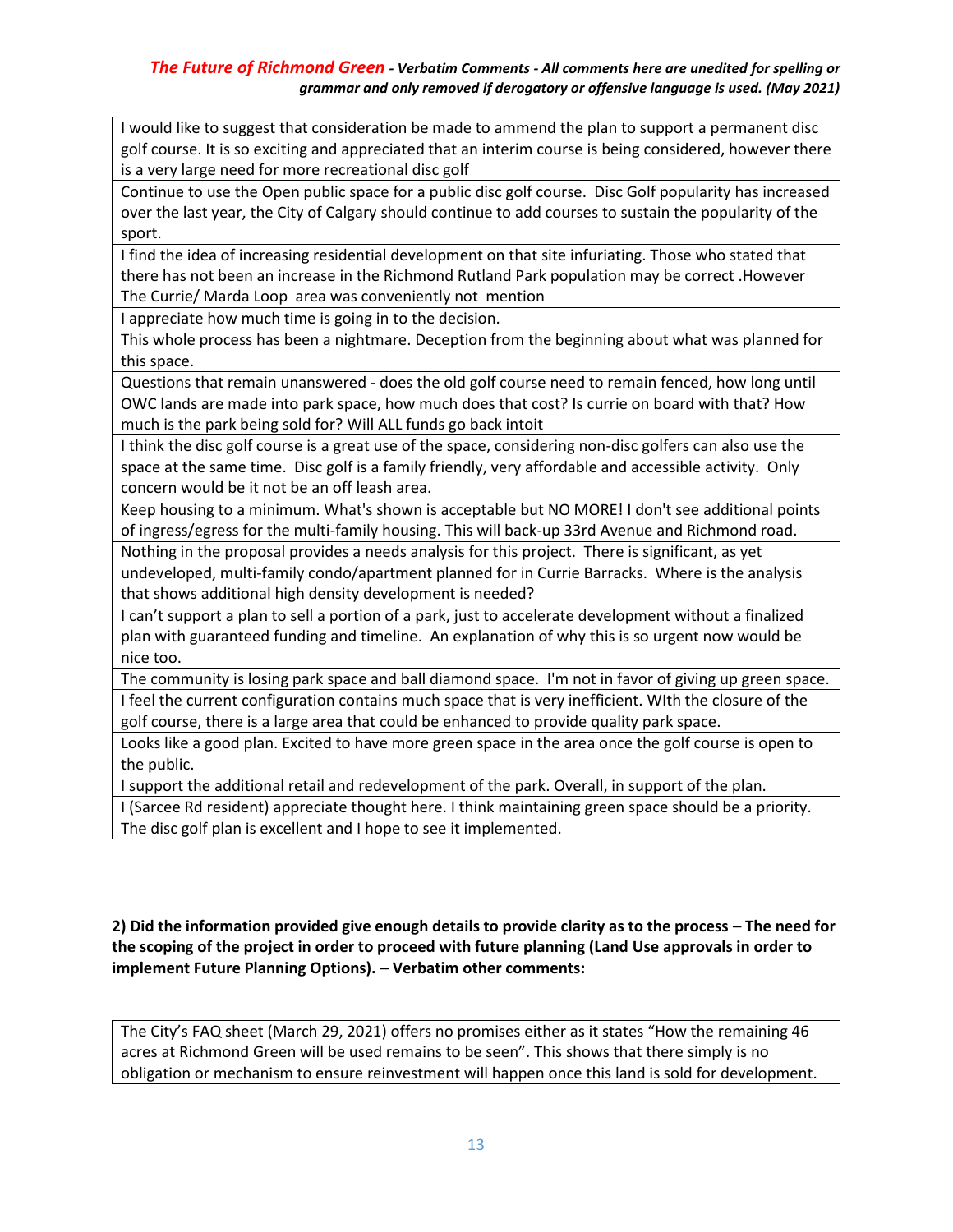Further, there is little mention of how community input can shape or even oppose this development or improvements to the park space after this initial phase of engagement.

There is no guarantee that the area underlain with water infrastructure will be publicly accessible and will remain fenced due to above ground infrastructure according to Sarah from Water Resources. Wording around the Operations Depot's future was not clear that the area WILL become a brownfield green space. The gain in OPEN park space as advertised might not occur. 14 to 25 meter high buildings is not sensitive to the adjacent communities.

Too open ended to allow city and developer to exceed current descriptions??? eg. plus OR minus indications indefinite?

Little too breif, seemingly lacking info - and extremely unlikely as development will actually be up to future purchaser. Made to look like City is pushing to high population usage.

Why is the sale being rushed before the future planning? Why are you calling the sale "scoping". Why are you touting an increase in space? we are LOSING 10% of the zoned SR space

No. There is no "need" for this process to proceed. I just walked through the Currie area; a sign stating since 2004 and yet there is so much buildable land and space still available. There is no need to build at RG right now, not until all of Currie is fully developed. Then you can make a decision, but not earlier than that.

There is NO guarantee what Council will approve, if anything, for park upgrades. Councillor Woolley was the one who recommended the sale of the upper baseball diamonds. At the time he made that recommendation, he could have also recommended that funds be allocated toward park upgrades. HE CHOSE NOT TO DO SO. The baseball diamonds have NOTHING to do with City Golf (the reason they are looking to sell the baseball diamonds) and selling regional park space should NEVER be required for the City to clean up their own contaminated land!

No. The process does not include any other options for the re-development of the former golf course and the rest of the existing and potential green spaces. Only one, strongly opposed, option was presented. Opportunities are being lost, and frayed nerves raised, by not generating greater community acceptance by allowing them to have input on multiple options. What is been presented is, in essence, 'it is either this plan or nothing'. It was the wrong approach. The video presentation was helpful in understanding how we got to where we are now and I thank all who were involved but a bad idea, even if rationally (and in one case emotionally) explained, is still a bad idea.

My background in engineering design/execution of major petrochemical projects (TIC \$500Mto \$1.25B) provides an advantage- this is a simple project in comparison.

There were too many unanswered questions at the open house. Why is this being rushed through a few months before an election? What guarantee is there that revenue from the sale of this land would go towards developing park space at the east end of Richmond Green? None was given. How much will reclamation of the contaminated OWC land cost? How will you develop a youth baseball diamond in such close proximity to Crowchild Trail, and how much will it cost to make up for the slope of the site, ie with a massive retaining wall? How can you propose public park space of any kind over potable water infrastructure that you cannot allow public near for reasons of safety? What guarantee do we have that the incoming council will not simply reallocate money from the sale to other purposes? What is the business case for allowing massive retail development on this parcel? Why is there no maximum density or site coverage?

Status quo was not considered, the housing on the west end is fine but options are needed for Richmond Green and communicate why it had to close. Privatize.

It is lacking the height allowed for the potential development or why the NE corner was not considered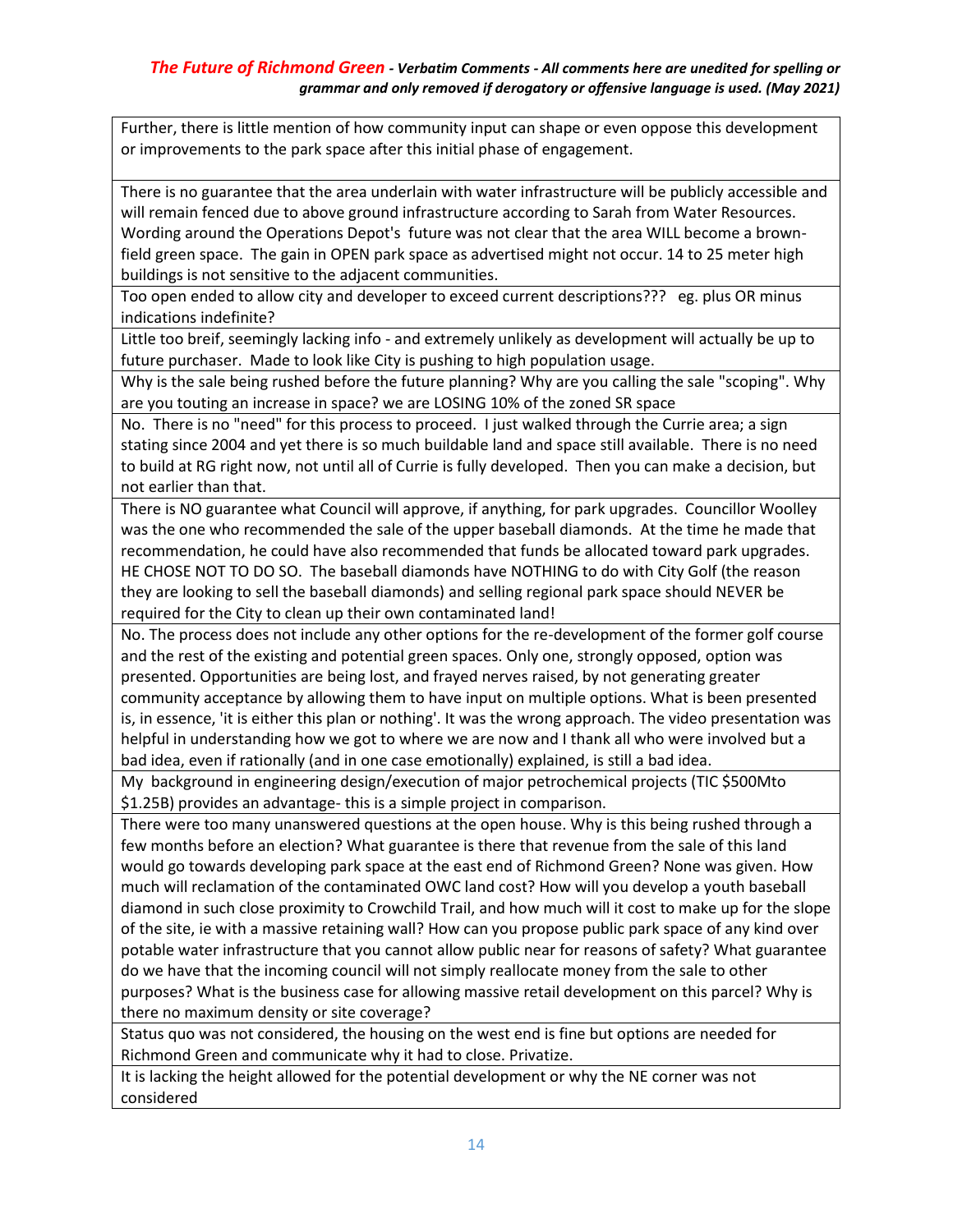Some aspects of the process not adequately addressed. This was evident witb the need and desire to sell the NE parcel.

I'm sorry but the information does not address the loss of sports / green space for our community and the infringement of more dense condos in our area even after the densification of the Currie Barracks land so far. Where are they going to play?

There is no need to develop the upper ball diamonds. The golf course site and city works area should be developed before selling off well used space.

Why sell the baseball diamonds? The kids are ultimately paying for this. There is a lack of sport as is the current situation.

Need answers to questions posed at online session.

I do not believe that the baseball diamonds need to be sold as part of this process

not sure

There is enough information yes but we do not want to develop this land

Why does the park need to be developed? There has been a lot of development in our area already. Another road is also unnecessary

This informartion is improved but DOES NOT negate the city's previous lack of transparency to the communities surrounding Richmond Green

I would like to see a disc golf courselayout. Get impput from disc golf players to design a fun chllenging course.

Doesn't matter what the people say the city will push through their plan. Shameful.

No, the information provided was not enough and the quality or accuracy of the information is up for debate. Specifically, I am not aware of why this land is in need of redevelopment. Do not redevelop the ±5 acres of land on the north-west portion of the site.

Feels like the decision has already been made.

This plan is unclear

Information about what could be developed (size,style) is at the whim of the developer. Timeline is uncertain and there are too many maybes.

Since when has the City EVER sold off regional park space to remediate their own contaminated land?!?

We don't want this development.

Pedestrian/bike bridge from Marda loop, picnic areas away from road, some type of water feature/Wade pool

The conditions for the residential / commercial development need to be specified as part of the information; communities agree to development, only to be surprised by development plans - that developers than say need the increased density or more floors / higher building heights to make it economical.

Don't know if I agree with it until I see what developers are going to put into the 5 acre area.

Just more insight on how this will impact the community in terms of traffic. I live on 25A Street SW which is the end road that leads to the pedestrian bridge. We already have a crap ton of cars that speed and blast down the street. I have little kids. I'm sure this is a tractable problem. But please, let's make sure we include this in the planning.

You keep calling the golf course public open space but wont answer if that will actually happen (fenced). The city has not addressed the fact that the money has been approved to go into golf sustainability, NOT the Park. . I do not trust that the city is going to put the full \$ value of the sale into the park. There is no date for the supposed "long term" redevelopment of the OWC. I do not trust that this will ever happen. The city should be providing new amenities or at least an approved plan before the sale occurs. The City has not addressed that they took away a community amenity (golf)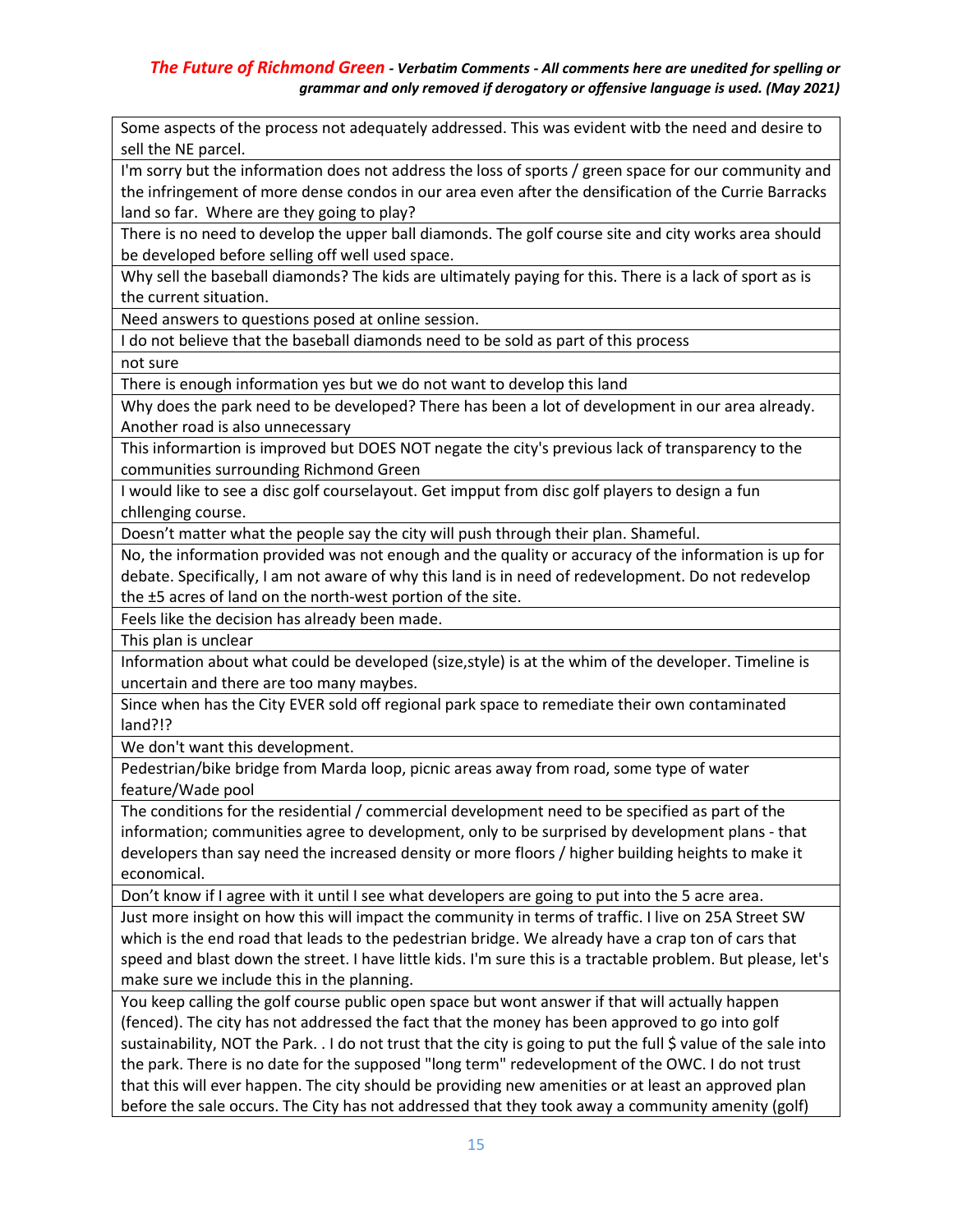and we got nothing back in return. We supposedly saved 150K closing golf.. we shouldn't need to sell the diamonds now. This is overall a very bad plan and precedent. We have more than enough condos- save the park please.

Even ballpark (no pun intended) estimates would be helpful to know. When are we estimating the golf course and south portion (OCW) will be added?

There is not concrete language guaranteeing the protection and enhancement of green space.

### **3) From this information do you feel you can support the plan as an avenue to explore future opportunities? – Verbatim other comments:**

We have a Parks Foundation in Calgary that could support changes at Richmond Green without having to sell park space. Why is calgary funding an expensive arena that is already over budget and only accessible to wealthy people?

No. The "future opportunities" are that a developer profits from developing what was supposed to be park, while all those who worked on the Currie Master Plan did so in vain if the park spaces can just be sold off later. They were part of the plan, they need to stay as part of that plan. Either that, or the Currie development group needs to give up an equal sized parcel of land. Covid has taught us the need for park spaces and lots of them. No way should this be sold off. Very short-sighted.

No. This is not "an avenue to explore future opportunities". It is a single plan that the City is trying to impose on local residents. My fellow residents may very well support this particular option (which I very much doubt) when compared to other perhaps more long-term or less well funded options, but they have not been given the chance.

I could support the plan but it is difficult to say yes with a lot of unknowns.

I can support a plan to increase the park size and facilities but in no way can I support the residential development.

Conditional yes- I belive height restriction on the entire ~5 acre package should be limited to 14 m. That height is already effectively higher than anything in the near vicinity, placing 25 m buildings on the highest elevation will create a lasting eyesore to the "roofline" of the area.

More assurance regarding the timing and funding of the redevelopment is needed.

Not enough information

I am not against the possibility to modify the area. I do not support developers who do not live in our neighbourhood dictating the types and scale of buildings put in. We moved into this area for a reason. I support a community building plan, especially since we are slated to have an increase in density. Increase people means increased traffic (both vehicle and foot traffic). Some of the aspects of this plan must be rethought from the standpoint of the community residents.

Need answers to questions posed at online session.

not sure

Plan is reasonable but is there a firm time line with Canada Lands on the road way and I mean firm or it as in the past it will be delayed and be changed. This must be firm!!

Please check the grammar in your questions. I have no idea what this is asking.

Would like to see how will integrate active mode and transit connections into development

None at all. The redevelopment is a horrible idea.

NO, I think the City needs to be more forthcoming as to the densification in the 5 Acres tro be developed? This is not a walkable streetscape. There needs to be parking associated with the housing development.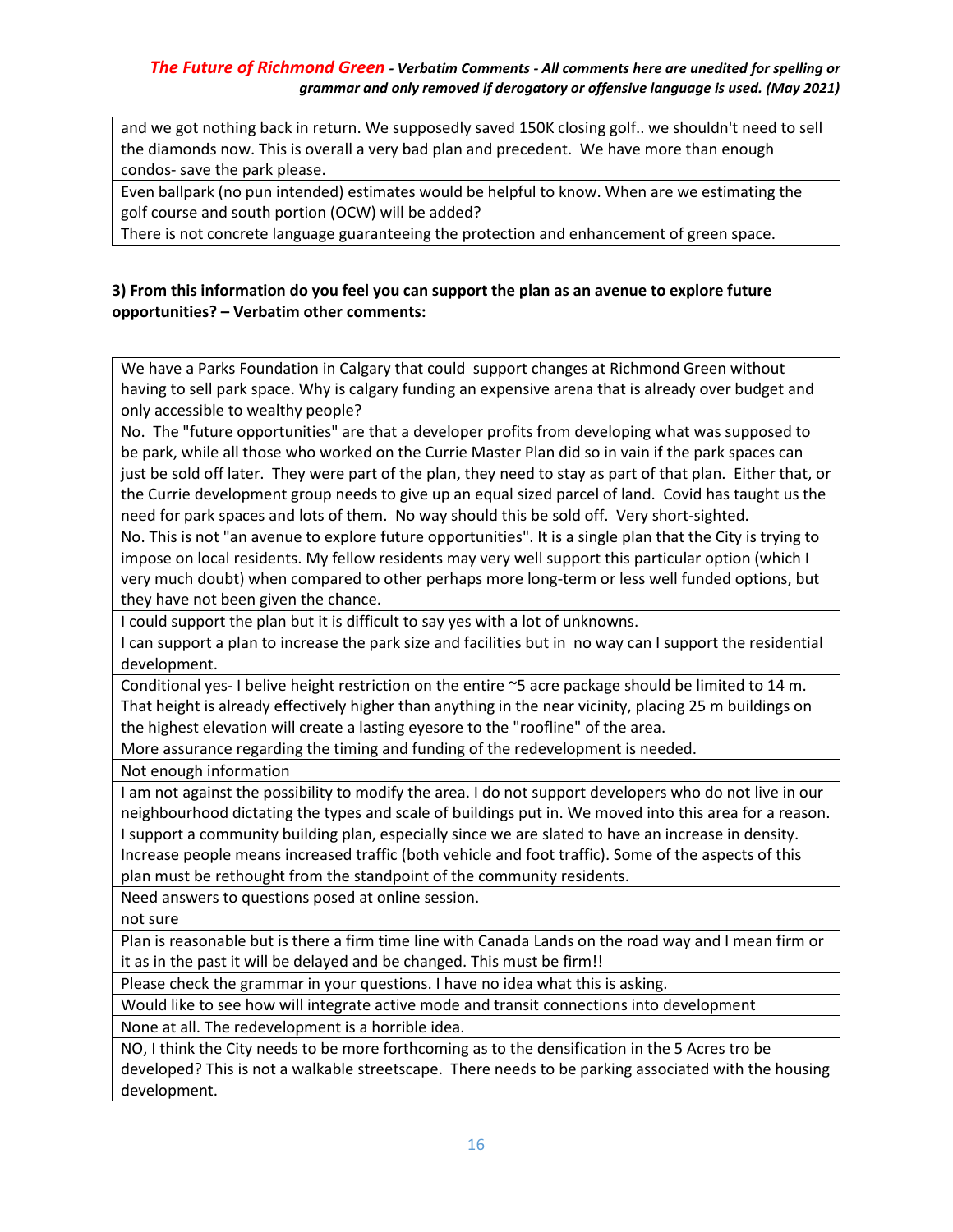Yes, with the caveat in #1

I would only support Park and Recreation "Improvement"

Like the city wants to explore any opportunities besides collect tax and killing all nature areas. Too bad you overpay staff and closed the golf course. Shameful

Read the English in this question, it is terrible

With a permanent disc golf course on the site, not an interim course. I strongly believe this use of the park area would provide the best usage rates for this public space.

Primarily yes but I'd like to know more about the road intersection the future park area, parking and how pedestrians will cross it

Only if rezoning application waits for the evaluation outcome. If the outcome is as proposed, then I would support.

Disc golf sould be a priority

Someone failed to spell check this question. Was community feedback not a high priority to this project?

Um - I like what I see now that I understand it but I had to scroll to the bottom to understand "future opportunities".

No, it seems that this plan and the conversation from the City and its consultants does not provide the clarity needed. There is a lack of transparency as to why this redevelopment is being proposed at this time. Do not redevelop the ±5 acres of land on the north-west portion of the site.

I would want to know more about the development parcel and when it would start

What does this question even ask!?

I would like to see the interim disc golf course become a permanent addition. I would like more information on how this will be evaluated.

Disc golf is a rapidly growing sport that provides low cost family recreation. The city needs more of these facilities- why would the interm use not be made permanent?

This question is not worded correctly. I do not support the plan to develop that specific 5 acre area, but do support looking at other potential developments elsewhere.

Yes. Public must be engaged in proposed changes.

Would like to see a guarantee you will not deviate from the plan first. That all the proceeds goes to this project and not into general revenue.

Sadly, I cannot support this plan. And the fault of that lies with the City. I do not believe there is any intention of getting a  $\frac{1}{2}$  for  $\frac{1}{2}$  sale = improvements. MAYBE some token improvements will be made but not the full value of the sale. There are not enough gains being demonstrated to offset the loss of 10% of the zoned rec space. The sale should be held off until the future uses are planned and finished. Also, MU on this site is ridiculous, its already so much higher than the

I like the vision overall, but cannot fully support this until there are at least estimated time commitments to follow through on the entire plan, not just the initial phase.

The only future plan for Richmond Green I support is it's preservation and enhancement of green space.

This question is not grammatically correct. I'm not sure what you are asking.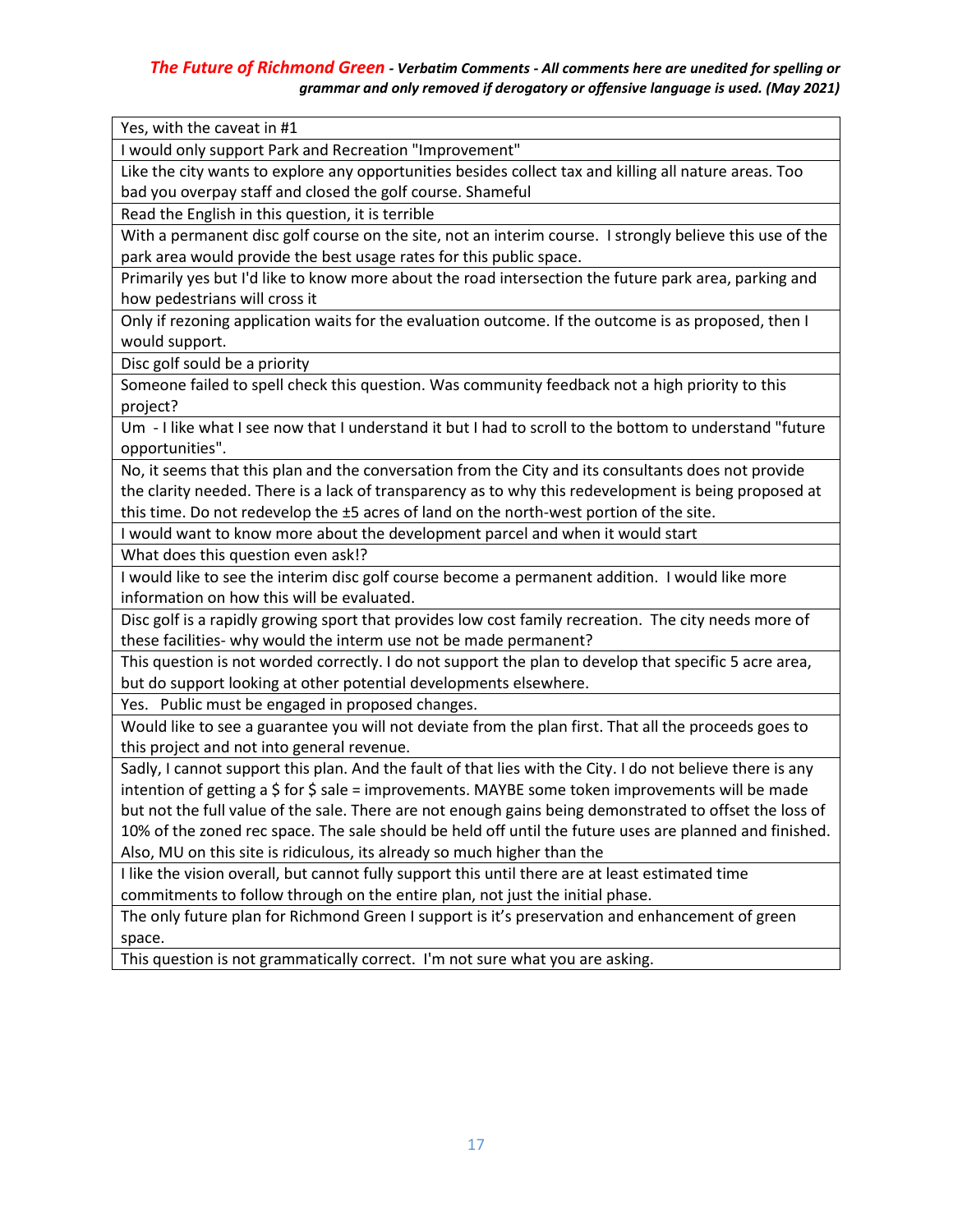#### **1) How do you get to the park? – Other verbatim:**

| scooter                                                                                                                                                                                                                                                                                                                                                                                                                                                          |
|------------------------------------------------------------------------------------------------------------------------------------------------------------------------------------------------------------------------------------------------------------------------------------------------------------------------------------------------------------------------------------------------------------------------------------------------------------------|
| Running                                                                                                                                                                                                                                                                                                                                                                                                                                                          |
| Permanent Disc Golf course(s)                                                                                                                                                                                                                                                                                                                                                                                                                                    |
| Open green space with benches, picnic tables, fire pits, accessible washrooms.                                                                                                                                                                                                                                                                                                                                                                                   |
| Rollerblade                                                                                                                                                                                                                                                                                                                                                                                                                                                      |
| Maintain the disc golf course, as it allows for people from any stage, wage or age to lead a healthy<br>and active lifestyle. Disc golf allows families to play and not worry about the very high green fees at<br>regular golf courses and having another permanent course will help ease the traffic on existing disc<br>golf courses. For example, yesterday at Baker Park, there was a socially distanced line up of more than<br>10 groups waiting to play. |
| Do not currently use park                                                                                                                                                                                                                                                                                                                                                                                                                                        |
| My family uses the tennis courts and toboggan hill                                                                                                                                                                                                                                                                                                                                                                                                               |
| The baseball activity is prolific in this area and needs to be accomadated. The plan eliminates one                                                                                                                                                                                                                                                                                                                                                              |
| little league diamond                                                                                                                                                                                                                                                                                                                                                                                                                                            |
| At this time in its current configuration I have no use for the park                                                                                                                                                                                                                                                                                                                                                                                             |
| Scooter                                                                                                                                                                                                                                                                                                                                                                                                                                                          |

#### **2) What brought you to the park? Other verbatim:**

Tennis, playground, beautiful area to walk and cycle

Enjoy the open spaces, toboggan, play in the leaves, walk with family, come by myself to think, watch baseball, play on the playground

I come here to enjoy an intercity delegated park.

connecting with friends

Change of scenery

I will be coming to disc golf

extended walk

Just to walk around the neighborhood

I bike through the area

Open green space in the neighbourhood to walk/run

My three grown children grew up playing in the tot lot, sliding on the hill, playing golf, and attempting to hit a tennis ball.

To get exercise by walking the paths and track.

Used to GOLF and really liked the course

just to hang out

Disc golf

hang out with friends

hang out with friends and walk their dog

I used to golf with my kids. Am eagerly looking forward to the disc golf course that is supposed to be open this year.

just to get outside

meet friends

tobogganing and/or golfing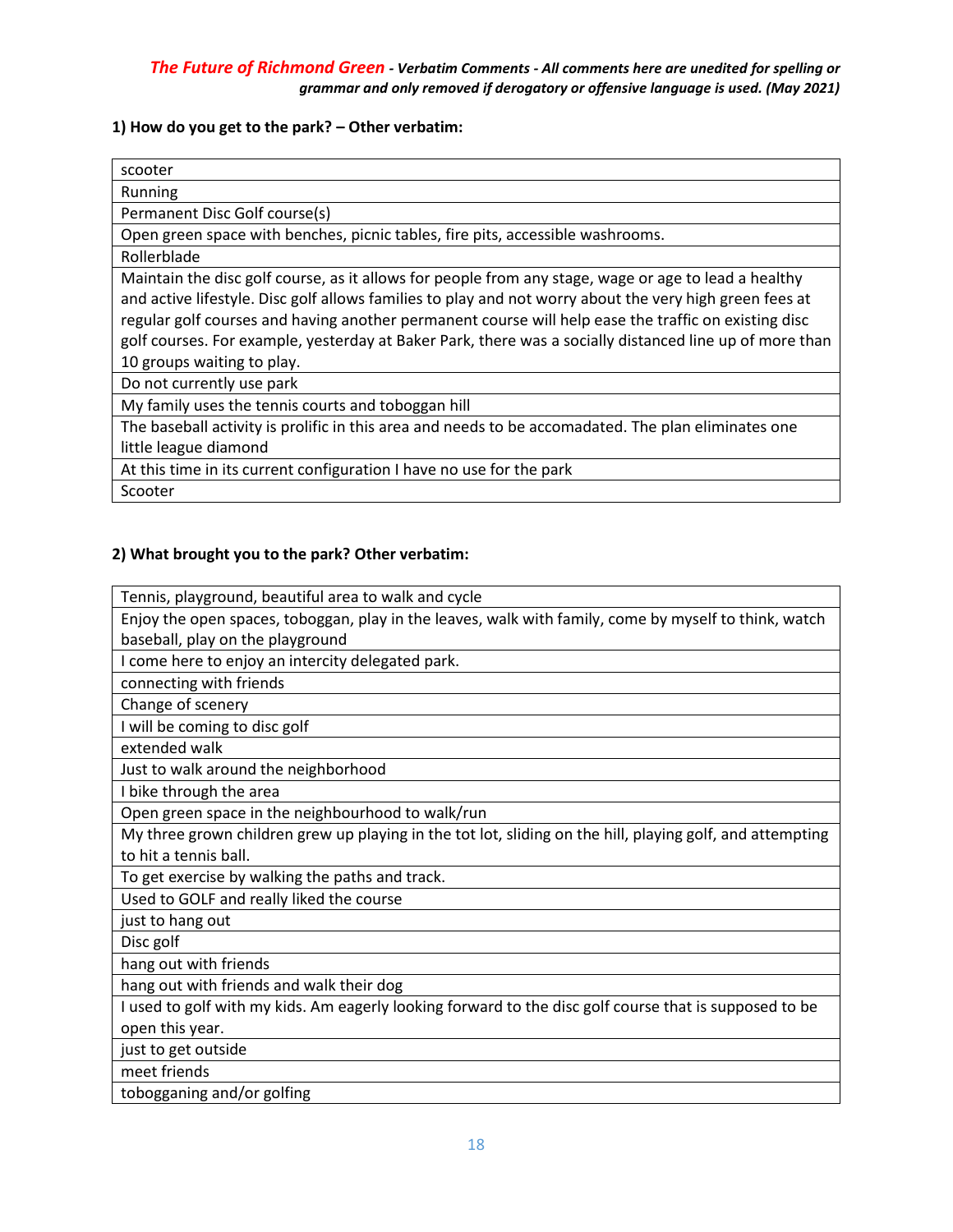I run and train in the park, and watch local baseball/softball/sports teams Richmond Green Golf Course Visit with friends during the pandemic Just getting out for a walk. My visitors also use this space for fun and recreation. We used to golf course and look forward to having a disc golf course opened at that location. Bring my elderly parent out to the park to sit on a bench and walk some and enjoy the general openness. Bicycle through/around to get to Rutland Park. We live in Rutland Park and daily walk in Richmond I enjoy the pathways for walking and cycling. Getting out and about. Relaxing with friends. Just to walk and enjoy the outdoors My mother lives in the area. Disc Golf Walking and peace and quiet. Nice to get off the road side and walk. We would walk and enjoy the scenery. I use to golf at Richmond Green Sadly I have family and friends who have children with Austism and Asperger's. This quiet park has been invaluable to them as it's not full of dogs, nor is it noisy or crowded. I like to walk in this small park. I like that's it's peaceful and quiet. I live in an apartment and sometimes I need space from people and objects. I wish it was a bigger park for walking and sitting. People from all over Alberta will travel to play a premier disc golf course. Disc golf I come to walk in the park and also I am an Adopt a Park volunteer for this park. I use the park to walk to another neighbourhood I'm from Marda loop but like the size, space, and openness of this park I walk here and we toboggan in the winter golfed at Richmond Green a lot in the past; on weekends with family and on a week night with a group after work. Golf Walks with my mother who loves on the neighborhood Walk with my family to relax and have family time. I like to watch the kids play baseball and toboggan. Just passing through I gather with friends and I used to golf/ to watch the larches turn colors I came here to enjoy the outdoors. I came here to chat with community members. I came here to watch birds. I came here to watch listen to nature. I came here to experience some open spaces. Do not redevelop the ±5 acres of land on the north-west portion of the site. Cycling I invite my friends from all over the city here to practice ball and play sports in the afternoon. The paved loop provides a safe place to walk/run/bike Toboganning I come hear regularly and frequently to power walk. We use the green space to jog, ride bikes, picnic.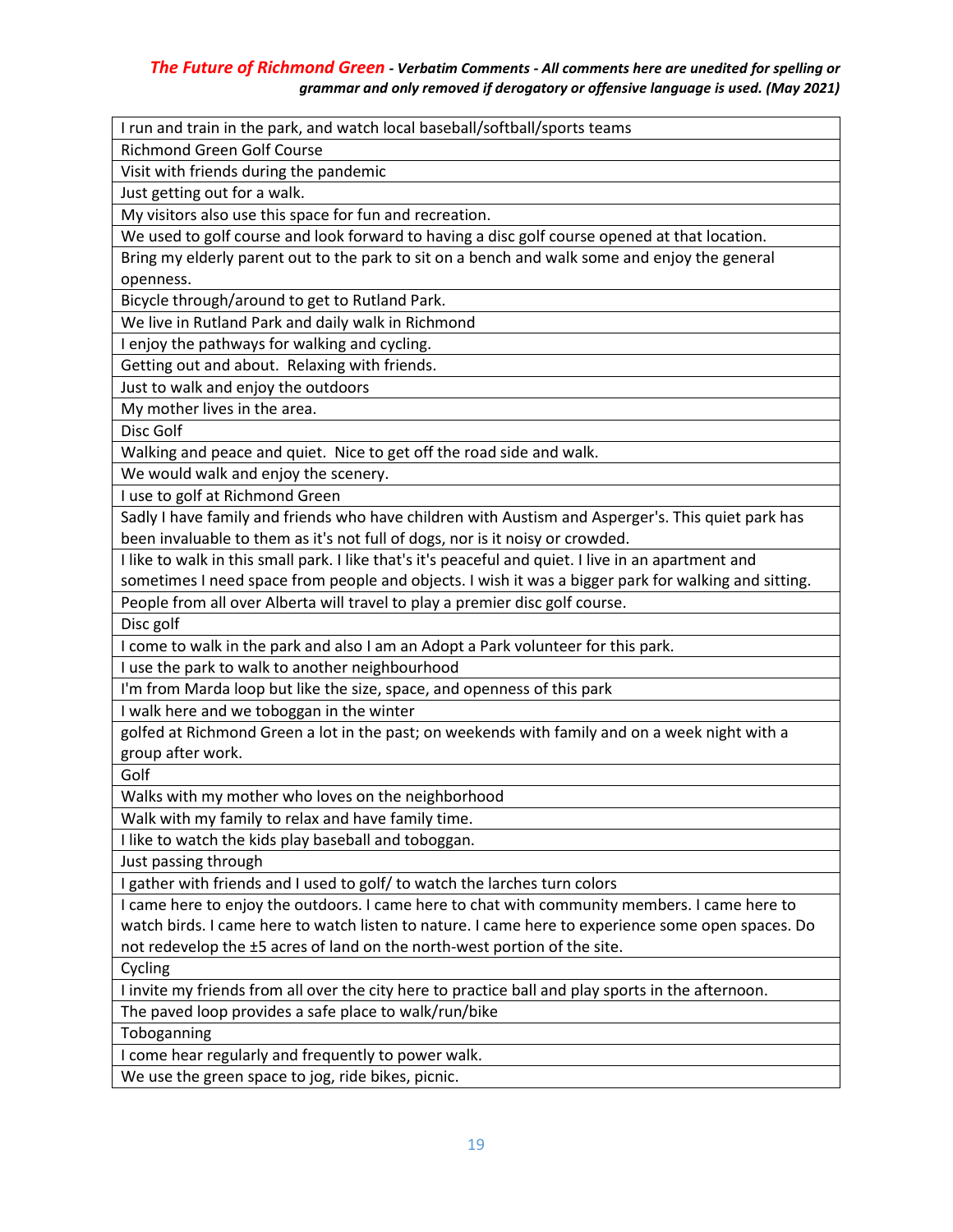| I come here to work on the disc golf course, and will continue to come here to play disc golf in the     |
|----------------------------------------------------------------------------------------------------------|
| future.                                                                                                  |
| gathering space during covid                                                                             |
| Walk through (without my dog)                                                                            |
| Disc Golf                                                                                                |
| Bike, run, overall peace and enjoying nature, or whatever is left of it around here                      |
| GOLF!                                                                                                    |
| Disc golfing                                                                                             |
| I will be coming for the disc golf course as other courses in the city are now getting very crowded and  |
| more disc golf courses are needed.                                                                       |
| Do not currently use park                                                                                |
| Workouts and running                                                                                     |
| Disc golf                                                                                                |
| To have a place of beauty & serenity                                                                     |
| Disc golf                                                                                                |
| Grandchildren live in the area.                                                                          |
| Tobaggining, play in the park, use the green space, see the trees, go for a walk, get away from the      |
| urban clutter.                                                                                           |
| Discgolf!                                                                                                |
| The only park near by is River Park and it is a off leash park. Sandy beach has also been over ridden by |
| dogs. Would be nice to have a park like Confederation that is more people friendly.                      |
| Play in the greenspace with kids.                                                                        |
| I used to golf here until you removed it and now I cannot get times at Lakeview OR Shag. Nor are         |
| there any other kid friendly courses.                                                                    |
| Golfing                                                                                                  |
| to enjoy the trees, "nature", walking and seeing other people activities                                 |
| I have not been, but I love disc golf and would definitely make my way there for the disc golf course    |
| Hopefully discgolf!                                                                                      |
| Came here to play Disc Golf                                                                              |
| Only disc golf.                                                                                          |
| Toboggan and prior to the closure, golf.                                                                 |
| I would take my father for a walk in the park as he was at Carewest. I don't think people realize        |
| seniors use the park it's an easy way to get out.                                                        |
| At this time in its current configuration I have no use for the park                                     |
| To walk with my family in a large greenspace away from vehicles.                                         |

#### **3) What are your top concerns within the park? Other verbatim:**

I have no concerns with the park as it currently is. I wish to see it left alone.

The park is beautiful as it is. I do not have any concerns with the park as it is.

I did not have any concerns with the park. The trees are beautiful and it is beautiful to drive by it too. It puts me in a good mood when I am driving home from work. It would be nice if the golf course was accessible. It looks beautiful in there.

Lack of cultural activities and infrastructure; Lack of a community-orientated centre

Richmond Green has a good feeling due to its undulating topography. Areas encouraging people to congregate in informally would be beneficial including a natural play area for children.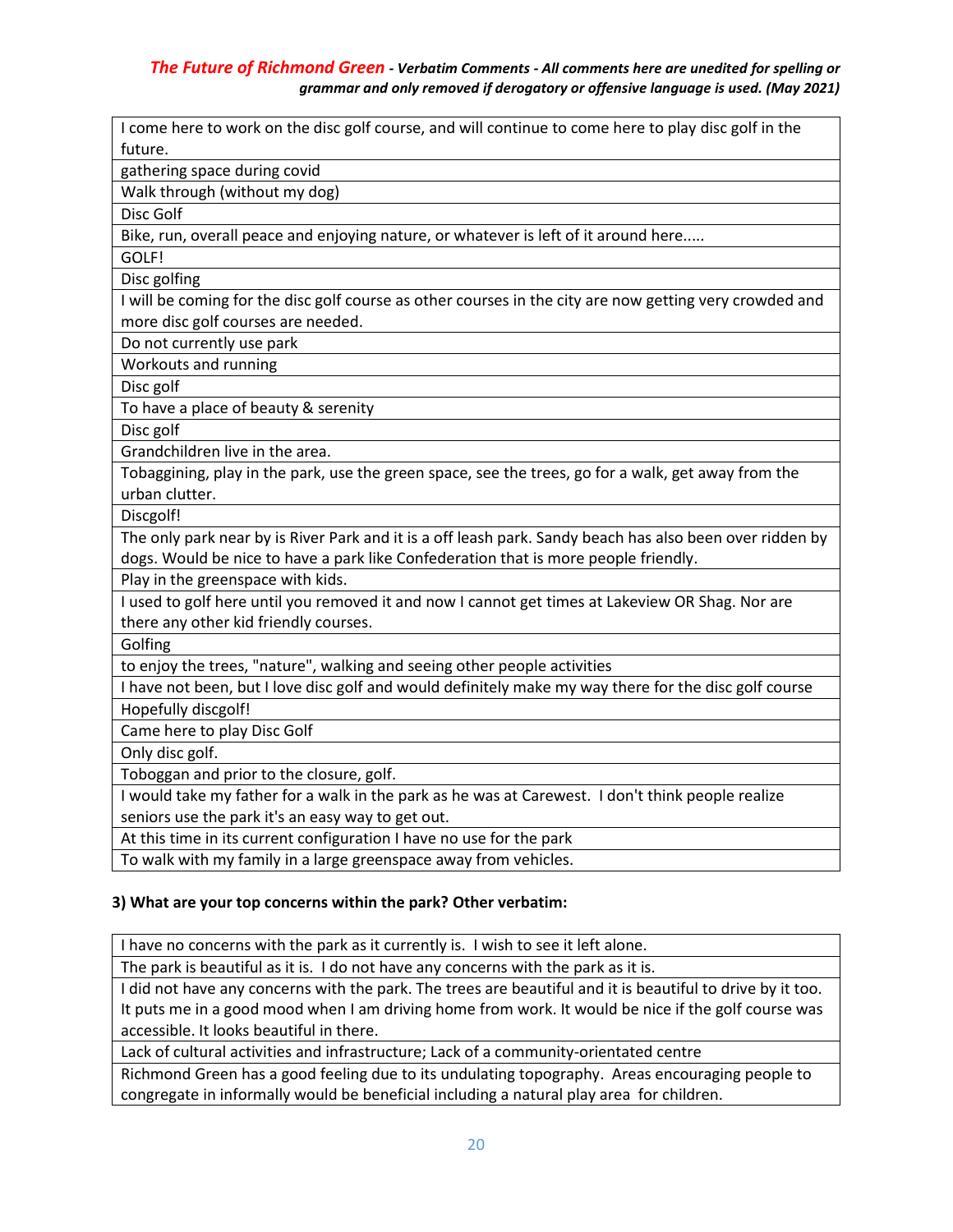My only concern is turning the proposed land into a development that does not fit into a family neighborhood.

Park works fine the way it is. Add a picnic table and bench or two to the space.

Already works for me

Very limited street parking especially during busy ball seasons and to catch bus Dangerous intersection will become worse. Very dense development all along Sarcee Road Such a terrible shame to destroy a beautiful recreational area. Already difficult to schedule ball games. Viscount Bennett lot far more suitable. Listen to the many concerns of this community..SOMEONE!

Nothing is lacking, that's the beauty of the park.

Connect the paths better for ease of access over 33 Ave. Rest is good.

Park is fine the way it is. Open up the golf course.

Golf course sitting unused.

Nothing really-- nice trees and decent pathways. love the open space!

Lack of affordable city golf. Lack of a sidewalk.

The "lack" of things can be solved by adding the things that were supposed to be there: picnic tables, benches, and so on. It is deceptive to paint this as lacking things. If you convert it to housing, the entire area will LACK parks pace!! Things like benches or resting places can be added easily. If you destroy this park, you will never get it back.

Proposal to sell off part of the only green space that is there to offset the density of Currie Barracks

Lack of access to the former golf course. Also, it seems crazy to me that a complete sidewalk on the northern boundary has not been installed years ago for the safety of pedestrians.

The closures of the golf course for repairs has really impacted the use of that area. The the worry of the addition of new residential development being considered.

None. I like it the way it is.

If anything, add more parking for the ball diamonds

Disc golf after interim period

Lack of anything

That you are trying to sell off the ball diamonds!

Serves the purpose of a multi-sport regional park. Make sure the pathways connect through to Glenmore.

no real complaints

When the golf course was operational, safety and theft in the parking lot was an issue. Much could be done to improve safety simply by working on the landscaping in this area.

There are no concerns with the park. Stop trying to change it.

This is a loaded question designed to make it appear that park users have concerns about the park as it is. I have none, apart from the fact that no public access will be granted to the area around the water reservoir, which means that part of Richmond Green should not be proposed as a viable space for new park development - we all know it's not.

nothing. it works just the way it is

no real concerns, extending pathways would be nice and you can always use more trees

Lack of golf course

Good space overall

Good place for a walk and a visit during COVID times!

It is a beautiful open space. People use it regularly. It serves an important purpose just the way it is. Parking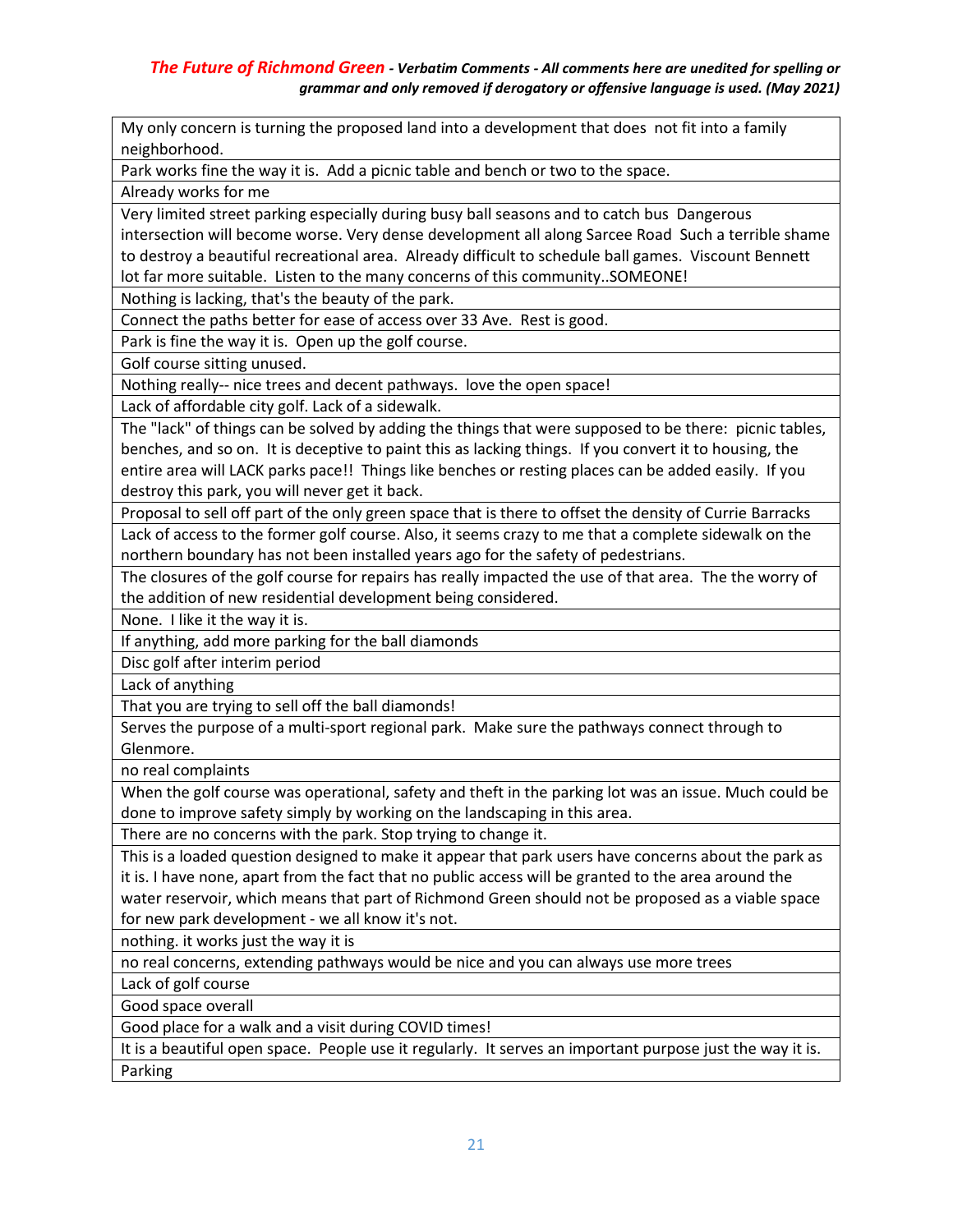There could be more benches. The pickle ball equipment is difficult to access (nets etc). An activity area for older adults e.g. disc golf, outdoor exercise equipment.

The park is okay the way it is!

Closing Richmond Green Par 3 is a travesty. Where can a young family bring their children to learn to play golf for a reasonable price? This is tragic on the City's part. Not all families have deep pockets like our councillors seem to have.

Washrooms for ball diamonds and toboggan hill

Could use more benches and restroom facilities.

If the city needs to sell land in order to have funds to update/renovate then i have no concerns that need to be addressed. The area is a great green space. The Ball diamonds are excellent for the little league. Please note these ball diamonds are sized for certain ages, as they are all over the city. As the kids move up in baseball division , tyke, majors, minors, U12, U13, etc each diamond is for their size, ie pitching mound, and length of bases.

The connector road from Currie is inconsistent with park usefulness

We loved the golf course. The play ground isn't very good.

Again Canada Lands...the road proposal to connect 33rd must be firm with timelines or this will drag on forever. They do not live up to timelines once a plan is approved

Lot of space used for ball diamonds or inaccessible as golf course - big opportunity to make this area more accessible to lots of people

None. Its a wonderful park. Please just leave it as is.

These are not partial size diamonds. CalWest uses them for their AAA league for 9 and 10 year olds who have just graduated from tee ball. This is where these kids play their first real games with pitchers. Wooley is a predator/plunderer/profiteer who wants to line his developer buddies pockets (with an insider deal) by selling off public space to a private concern who will profit hugely at the public's expense.

The park is fine as is currently. My only concern is that you want to re-zone our land

A bit too dark at night and currently there is no access to the old gold course/green space.

This Park is just fine as it is.

Signage for disc golf

add bike racks

Add a picnic table or two

It's fine. leave it alone

The park serves my needs and many others without a cash infusion - most importantly, it is not cash cow for the City.

Disc golf course will nit be permanent

It's not lacking anything.

Could use washrooms and more benches

Lack of discgolf

Too many ball diamonds that are unused 8-9 months a year.

My top concern is that it will not remain a park. Other parks are overly busy. I like this park for stress relief.

Our only concern is wondering why this park is being considered for development?

Would like to see the entire available land used to extend the small existing park. Make the whole thing park with a paved circuit.

We have no concerns within the park right now the way it is.

Top concern is that it will be developed.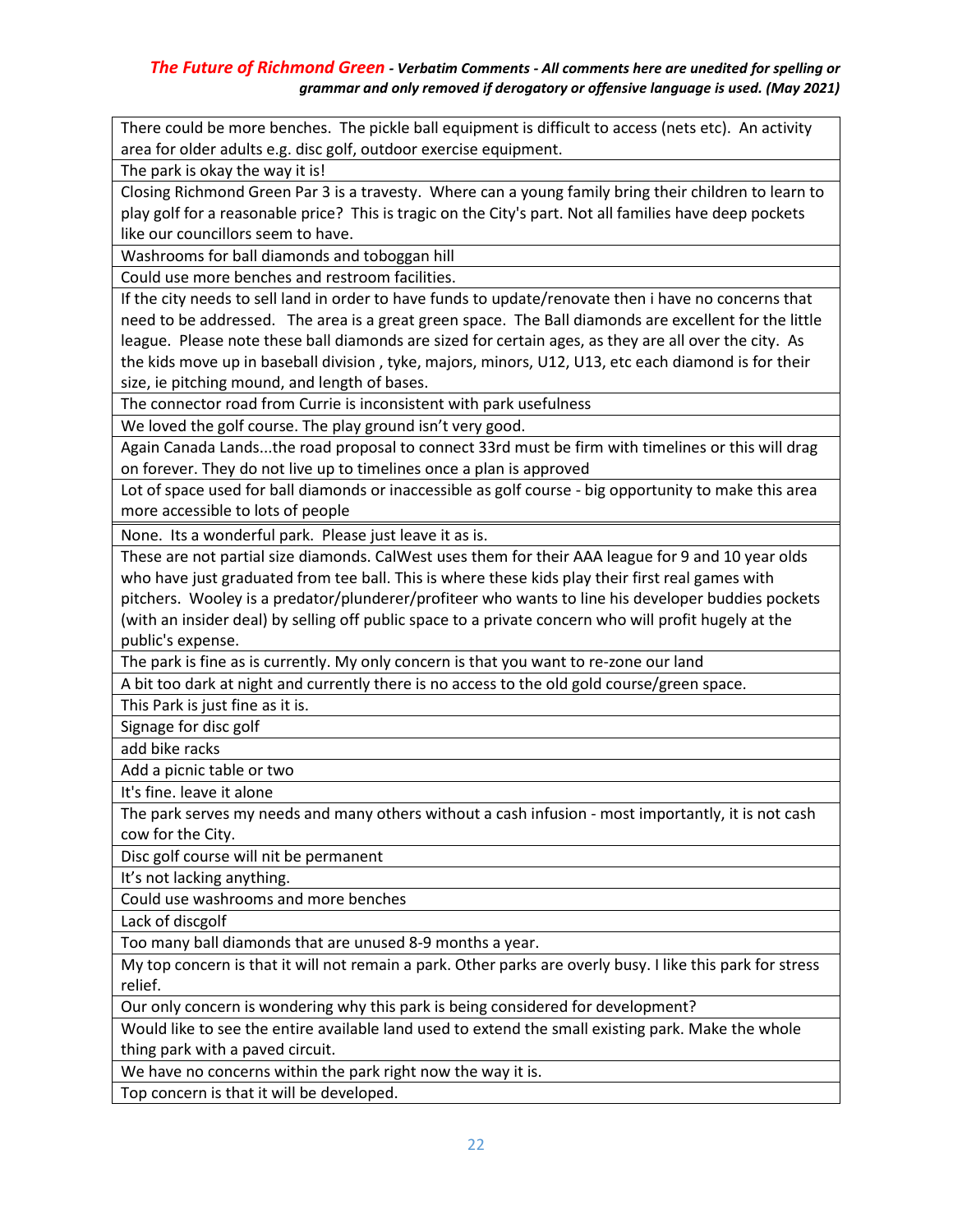Keep it green , for inner city physical mental health in nature , no concrete or greedy construction development !!!! If you're going to be putting a disc golf course and I would suggest a few garbage cans between holes are some people who do not like to pick up the garbage Lack of communal sitting areas (or picnic spaces) None None Lack of a disc golf course on the site. Nothing. Great as is. I love it the way it is I'm more than happy to see the use of the upper baseball diamonds turn to residential or commercial or some sort of a mixture. But I would like to see a proper regional park for this area with great walking paths, picnic areas and an upgraded playground. Permanent disc golf would also be nice no bike trails from surrounding neighbourhoods We are not concerned with existing amenities. We oppose development you are proposing **Traffic** Nothing, I just don't want it to shrink. I have no concerns with the park, it's super nice You choices are all negative and leading there are no stregths listed here this is leading/directing only to the objective of this plan. the are numerous positives that will be diminished by the sale of the 5 acres that you guys want to take it away There are no concerns. Its an inner city beauty spot. I like it the way it is. My concern would be losing some of it to high rise development. No concerns over the current functionality of the park. Maintaining the existing extents of the green space and not seeing any of it lost to development It's bloody boring and generally underused by anyone but baseball players. Why can't the exurbs have something nice like Thompson Family Park? Lack of existing disc golf course. The park is perfect as is, any changes would spoil it. My top concerns with this park is the lack of transparency from the City and its consultants as to the redevelopment proposal. Do not redevelop the ±5 acres of land on the north-west portion of the site. Overall condition of the land and facilities. Parking should also be a priority. Lack of ball diamonds I don't understand. Do you mean the way it is now or what we would like? A giant set of buildings going up in the park. THAT is my main concern. My second concern is selling the park space to try to fix the golf course. I have no concerns about this plan. Lack of accessible sporting options. Disc Golf is accessible to people of all physical and mental abilities, as well as people from all walks of life. The sport welcomes people of all ages, stages, and wages. It can help to bring positive change to community parks through stewardship. vehicle traffic thru the park While a picnic table or two would be nice, the park is fine the way it is I don't have any concerns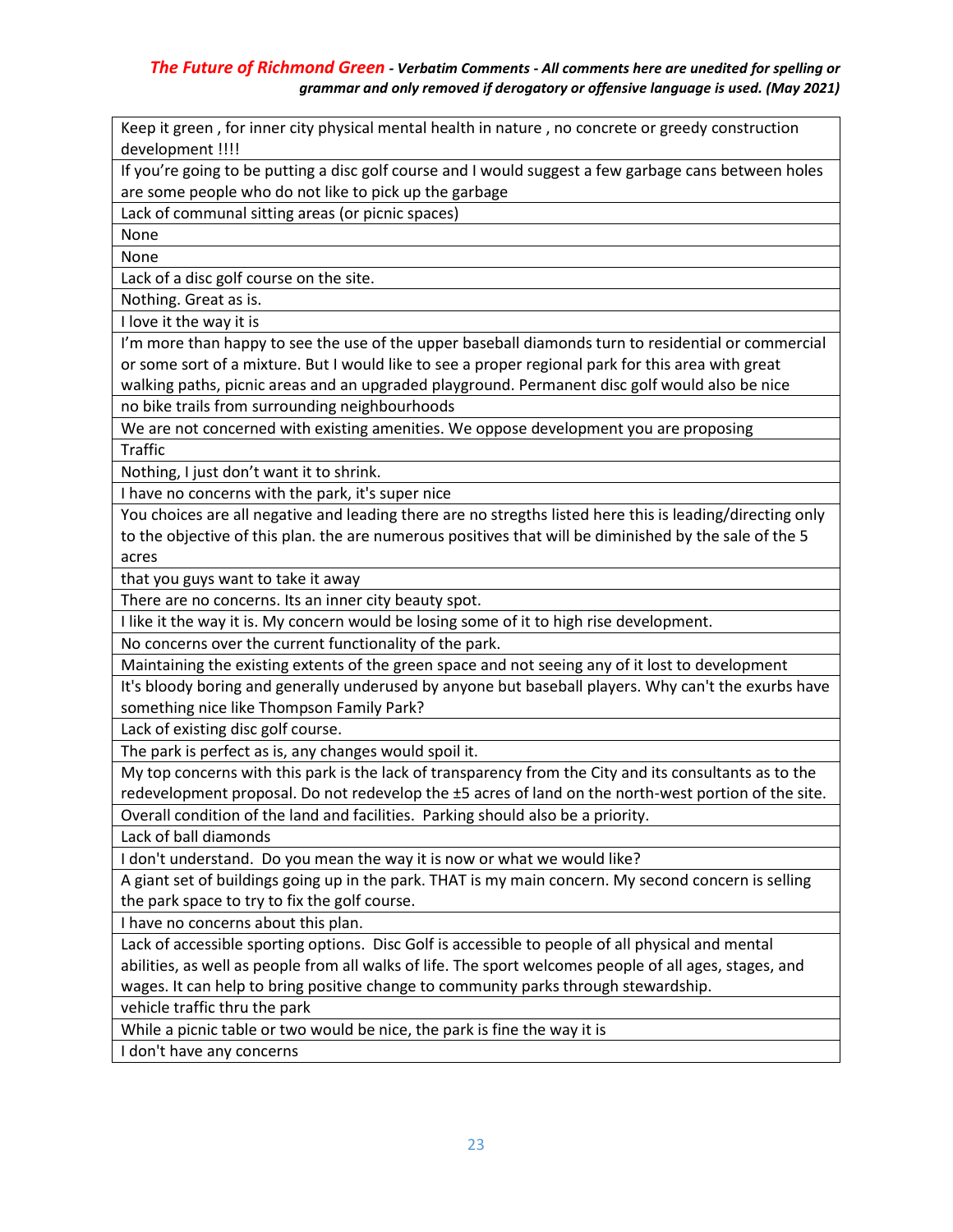It would be ideal for the bike/walking path through the park to connect to the existing sidewalk/bike path on 33rd street at the pedestrian bridge, instead of terminating at the playground. This would allow for an easier connection between Marda Loop and Rutland Park

No urgent change needs to be made. New management for golf course

None, it's perfect. My concern is the major development the city wants to put in.

What not to be concerned about? They want to develop over our beautiful park! It's naturally beautiful as is. LEAVE IT ALONE! This will planet a seed to just destroy the WHOLE park along with other parks in the city.

Lack of GOLF! Bring it back.

Disc golf

Disc golf course

Do not currently use park

Over use with increased density

Lack of discgolf course

No picnic area away from traffic

The City's low priority for managing & protecting the park. Mr. Woolley's, Administration's, & the consultants' approach of trying to sell the idea of the land sale & pretend that the proposed road is a done deal - rather than listen to people.

Identifying the need to sell public land?

The current idle state of the golf course space

Increased traffic.

We have the old club house that could be leased out to Wildrose brewing or similar

The desire of the city to develop

Would like to see park exercise equipment along walking paths

Access to park is difficult and not well-connected. Even though I live nearby sometimes we drive as it's too difficult to reach- paths are not well-cleared, don't exist.

The park has tons of potential. Evan, you got our hopes up with the possibility of splash parks, trails, sitting areas and amenities. I love it. But my biggest concern will be safety and the increased traffic that comes with this and how it will impact Richmond Hill (my community). We are a convenient end point for potential users who want to park and walk across the bridge. It is already a street with tons of traffic that speed along. I have had to buy my own "Children Playing" sign.

I have no concerns about how the park currently is

I liked GOLFING there are now I can't golf there, nor will my kids be able to play baseball now! A cohesive park design is needed vs the current patchwork.

My only concern is that there will be less park to enjoy. Especially is a high occupancy structure is erected in the development space aloted.

loss of park. only west 1/2 is useable. (minus your 5 acres) H2O needs security and has been and will be unavailable. Your maps are misleading visit the park and see.

The the disc golf is not planned to be permanent

Disc golf for south inner city

Off leash area

Privatizing the golf course, so it was cost effective would have been the smart.

No off leash area for dogs.

No concerns, we love this park

Rutland park residents are locked between busy roads. We use the paths to access marda loop on bike. As currie has developed we use that neighbourhood to connect to Altadore and Garrison on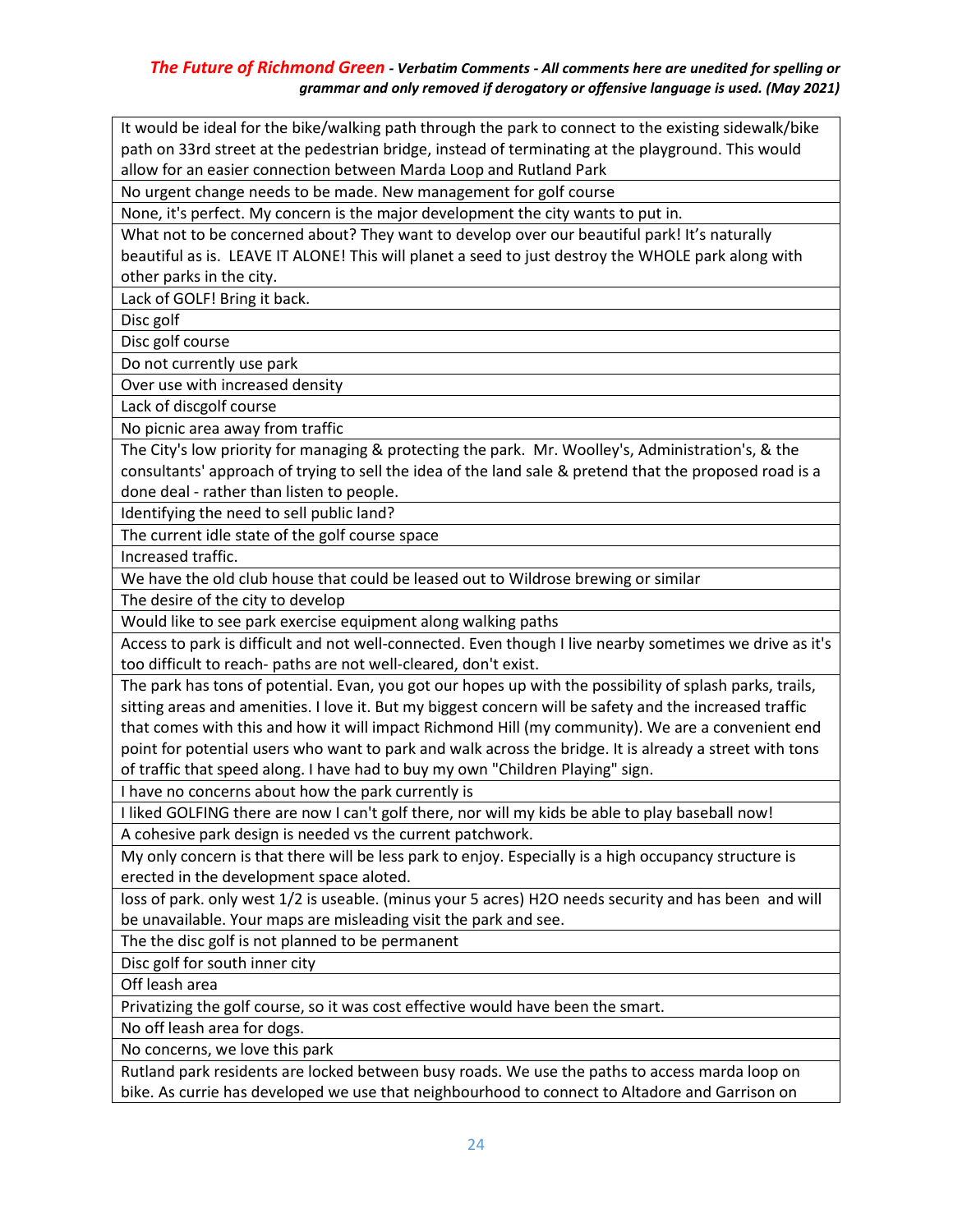bike. Love the tennis courts, but the playground doesn't offer much. Prefer the Boys school or Airplane park

I have no concerns. I've lived here for 40 years, it's perfect.

Pathways do not connect very well to the amenities and the park feels a bit cut off. The part you are selling is the best open space, which is why people are opposed to the plan. Adding the OWC lands when they are disconnected or fenced still means a loss of open, accessible space.

Lots of unused space (golf course)

The park is perfect as is, leave it alone. Sheesh !

Lost land use/area for parks/recreation.

#### **6) What would you do to improve the future Richmond Green Park?**

Ensure the continuation of the current land use and even more enhanced safety on/adjacent to Sarcee Rd and 33 Avenue SW.

Do not develop the NW parcel. Leave it as a ball diamond. Reopen the golf course as a beginner course with a golf learning centre. Include a fenced off-leash dog park specifically for small dogs. Leave the mature trees, as they provide significant bird habitat.

Richmond Green Park is beautiful as is, especially the NW corner as it a centre point of aesthetically pleasing greenery for the entire area, both as you move around it by car, bike, or foot, or as you move through the Park. The NW corner is not worth sacrificing. If development is needed to fund anything, please use the old city depot lands.

I actually think it is fine the way it is and I am happy with the current amenities. But since you are asking, It would be nice if it could be trackset for cross-country skiing. Its pathways could also be connected to the regional pathway system, that goes south on 37th street to north glenmore park.

Add cultural infrastructure - performance spaces amphitheater, festival activations, library, community resource centre 4 workshops & indoor performance/presentation spaces. Make the park more accessible for people with physical disabilities for seniors/low-income families - accessible affordable housing options; don't split the park with the road

I wouldn't sell 5 acres of park space to fund development. The City should budget for revitalization of their park spaces. The City needs to do something about dogs. The City can't keep adding density and not accommodate the dogs that come with densification. I am surprised O2 has been hired after the fiasco at River Park. Passive creative spaces.

Leave as is, it's a good park for walking, playing baseball, tennis and children

To start the 9 acres of OWC land should be developed first as it straddles Canada lands. Rethink the BRT, empty traffic onto Crowchild not congested 33Av. The City has not done a good job of consulting the owners of this land which are the residents of Calgary. The City and its planning division are only custodians. Lets slow down and start again.

Do NOT sell off the 5 acre parcel at 33 AVE SW and Sarcee Road!!!!!

Add picnic tables and benches. Clean up the OWC and add it to green space. Connect paths better. Open up the golf course as green space. Leave the ball diamonds alone.

Clean up the OWC and put it back to green space. Open up the golf course. Leave the ball diamonds alone.

This whole notion is ridiculous! Who is behind this? Who is getting paid to put this through? Evan Woolley? Shameful of the City to even put citizens through this headache of an idea. Aren't we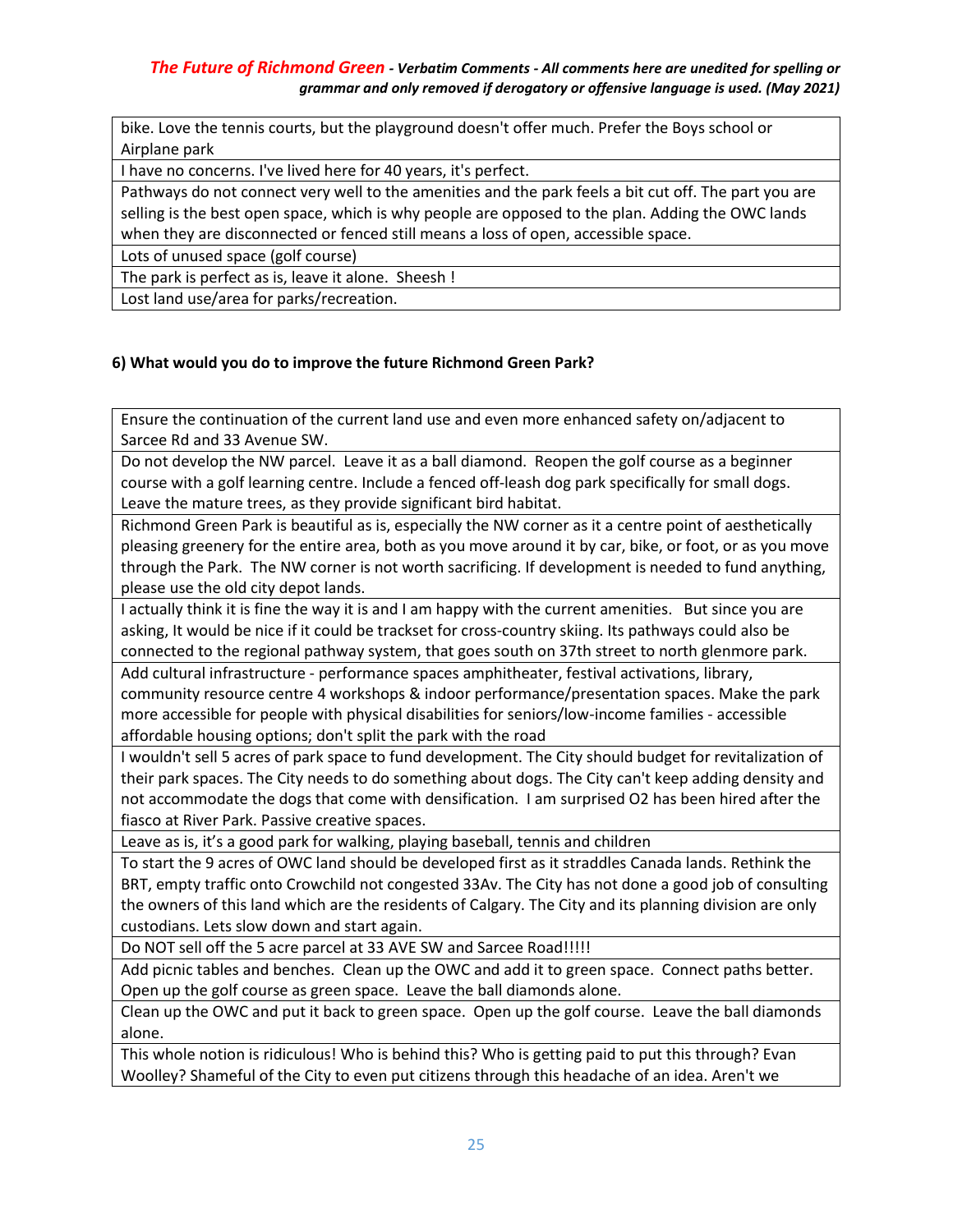stressed enough? This area is already ruined with too many people. STOP over developing inner City communities!!

Cherish and preserve the entire park for recreation and family activities. Preserve the community!

Shovel the existing paved path in winter so walkers can exercise yearlong. Winter walking on icy sidewalks and streets is dangerous. We need more shovelled walking paths in winter. It's a glorious open park, best kept green rather than developed for housing or commercial. That would be a horrible idea with so few parks around as it is.

Disc Golf courses are so busy in the city - so many new people enjoying the sport. We need another good course to share the load.

Really hoping that the Disc Golf course plans remains a go!

Clean up the OWC out of Roads budget. Add it to the green space. Leave the ball diamonds alone. Open up the golf course. Connect paths and add benches and picknick tables.

Add some picnic tables and benches and more trees and more pathways.

Please maintain the disc golf course. The sport is booming and is a wonderful way for families and people of all ages to spend time together outdoors.

Many of the possibilities such as disc golf require a very low investment to initiate. The time to act is now when the need is extreme not in a couple of years. Get it done.

Cancel the rezoning proposal and improve the existing space. We do not need commercial development in the proposed area.

Addition to the current playground. Creation of more lighting for evening. Safer crossings across Sarcee Road. Preserve green space.

Disc Golf is a quickly growing sport in Calgary and in dire needs of new permanent courses to lessen the business of current courses.

If there is a plan to align an LRT in the area in the future, that the proper space be allotted.

Clean up the contaminated site and just add it to the green space. Add some picnick tables and benches and a few more pathways-- doesn't need to be fancy to have people gather there.

Please do not sell the actively used diamonds. Please don't make disc golf permanent, that is an even smaller appeal demographic than regular golf (which was one of your reasons for closing the course, wasn't "public" enough apparently). Please add lighting. Make a "sport side" and a "open side".

Keep the disc golf course. It's needed and it's such an easy conversion. Far less maintenance than a ball golf and it is a sport that already is bursting at the seams. Baker Park is always FULL. Having a fenced off disc golf course would be a real asset to the city.

Keep it whole! Portraying this as a net gain to the community is misleading. The idea was to add the golf course area AND keep the existing green spaces, not trade off one for another. Covid has meant that people use parks, and not just the formal things like diamonds; they want open space, green space, natural areas. Please do NOT sell out!

Have an in person public process not an online process

Keep the park. Develop the golf course.

I am submitting my response again As it is unclear you accepted my first response and this reflects why using virtual means only does not promote a fair and open process.

Leave the park as is: a regional park. It won't actually be expanded as as much as half of the golf course could be fenced off from the public to protect water infrastructure; the OWC is contaminated space and needs to be remedied. This green space has always been included in the offset for Currie Barracks density. Stop sale of baseball diamonds!

Have more kids activities like splash park, bigger playground and winter uses like skating pond and tobagonning hill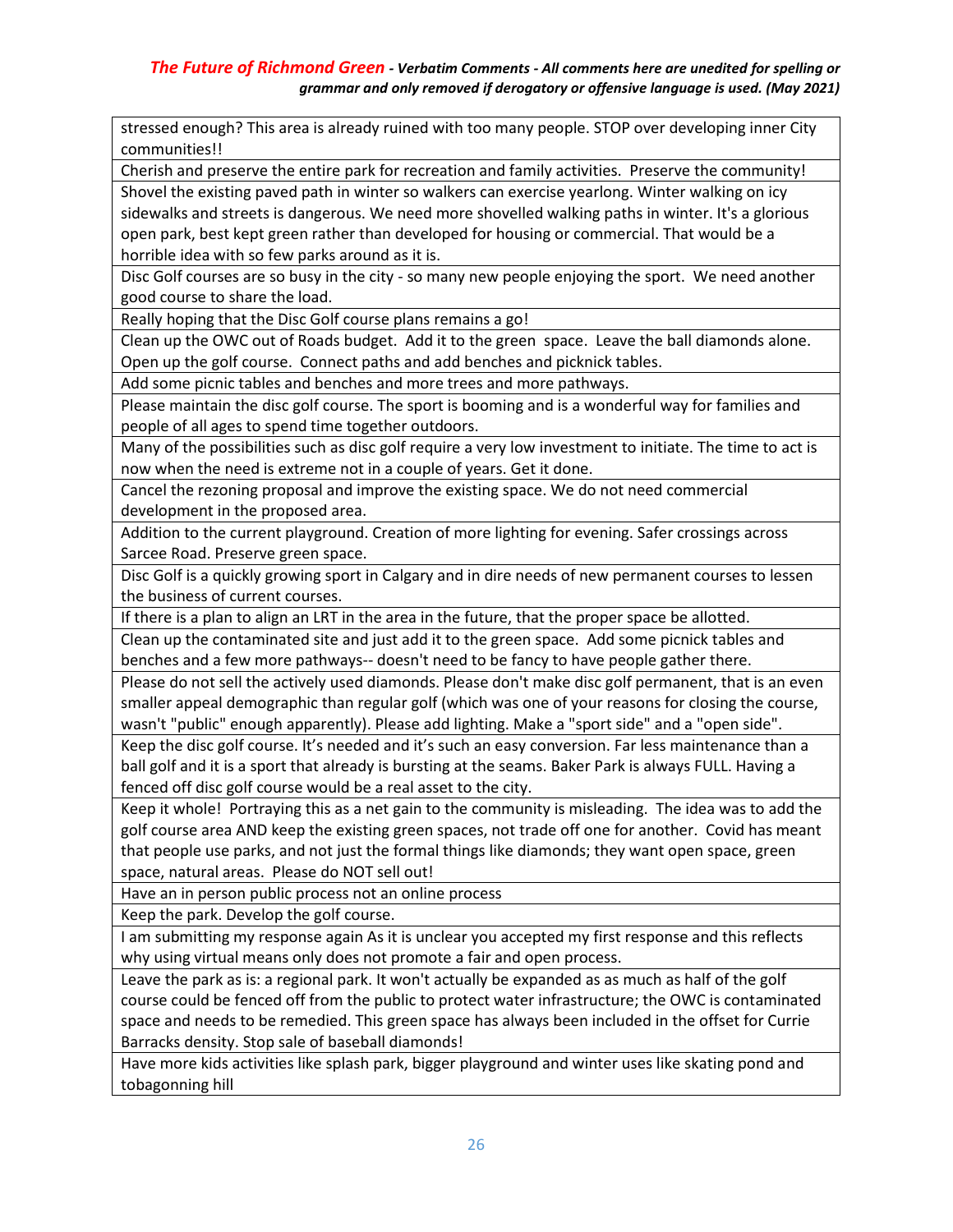Stop this plan. Come back with preliminary wide-ranging options for, first and foremost, the redevelopment of the golf course including reservoir extensions (with climate change and growing population this seems to be a priority) and then the rest of the park. This should include at least the west part of the OWC. Richmond Green deserves no less.

I think more thinking and firmer plans need to be put forth. Traffic concerns exiting on the northeast corner needs to be well thought out. Access from the north side of 33 needs to addressed. Dont start the process and the abandon it ie quit midway through. maybe make the developer responsible for the park development.

I think using the operational works area to increase the size of the park is an excellent option. I see no need at all for any residential or commercial development on the existing park site; there is enough in Curry Barracks.

I don't see selling part of the existing land as an improvement. Please do not re zone Richmond Park. If the city does not have money right now to improve the park, leave it as is. Use the Richmond Green golf course as frisbee golf. There are too many unknowns as to what could be replaced there due to what's underneath.

Re open the golf course in a way it actually makes money - IE: non-union workforce paying market rates (not \$50 an hour for the check in person). And then leave it the way it is with a few new pathways. There are SO many unanswered questions here I can't believe anyone would fall for this farce of "increased park space". Taxpayer bait and switch.

Get a firm plan in place before you sell off the diamonds.

Clean up your own contamination-- you should NOT be selling ball diamonds to do so! Add picnic tables. Add more benches. Add more trees where you can.

Clean up the OWC and make it green space. Connect the pathways. Add some picnic benches and more parking.

- ensure there is a pedestrian/bike bridge over the 33rd Ave/Currie Barracks connector road. This is likely to be a very busy road and a barrier between the 2 park areas.

More disc golf. The sport is growing as can be seen at Baker & Dave Richardson

Please continue space for disc golf. It is a sustainable way for open green space.

Not develop parcels of it

Open up the golf course. Clean up the OWC land and make it park space. KEEP the ball diamonds the way they are. Add a few more paths and benches and call it a day.

Clean up the OWC land out of regular budget. Connect some more pathways. Add a few more benches, picnic tables and trees. Open up the golf course for public use. If you need to sell land, sell the OWC land.

Improvements are awesome as long as it remains a park

With respect to Enhanced Park Amenities I am not in favour of additional off-leash dog space. Priority should be given to replacing ball diamonds before other sport amenities. The park would benefit from improved pathway connections and access points.

Clean up the contamination at the Roads site-- use regular budget money! You don't need to do much else to create usable space. Add a few benches and paths. Open up the golf course in some fashion-- if you could keep the costs down, it wasn't a bad little course to take kids. If not, put in some firepits, picknick tables.

Deal with the contaminated land. Put the golfcourse back in. Connect paths. Make sure there is still parking once the road goes through.

Except for some minor landscaping and perhaps playground improvement, I would leave Richmond Green Park alone. No development. Most people in the community don't want it. Evan Woolley kept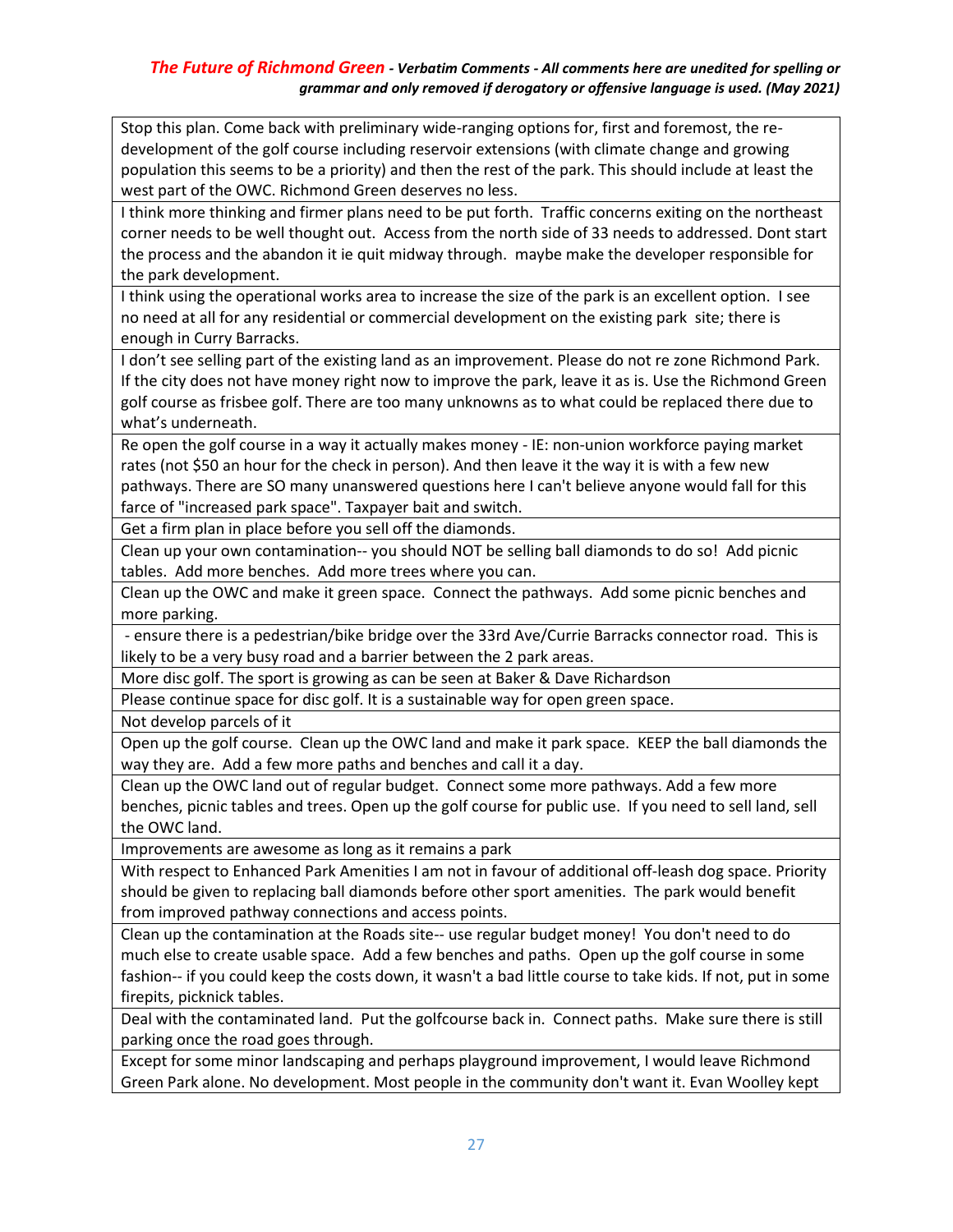calling this park "an opportunity." It's not an opportunity. It's a park. Leave it alone and let the community enjoy it as a green space.

Leave it alone.

keep bulldozers off

I did not answer 5. Leave Richmond Green alone and stop trying to deceive the public that there will somehow be open park space accessible to the public over the water infrastructure, or that money from the sale of the west parcel will be designated for the rest of the park redevelopment when NO such promise has been made, NO timeline offered.

add a few more benches trees and connect the paths. deal with the contamination you have at the roads land!

add more paths and benches, make the clubhouse like River Cafe, add a few benches, open up the golf course

Leave the golf course in place. Just privatize it. Add a pump track and more soccer field. Reservation system for tennis courts.

Nothing - leave it alone. I don't believe a word of this proposal. Shame on the City.

Invest in the park and space itself, not in tearing it down and throwing up a new building.

Leave it as is. I don't think selling the ball diamonds and adding high-density housing is in anyone's best interest. I am not falling for the "give more green space in exchange spiel ". The Golf course cannot be used due to the water storage and exchanging 2 diamonds for one barely usable one farther away is not helpful. And honestly, no trust

Reopen Richmond Green Golf Course. Even if the fees were raised slightly, I would be okay with it.

Connected to green spaces in Currie Barracks new development.

Better connected paths. Clean up contamination. Open up the golf course.

Who is behind this and why? Follow the money!

I am excited to see a redevelopment. I would love to see something like St Patrick's Island done We rarely, if ever, use the park now that our children have grown. I'm dismayed by the amount of disinformation being spread by certain residents of Rutland Park concerning this redevelopment. I am entirely supportive of changes under discussion

Open up the golf course to walking and cycling. An improved children's playground.

Connect the pathways. Remediate the contaminated OWC. How about a nice restaurant in the clubhouse space?

Connect the pathways. Add a bench or two. Add more trees.

The traffic circle would be moved closer to Crowchild and the access road would parallel the road on the east side of the closed golf course. I suggest if the area is developed to put in a lowrise education center. It could focus on teaching children about the nature in the park. The water under the golf course course day lighted and remediated

Add a pump track and soccer fields, sports that can be used by all ages and genders. DO NOT SELL TO DEVELOPERS. Inner city communities and Richmond Knob Hill's densification in the past 15 years means more green space, not less as this project is proposing.

Instead of housing I would put in a swimming pool as the others are too far away. More families are moving in and the demographics are changing rapidly.

Not sell it off to developers. There are plenty of blighted areas to consider first if developers want to develop. They need to workout a deal with abandoned schools and other rundown areas. DO NOT PAVE OUR PARKS.

Improve maintenance of existing trees and develop a plan for replacements as needed.

The rezoned area to residential use in order to fund the park redevelopment is reasonable. Street level retail development similar to Garrison Woods would enhance the park experience.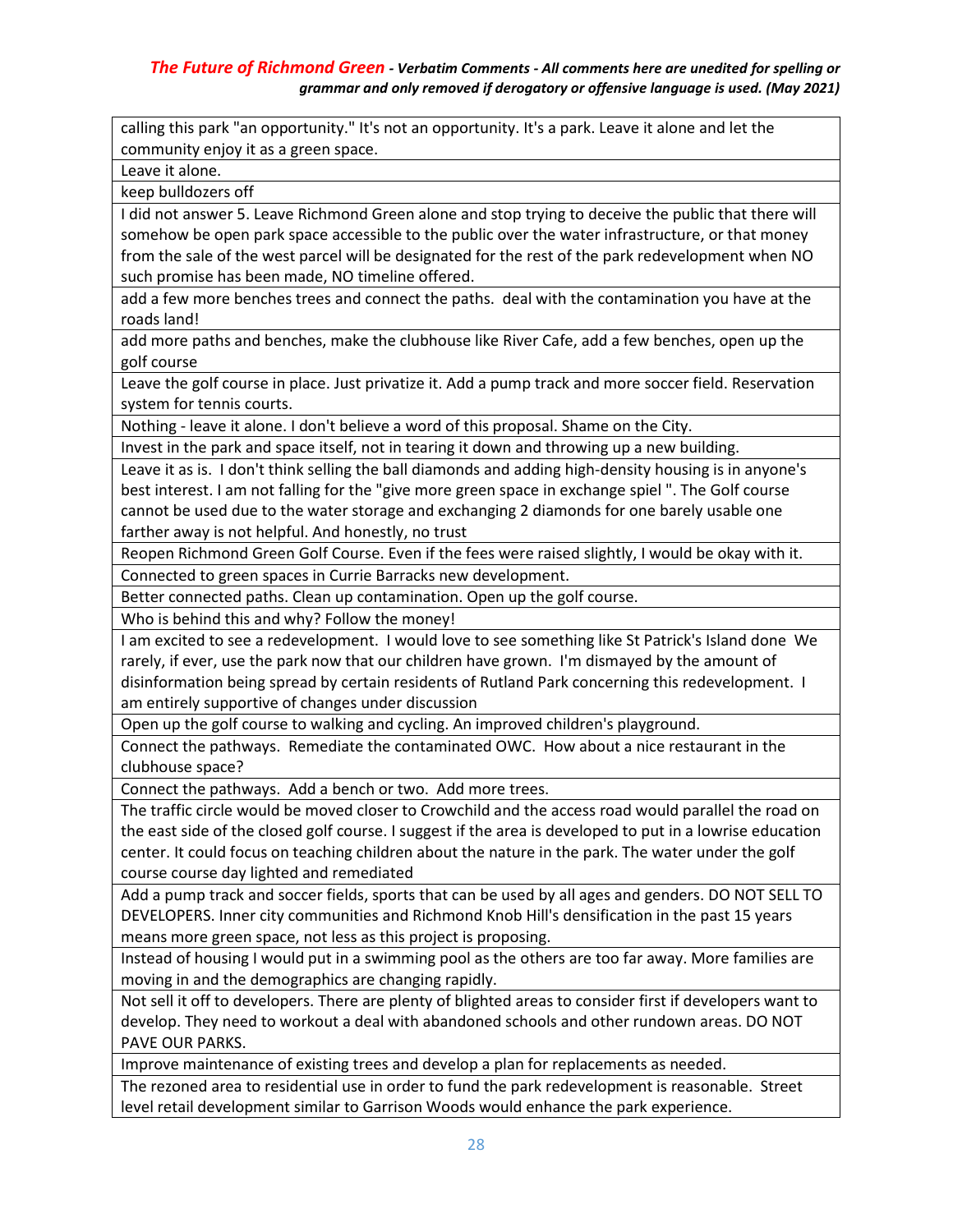Clean up your toxic waste site. Add a couple more paths and benches. Open up the golf course space. Doesn't need much else/

Open up the golf course. Clean up the other contaminated land on your own dime! Otherwise the space would be fine with a few more paths and benches.

Keep private development out.

Make all the residents happy and forget about rezoning the ball diamonds. Pave the OWC, rezone to residential, sell it to a developer and add road access thru Currie. Reinstate the par 3 as a golf course, add lights and add disc golf to it. Do not give OWC residents access to 33rd thru the park, give them a cycling path instead.

Keep the tennis courts. Ensure plenty of green space/bike pathways.

Nothing. The open space and the open sky is invaluable.

More seats, restrooms, add more green space to the park from old golf course. NO RESIDENCES AND NO COMMERCIAL BUILDINGS. Keep the entire area a park.

priority would be to utilize the existing recreation facilities (ie. ball diamonds & tennis courts) plus the green space (including trees) and play ground area.

No to Rezoning - No to Development. Please leave richmond green park as is. Thank you.

Do not want this park developed or rezoned. I do t feel there is full transparency , if this is approved, how long before the lower baseball diamind is also sold and developed. Mr. Wooly seemed condescending abd uncaring. Very disappointed in the sales putch they posed as a community information session.

Pat Tonner

Rutland park

Calgary

Remove the additional apartments/condos from the future plan. Reactivate the Richmond Green golf course.

Ensure that the pathways are extra wide within the park to enable smooth bicycle & pedestrian cousage.

Leave the baseball diamonds alone.

Create a safer way to get to the site from 33rd avenue in Marda Loop over Crowchild.

Develop residential/commercial on OWC site along side Crowchild Trail and adjacent to Currie Barracks newly developed land

Do not allow rezoning of the Northwest Corner of the park

it would impact the character of Rutland and surrounding communities.

Let Richmond Park exist as is.

Numerous seating (tables, benches). Would love to see fire pits like in some other parks. And lots of trails for walking and biking. Please and thank you.

Local park space, that is within walking distance of a neighbourhood is important for all Calgary neighbourhoods as it encourages exercise, community relationships, promotes a sense of community as people meet others in their neighbouhoods, encourages people of all ages to interact and get to know others. Any development should encourage this.

I would not develop it and would keep it all as green. Leave the ball diamonds and expand the old golf course space in to more biking and walking paths, a basketball court, maybe space for street hockey, picnic space.

Not sure what this question means? Keep the park a park

More park less government involvement

Increase recreation and picnic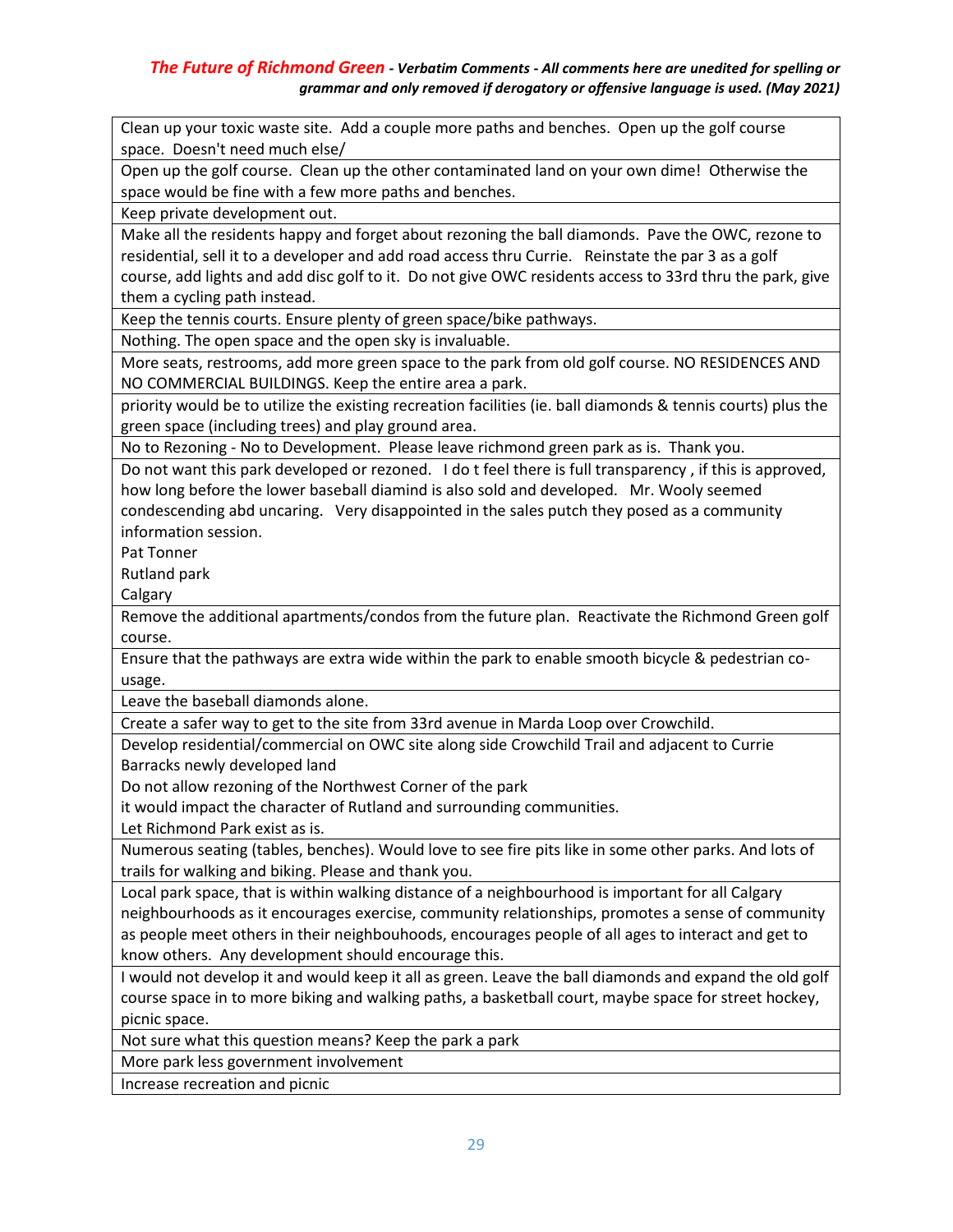Have a variety of recreation activities for older kids/adults. Love the disc gold idea. Higher end basketball courts would be so good. The city doesn't have any in the area. Green open space is great but they are always turned into dog off leash areas. We have enough of those.

Keep all as green space. Picnic areas, areas with flower gardens and benches, walking paths, various sports activities particularly for kids/teens (helps keep them from getting into trouble), maybe miniature golf would be nice, winter skating and cross country skiing. So many options.

Again the presentation was very well done and merits going forward if Canada Lands and the Currie development are linked in. There must be a firm commitment from Canada Lands with time line as I fear once this gets approved they will delay the road way or change the design

Richmond Green must be preserved as a regional park. No sale/development

(residential/commercial) should occur, nor should transit significantly take away/disrupt park functionality.

Don't put a road through it. There is no need to have the extra traffic; it will just cause more noise pollution and traffic and make it less safe for pedestrians and dogs.

I would very much like the entire area to remain a green space. Please do not build on it. Leave the little league diamonds alone!!

More tennis/pickle ball courts. Pathways spanning the entire area (accessible in winter). Picnicn areas for families would be great. Also, I support the small parcel up for development as long as the sale helps to fund a better park for the long term. It's a great park, let's renovate it and make it even better.

DO NOT RE-ZONE. We oppose development on this site. Do not sell our park lands. Leave Richmond Green alone you greedy colonial thieves. The occupancy rate of downtown is sky rocketing, there is a hoard of condos on the market with their values dropping and yet you feel compelled to steal our kid's baseball diamonds

I would like the disc golf to permanently stay at Richmond Green.

not have a busy bus road running through the middle of the park. is there any way to have this go through a different section, closer to the building /development?

There is nothing wrong with the present park. Please leave it as is. It is enjoyed by lots of Calgarians. I would like as much of the park kept in an uncrowded state as possible and any existing trees and shrub beds , such as around the administration buildings left alone for wildlife habitat. The road through the park should not impact the berm to the east of the parking lot, due to the large pines growing there .No picnic tables as well in park Thank

Please do not use this space for residential and commercial space

Community associations that don't intentionally spread misinformation and fear within the community. The Rutland Park CA has been irresponsibly getting people riled up by connecting the development somebody trying to poison the water supply. Any Councillor or Ward candidate should disregard this CA as they have zero credibility.

Not have the park taken from Richmond/Knob Hill moved under the conspiracy theory driven Rutland Park Community Association. I use this park multiple times a week and the baseball diamonds are rarely used. This should be sold off and the funds used to upgrade the rest of the park and convert the OWC.

Permanent disc golf course. Good signage. Alternate tee positions for beginner and advanced players to accommodate everyone and allow for progression.

Add the roads land to the park without selling the diamonds--decontaminate it first. There are already lots of sports options here. Open the golf course in some fashion. Add a few more paths and benches, and call it a day.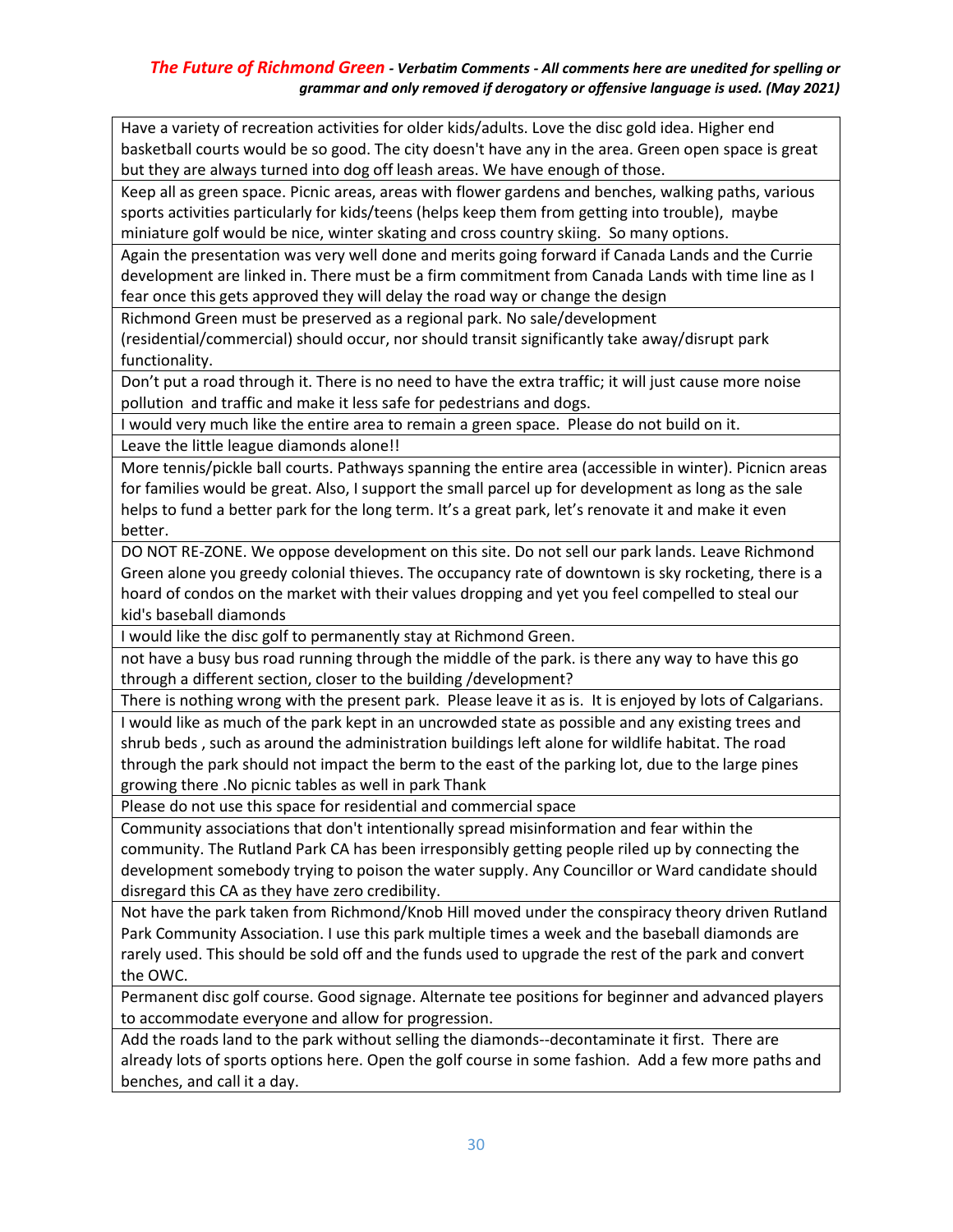Clean up the contaminated Roads Depot land. Either add it to park space, or develop there if you need money for upgrades to the park. Leave the ball diamonds alone! No one was asking you to do anything except open up the golf course. The road will mess things up enough. You will need somewhere for all of the Currie residents.

Clean up the OWC site on your own dime! You made the mess, you clean it up! Open up the golf course as much as you can. Add the OWC back to the park-- people from Currie will need the space. Eliminate the connecting road, save the old growth trees (Russian Olive & Larch), add winter activities to support the toboggan hill, pathways & rest areas

Nothing. Leave it as is.

Keep the City's money-hungry hands off it. It works fine as it is. It does not need a commercial pocket on it - there is a shortage of greenspace already. Do not sell any of it. Do not divide it with a road. Quit trying to make money off the backs of citizens' amenities. Cleanup the OWC lands - that is the City's responsibility regardless.

not sell it to a developer, not slice through it with a major road, add amenities, not cherry pick rutland park population stats when selling the plan to residents. wooley talked about trust at the open house and said he was a data guy. you can't bs a city of engineers about data. bring some data next time: tax revenues by yr, all communities

More benches, some picnic tables and a disc golf course. The city does not have enough disc golf courses for this inexpensive and family friendly past time.

Leave it alone.

Signage for safety where the disc golf course will be. Permanent clear signage.

What came through listening to the May 4 meeting was the City's lack of transparency, they are hiding something. Whose interest are they protecting? Was really disappointed in Evan's demeanour, found it bullying and threatening. Not going to maintain the park unless we agree to it being developed? Really? Excellent to see Evan leaving!

Clean up the OWC land. Leave the rest of it alone-- a natural state and paths would be best. Leave the baseball diamonds alone. Remediate the OWC land. Add paths and benches.

Leave lots of big trees,picnic tables,fire pits,pathways

The communities need to understand the new roadway that will cut through the centre of the greenspace. What is the designation for this roadway? What is the anticipated load from a traffic perspective? How will you prevent cut thru traffic for those avoiding the crowchild/33 avenue choke?

Don't develop it unless and until it has been replaced with equivalent or better green space. The current proposed plan does not provide sufficient assurance that will occur.

With so much available real estate, empty office towers downtown and more building to come in Currie barracks, it makes absolutely no sense to destroy a nice little park. What is the city really up to? Who is behind this? Quality of life in our community is about having available park land.

Why not make it primarily a disability park? It's next to nursing homes and there are a lot of elderly and disabled people who could sure use a park to accommodate their vision, hearing, mobility and other types of disabilities. Make it wheelchair accessible both in parking and paths. People are living longer and losing mobility. More parks please!

More places to sit and more walking paths. It's a precious park for families of sensitive children who need wide open spaces that are not crowded or noisy. This is one of the few parks they can visit nearby. We sure hope the entire area becomes an even bigger quiet public park as more children each year are born with Autism and Asperger's.

Permanent discgolf course

Think a lot more of the winter. Baseball diamonds, tennis courts are not used in the winter. Other than the tobogganing hill (which is great), can we add a place to skate or cross-country ski?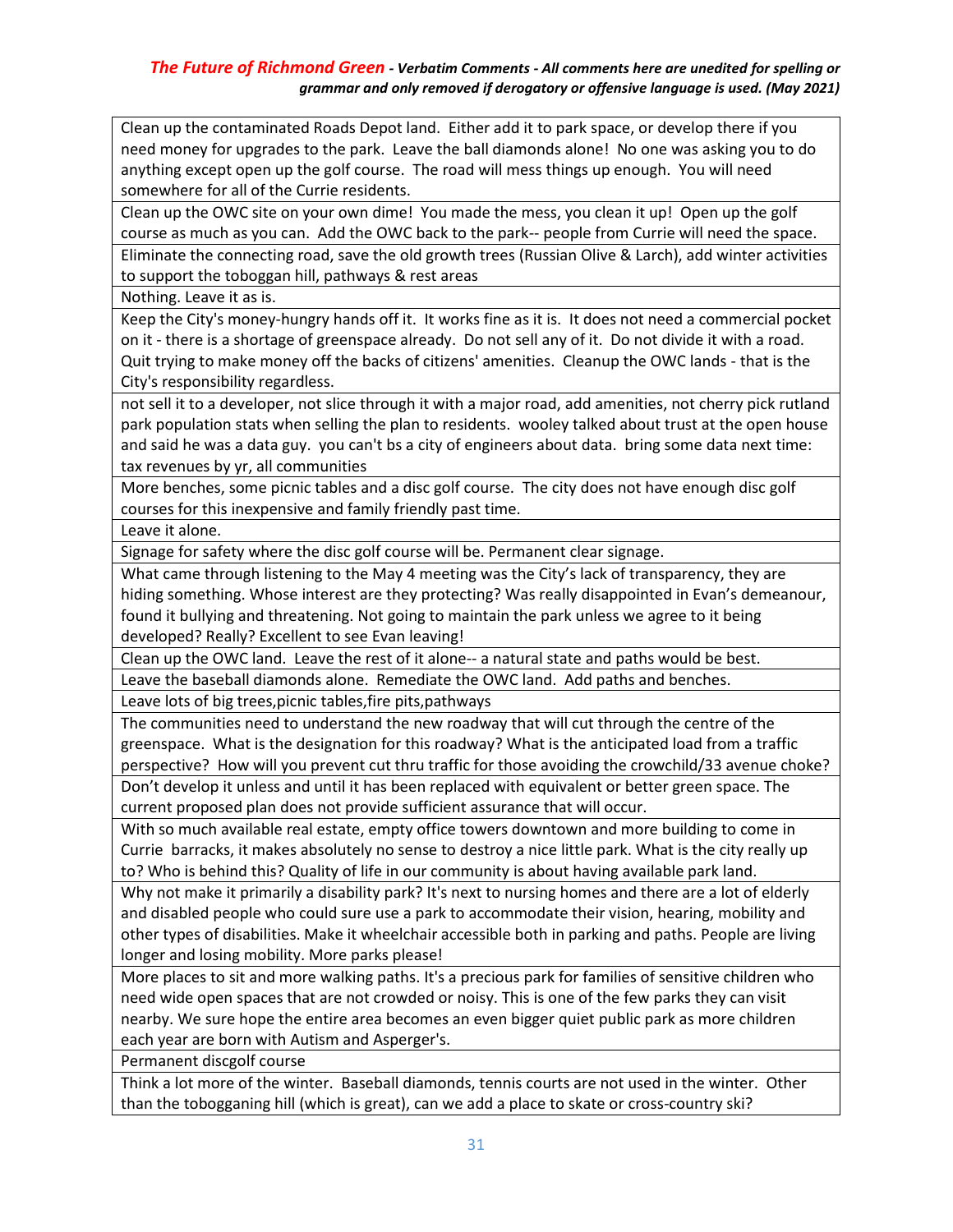I think washrooms would be nice for all users. I feel overwhelmed from all the building going on all over this area. I feel hopeless with the thought of this park having buildings on any part of it. My preference is to keep it a park. Thank you. Janine P.

Permanent disc golf, less dog infrastructure

We the community do not want RGP developed in any way! Most of the old golf course cannot be used publicly nor the contaminated OWC site. Is this an extended project wish for Canada Lands with kickbacks to the City? Isn't OVER developing Currie Barracks enough for greedy Can Lands? Finish CB first. Not now, not ever to ruining the part!

I want it completely left alone. Why now during the pandemic? Why this year? Why before Currie Barracks is completed? Is Canada Lands Co. pressuring the City? Who's in charge? Why is the City bullying our community? Why isn't the City disclosing who's really behind this? We can no longer trust the City or council. Disappointed.

Not pave a road through it. Build the disc golf course. Thank you.

Disc golf is growing! It's a great, easily accessible to all age groups, fitness levels, wealth levels. It's a fantastic "green friendly" activity that requires pretty minimal upkeep as well.

Pave a path throughout the entire area, make it all one big park area for people to walk and cycle. Compared to other parts of the city, we have more density and a drastic shortage of parks.

Summer water/tubing park that could be transformed to winter skating path / cross country ski trails. The increased popularity of disc golf, a new disc golf course in the sw/location of Richmond with a new disc golf course would see a great number of players and less people at other courses such as the only 18 hole course accessible in Calgary Baker park.

Incorporate the Golf course in to the entire Park. Absolutely no development in the "Development Area. This area needs more and improved Parks. Not Development and "Densification"

Make all of the area a large park mimicking Fish Creek Park with introducing plants and trees and a path. We need more areas, besides neighbourhood streets, to go for nature walks within the City. Please and Thank You!

I would not develop any of the existing green space.

Who is behind this? Canada Lands? What's wrong with having some green park space in this overdeveloped and spoiled part of the city? If you build that internment camp where the baseball diamonds are, you'll lose all respect from your voters/taxpayers.

No concrete or greedy development, leave it alone for the baseball players, disc golfers,tobogonners, tennis people players , dog walkers amd nature for mental health . The inner city neighborhood's are being destroyed by the city's attitude of greed and a denser population growth attitude . Do not ruin this area too!

Disc Golf Course

Keep on engaging the public about the benefits of the redevelopment of the park. Link up the park with the existing City of Calgary pathway system. I would like to see a pathway connector to North Glenmore Park.

Remove the road from canada lands development. What parks have major roads running thru them? Ensure that as much of the tree canopy is conserved and create spaces that can be used by all…not exclusively 'sport' based but gathering spaces for family and community events as well…even 'meeting' spaces for local small businesses to hold outdoor business meetups.

Stop your war on green spaces. You just want to slap up dense housing so you can tax. All this is smoke and mirrors to say you engaged. BS. You should have left the golf course. Good job on killing a course for seniors and kids. My god you think everyone is stupid.

expand and upgrade without the additional housing development. Density of the area is already high enough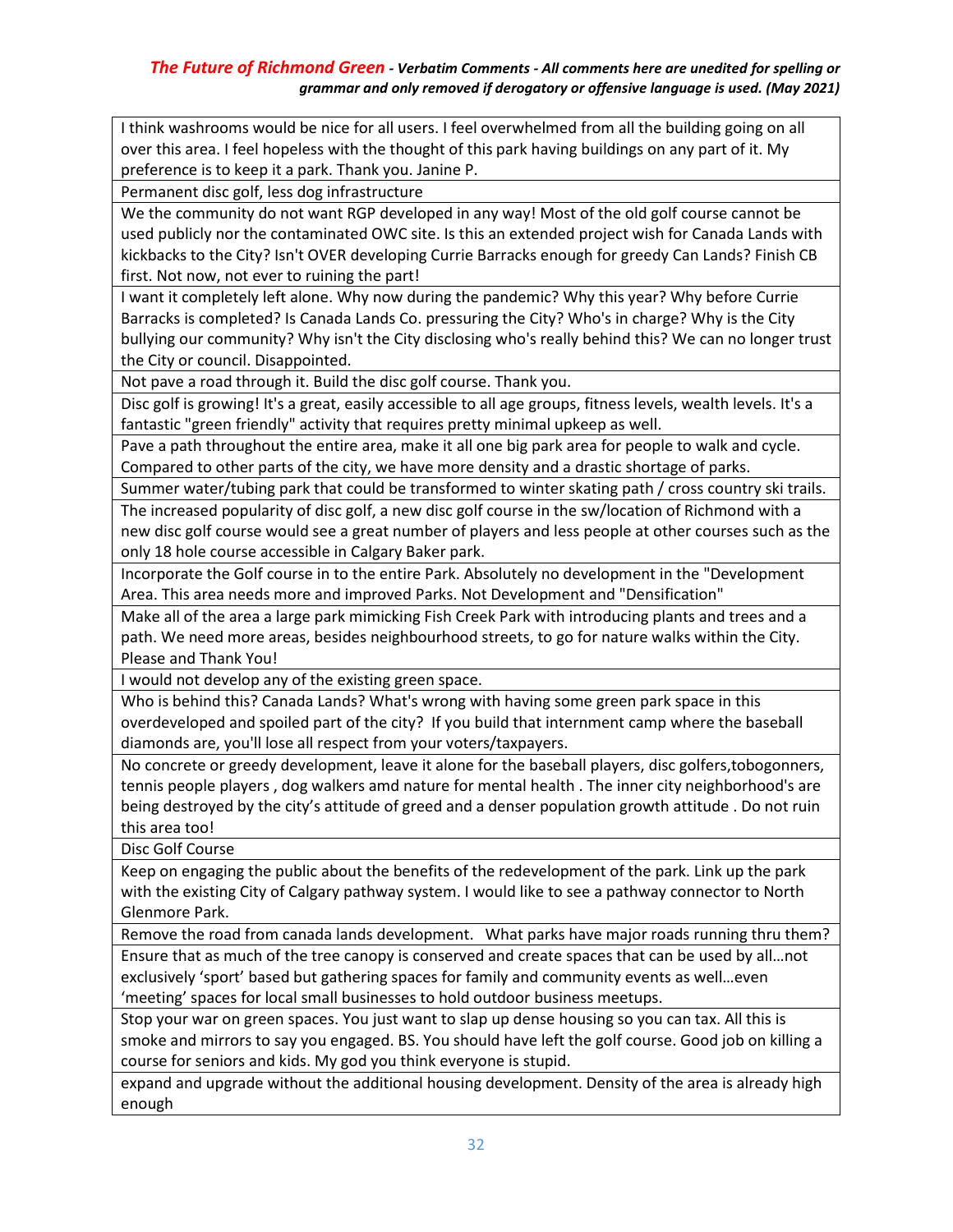Leave it alone. Or, if development will occur in the NW corner, tie that development to the redevelopment of the city yard area, because noone believes that that area will actually become green space. I live directly across from this park. The vague and unprofessional written communication on this project worries me.

More trees and resting areas in current park

Disc golf is an obvious and important allocation for this space. Disc golf is exponentially increasing in popularity in recent years, and the conversion of the old golf course into a disc golf course seems like an obvious win from both a community accessibility standpoint, as well as a financial standpoint.

Install a fully maintained 18 hole disc golf course with sufficient parking and public washroom facilities.

Keep it green. Not sell any of it to developers.

Leave to alone. It is a perfect area that needs to stay as it is. No development is wanted in our beautiful park. Find a tax grab somewhere else. Woolley has something to gain from this I am sure. We need more parks and with the new community going in we will be under the amount of green space that is expectable for Calgarians.

No to development!

Please prioritize the disc golf course.

I wouldn't I would keep it just the way it is, there is nothing wrong with this park it is nice and quiet and fresh air no one to bump into I live right across the street from the park, it is a very beautiful walk for all the seniors that live here don't wreck it for us. Leave it alone for the next 50 years

Ice cream. I'd really like to see a good walking track where you can walk through a park and still get a good amount of kilometers. Right now we just have to walk around and around and around and around the baseball diamond. It would be really nice to have a small regional park here

I would forget the ball diamonds and turn it into a park that all members of the community can use. It would be really nice to have a cafe. An off leash dog portion of the park would be lovely. More gardens. More trees. Maybe a small stage area for live music. More of a community hub!

Focus on developing nice place to walk, hike, ride and relax for families.

Focus on some areas for community sports but mostly enhance experience of natural environment. covered areas for art shows, non-profit groups to rent eg horticultural events, picnic tables possible with wind shade fences - slat wall that also provides shaded areas and a small shed for seasonal coffee etc. like at a golf course.

DO NOT REZONE ! I, as well as most of my neighborhood vehemently oppose the proposal being put forth. Leave our park alone and go look for ways to fill the city's coiffures elsewhere! Also we would like an apology from Evan Woolly- his condescending rant during the open house about Rutland park spreading misinformation was deplorable- he's the liar

Avoid developing it. Please don't put the BRT route through it.

Reinstate the golf course. THInK about the traffic chaos

Do not build on any part of it. Even though we are gaining the old golf club, building on pet of the land is still a net loss of green space

Keep tennis courts, put in disk golf

I really love this park due to its open space and pathways, I would also love to utilize the golf course area for the same reasons. That being said, I can appreciate pretty much all other park type amenities which may be appreciated by others. As long as it ends up with the same or larger park area, I would be happy and supportive of what is chosen

Not sell off 5 acres of prime city / regional park which can never be a green space/park again DUH..... Not sell off the 5 acre portion and sell off the 9 acre portion instead to raise funds.

to keep it a green park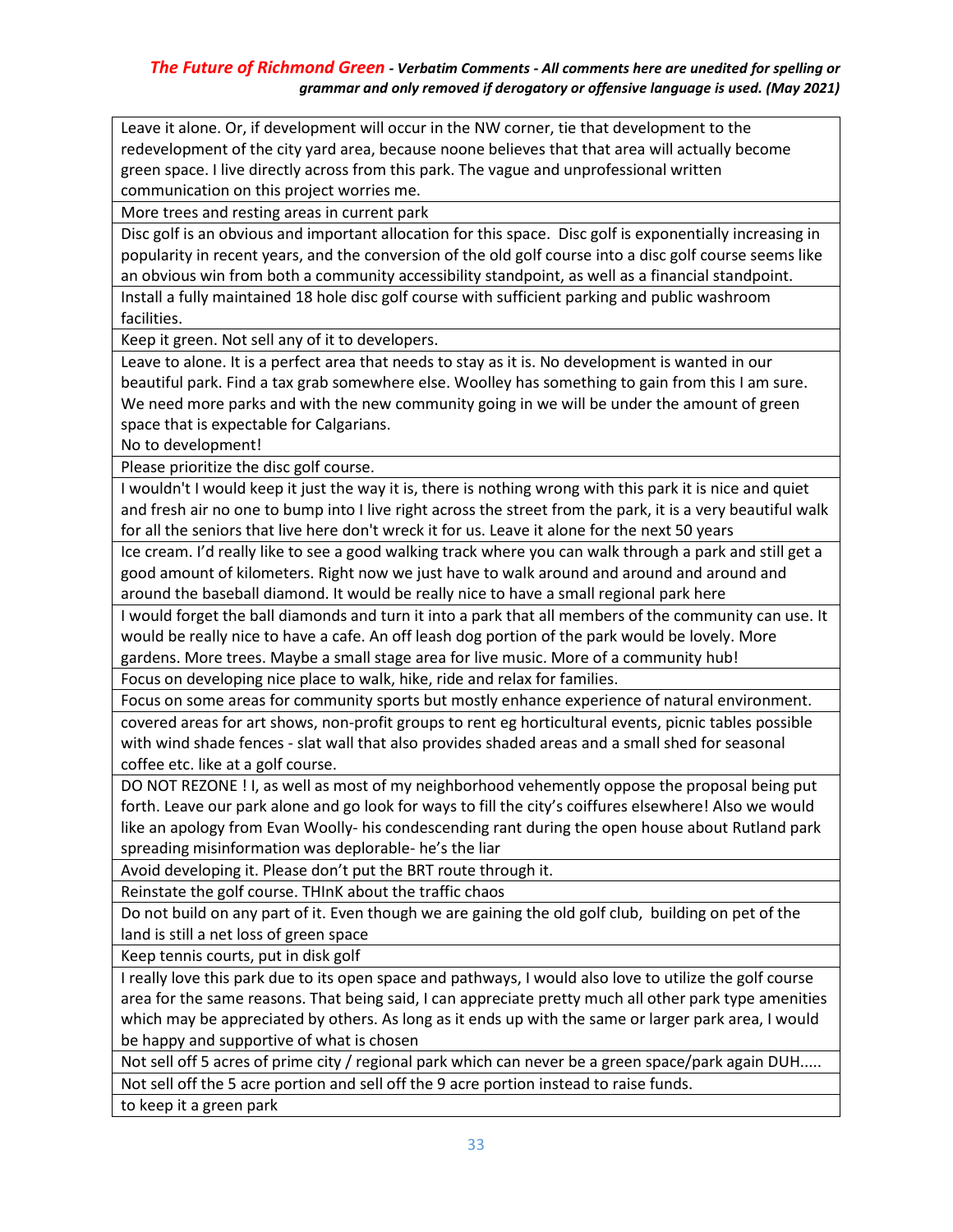In sections 4&5, was unable to put in comments :( Would like to see water & playground park, skateboard combination for all ages, an off leash area, meandering pathways with lots of benches for seniors & growing families, easy access via bikes, strollers, wheelchairs, scooters, etc.

cafe, outdoor patio, convert the old city building into a restaurant, cafe, boutique shop... encourage longer terms park usage. Support local businesses such as Wild Rose Brewery. Off leash dog park would be great. The new one in Currie is limited. Also consider a health fitness/exercise circuit with bars, beams, challenges.

Do not develop commercial or residential units/buildings - no dwellings. Develop the green space for outdoor use.

A new disc golf course is paramount with the huge increase in players in yyc. This will have a drastic effect in lowering burden on baker

Disc golf space is needed......Baker park is so busy now.

Leave it alone until such time as we can afford some improvements. I don't care how long that takes.

I would not sell off a chunk of highly utilized park space for profit, depriving citizens of green space during a pandemic. I would look at the realistic costs of opening the golf course as natural green space while maintaining necessary security over water infrastructure and as a last resort sell off OWC lands if the City is desperate.

You can't simply repurpose existing green space that folks already count on as green space for redevelopment. If you can't dedicate all of this space for green space going forward the redevelopment needs to happen on the OWC yard which is the only area which was not already green space

Have a frank word with Rutland Park. I get why the residents on Hampton Crescent don't want to look at row houses, but I feel like the pushback to this proposal has been whipped up the NIMBYS there who rented an enormous outrage generator to protect a couple of underused ball diamonds. Everyone deserves better information and a chance to be heard.

I am concerned about the connectivity of a park divided by a road. This road will be a main road into the new community and therefore will be very busy. How will you safely connect the two sides? I am extremely concerned by the height of the new development. It is too high.

Better pathways that create a continuous loop. Access on east side for marda loop residents. Less fencing and connection through to Currie

Not putting a road way thru the centre of the green space.

Not sacrificing green space or baseball diamonds for residential housing.

Better walking paths. Maintaining the green space. The City should be looking to increase inner city parks, not make them smaller, especially with the increased density in Marda Loop & on the old Military base.

Create a disc golf course. This game is accessible for all Calgarians, including families, and is very popular.

I strongly support the interim and new plan for redevelopment. I am a big supporter of the disc golf course, both interim and permanent, because the sport has exploded and we have a woefully inadequate number of current courses to handle the traffic. I suspect even with interim course you will see incredibly numerous usage of the course.

Nothing would improve RGP. After stressful days, it's a peaceful place to get fresh air and clear the mind, in nature, right in our area and without having to drive somewhere. All other parks around are so crowded with dogs and overused (River Park, Glenmore Park). Seriously, please let us keep our loved little park just the way it is today.

This survey assumes that residential development will happen. I am in favour of improving the land for public use without residential development. I agree that more trees, walkways, picnic table areas,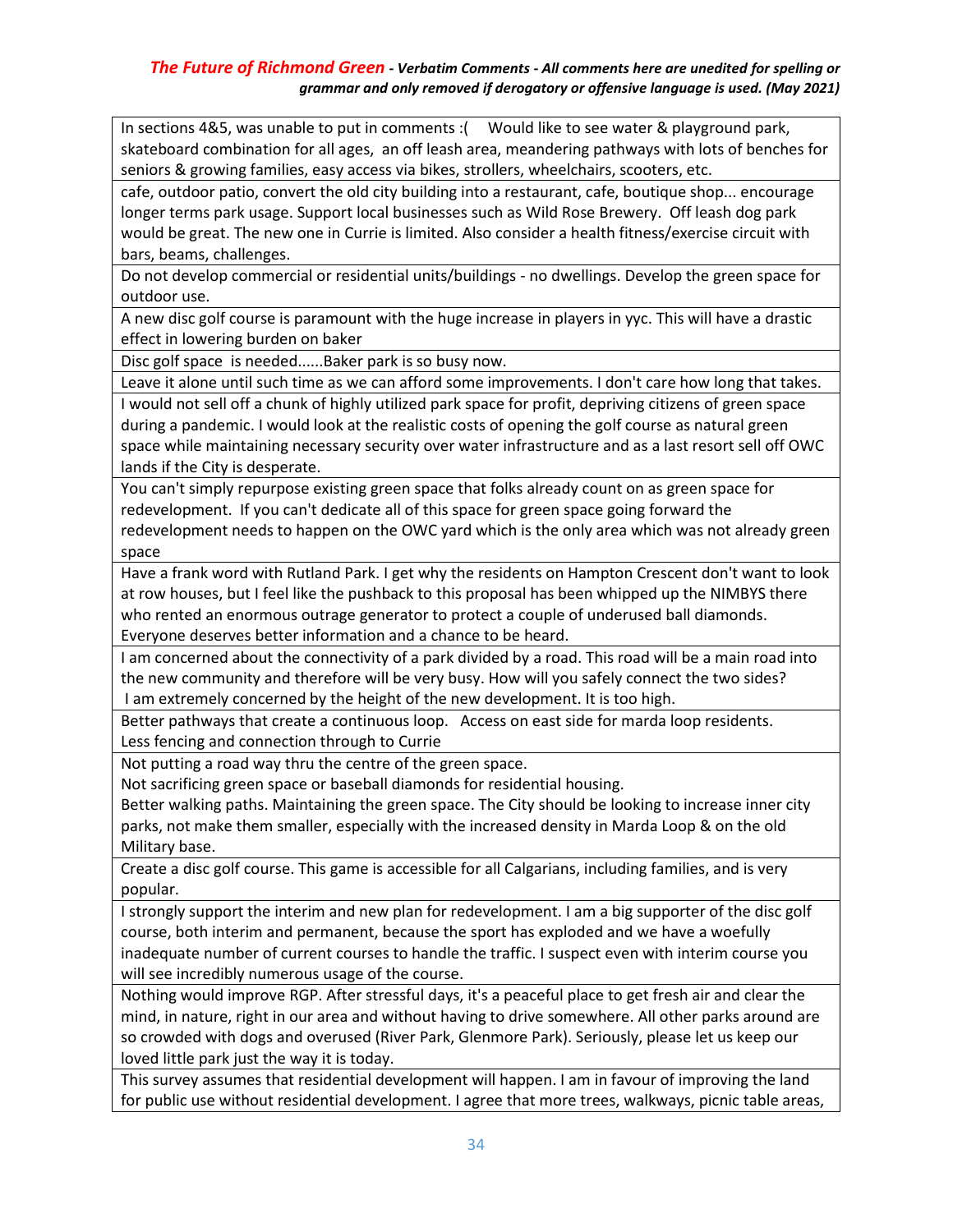tennis and tot lots are needed. Toboggan area would be fine and small plaza with public art. A Richmond Green community hub is needed.

As a result of the City's process, comments made by Evan Woolley, and comments made by the consultants, I am against any current efforts of redeveloping the ±5 acres of land on the north-west portion of the site. This neighbourhood, at this point in time, does not need more development.

Not build those houses but if you must, guarantee upgrade to the park with the money realized...at the same time.

If the sale of the land goes through, in addition to building the new ball diamond, an allocation should be made to rebuild the current 90ft diamond (fencing, dugouts, etc). This space is hugely important to youth sports in our area.

Do not develop the NW corner. Spend some money to help make a community centre for sports and outdoor activities.

Do something unique with the space... no more baseball diamonds

Get city to do all above additions.

Decontamination of the golf course to include it in the plans without sacrificing the current ball diamonds.

The disc golf course is a must for the city. Existing disc golf facilities are overwhelmed and I'm seeing more conflict between golfers and other park users. Currie disc golf course is already seperate from the rest of the park and that makes it safer to play there. Also, most city disc golf courses are at the outer limits of the city.

Disc Golf course please. The city needs several more 18 hole courses ASAP.

Have a balance of space dedicated to sports/paths/gardens with safety in mind.

\*I was unable to answer question 3 (no comment box), question 4 and 5- unable to make selections and can't comment. You will likely need to fix these issues and resend to get accurate feedback.

Make it more user friendly, benches, walking trails, garden

Ensure there are decent and open washrooms, wheelchair accessible pathways, remediate toxins. Affordable housing.

better pedestrian access across main roads - specially for elderly and children in area. Keep it all an open greenspace in inner city

Maybe a water splash pad would be a good addition?

Install more trees and really focus on the disc golf course aspect.

Not make it a fraction of the current size and still add the upgrades.

Leave the existing space as is

I like the plan as proposed.

I would leave existing baseball diamonds. Add green space where city lot is and add trails throughout. A busy road will cross through the middle creating two spaces. We will still need ample parking.

I would make the disc golf course a permanent feature.

The Calgary Disc Golf Club is a collaborative partner in all courses and provides education and stewardship, alongside volunteer opportunities. A permanent disc golf course will also help to cut down on vandalism, as it will be a well-used space. Annual course cleanups help build community.

Don't build more housing. There are lots of housing opportunities in the area. Currie still has many phases. The intersection at 29th and Richmond is already overloaded. Adding more houses right there will be a mess.

Lighting

Skatepark and pump track. Better walking access to Marda Loop.

I would like to see more amenities other than organized team sports. I want my kids to walk over to the park to play with friends. Eg. bike pump track, cross country ski track, ice rink path, off-leash dog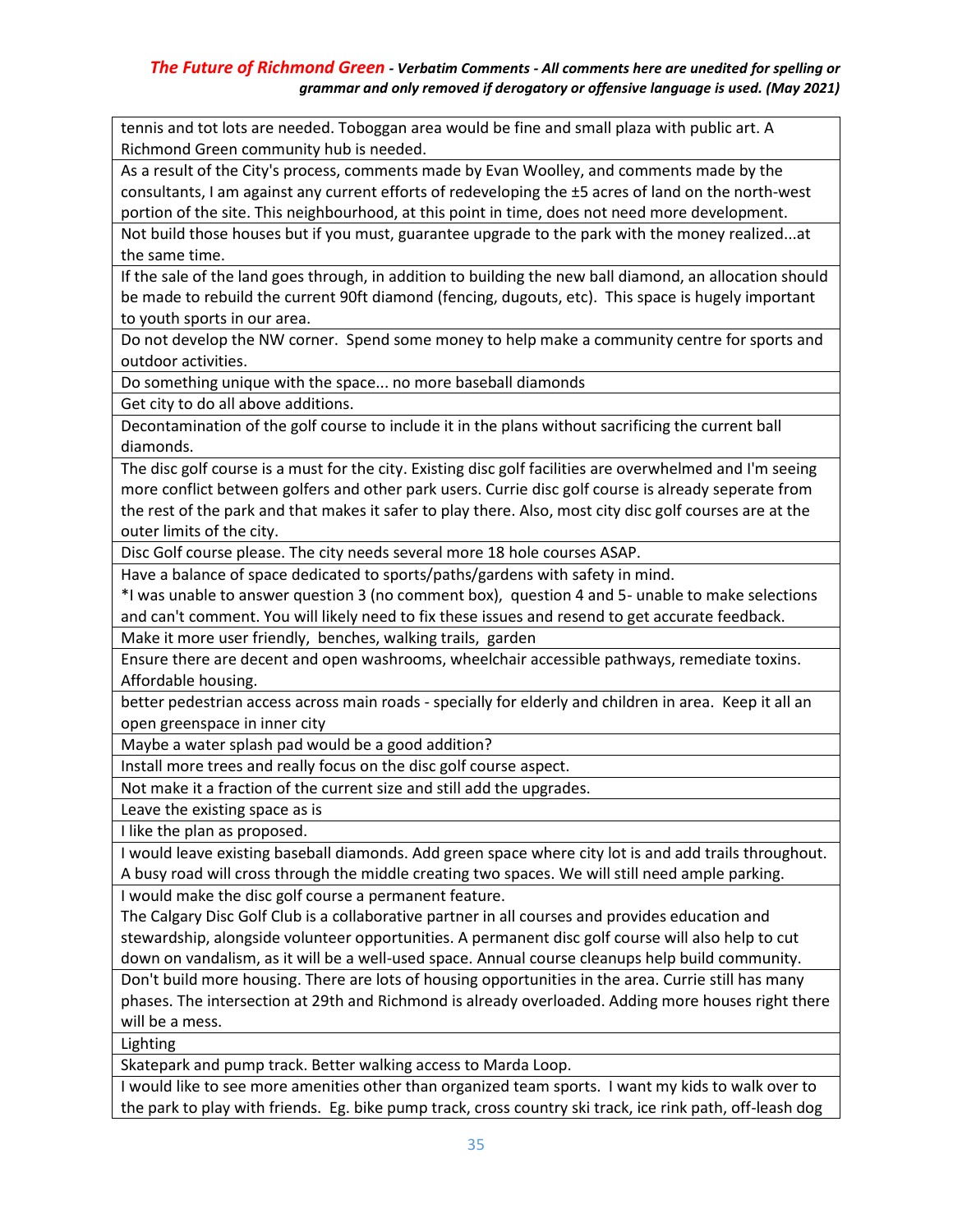park. Kids need an activity to draw them there - open space alone won't do it. Great job moving this forward.

The parks office space/clubhouse could be turned into a restaurant like River Cafe. Do NOT sell off the baseball diamonds. Clean up the contaminated OWC land out of your regular budget. If you need to sell something, sell that. Open up as much of the golf course as possible. Put the road through and make the space usable- doesn't need much!

I don't have any suggestions for improvement. It would be great for Councilor Woolley to ensure a strong hand off to the next Councilor so this vision can be upheld. Also, it would be excellent in the live work area to have businesses that are relevant and not a bunch of pot shops etc.

Keep the park as is with added features to enhance its natural beauty ie, benches, community areas

An outdoor community swimming pool in the summer would be a welcome addition (like the one in Bowness), as well as integration/transition into the Currie developments.

I would turn the upper baseball diamonds into another recreation field, soccer, football, etc. I would connect the pathway that starts on 34 Ave and have a complete connection to the the sidewalk that ends on the south side of 33 Ave at the pedestrian bridge to allow for a continuous connection between Rutland Park and Marda Loop.

Start an urban forest. Remember Arbor day when we would bring home a tree to plant? Volunteer groups to operate the golf course, it was an important learning course.

More disc golf!

continued from above.... first i want honesty! is the OWC contaminated and if so, who's paying to clean it up? secondly, i want restrictions put in place for ANY portion of potential saleable land. CCTV security for the future park?

permanent disc golf course

The improvement would be doing nothing to it. Leave it as is.

Just not...develop any buildings...on it??? I'm not against adding gardens and other outdoor amenities....but I don't trust it will actually happen and adding buildings will still destroy the natural beauty is it all and create noise, congestion, "stink", etc.

Obviously, GOLF. Bring it BACK!

Please add Disc golf. And please visit any of Calgary disc golf courses on a nice day and see how busy they are.

Disc golf course

More disc golf baskets

Please keep the disc golf course. There are limited courses in the city, and it is one of the fastest growing sports. Every other course in Calgary is getting heavy use, and more courses are needed and would be supported by the Calgary Disc Golf Club with volunteer hours to assist with cleaning, etc.

Have a 4 season development - skating loop, picnic spots, more trees, keep the tennis courts, baseball diamonds and toboggan hill. There has been too much development in the area and our green spaces are shrinking.

Cross country ski track

Permanent disc golf course

Once again, it seems quite important at this time to have more facilities for disc golf in Calgary. If this course was made permanent, it would help to take a load off of other very busy courses in the city. Disc golf is also very low maintenance. Calgary disc golf volunteers are very willing to help with the upkeep of any potential course.

Support the disc golf course

Keep it as natural as possible, with some pathways for walkers, etc.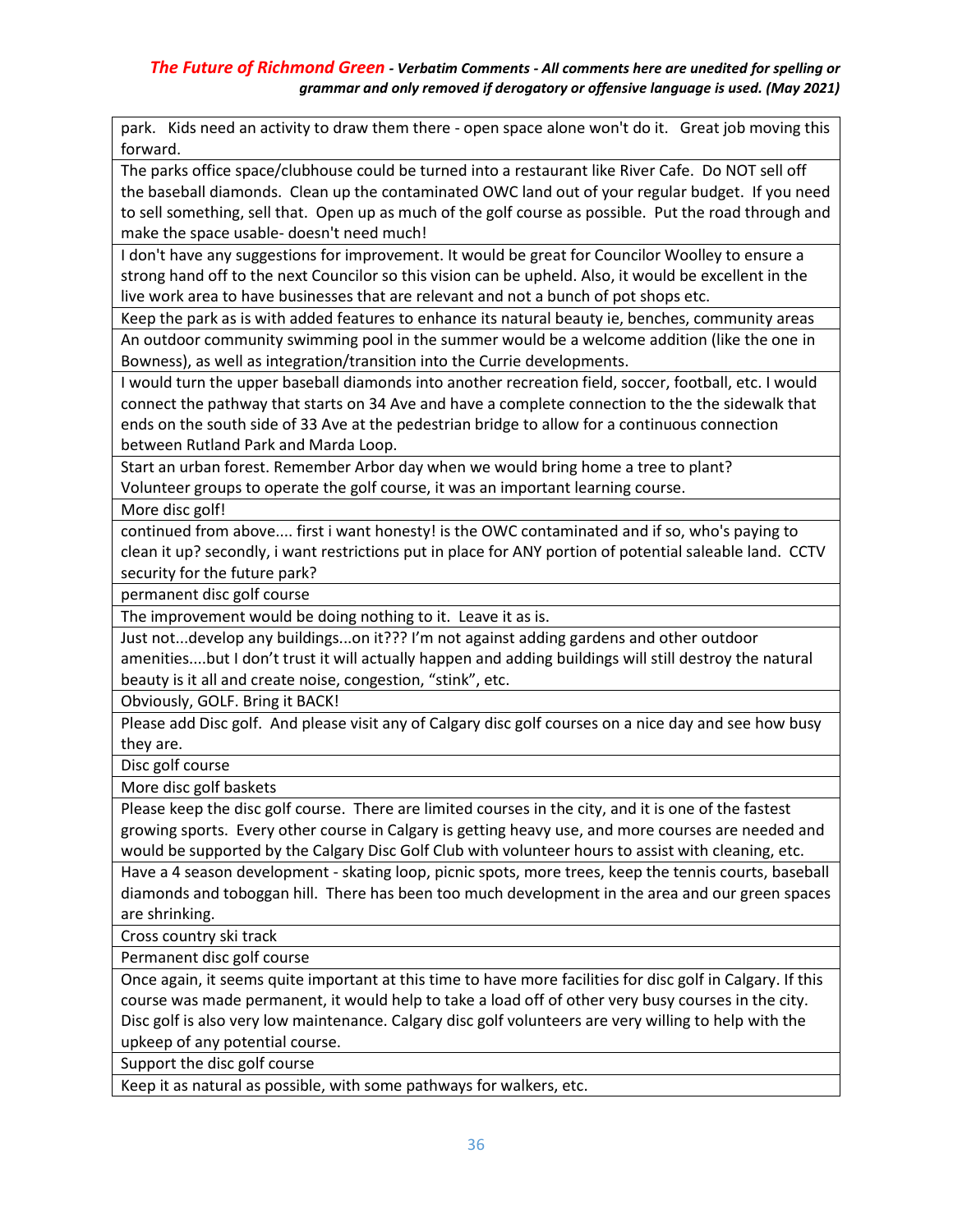Is there enough parking space? As a regional park, users from outside the community will be driving there to participate in sports activities. There is no street parking anywhere on these plans. Whereas now there is parking along Sarcee Road, and inside the park. How many parkiing spaces are currently in the park?

Hurry the construction on the new course current courses are suffering with WAY too much volume. Pedestrian/bike bridge from Marda loop, picnic areas away from road, some type of water feature/Wade pool

Put the proposed development elsewhere. I also would like to ask why the reservoirs are counting toward useable green space when it's been made clear these will be fenced off?

Please leave it alone and at the very least drop the high density aspect - crime is increasing and there is no infrastructure to support this. If you insist on res't it should be single family only with a large tree belt planted on Sarcee Road and the access point to be onto 33rd/where the entry to Richmond Gr golf course is currently.

improve connection to currie and garrison woods. right now, there's simply no access from currie and the 33 Ave bridge to Marda Loop is so hostile to walk on. if they city must sell some land, the buildings should be strategically placed along the edges of the park to be the eyes (crime) and the noise barriers (traffic).

Permanent disc golf course!

Access to washrooms.

Keep disc golf long term

Add additional land. Improve existing facilities. Don't re-zone the land or build a road to Currie. Get staff/consultants that 1) listen rather than "sell" the proposals, 2) will answer tough questions about need and appropriateness, and 3) can design a literate & functional survey, e.g., proofread and ensure the comment boxes work. Embarrassing!

While I understand the sentiment of open green spaces, the accessibility of said spaces in Calgary is already quite high. Really any area of open land can accommodate. Meanwhile recreational activities (disc golf, baseball, skating) etc... are limited as there are only a handful of places to do so in YYC. Having more will encourage the community.

Firstly, making the disc golf course permanent is most important to me. Secondly, more outdoor recreation (more tennis, basketball, mountain bike pump track, etc) is important. Thirdly, using the remaining space as open, multi-use, space where people can hang out, picnic, and bring their own games (bocce, etc) without removing any large shade trees

Install a world class disc golf course on the previous golf grounds. You can create a beautiful, long lasting course using the existing terrain!

Sports are important for child development, team building and active aging; include facilities for tennis/pickleball, baseball, soccer, etc & support infrastructure (public washrooms, parking, bike racks); include a well designed path system around & through the area for access, walking (winter & summer) & skating; include flexible use areas

Disc Golf!

Improving safe pedestrian/pathway access from Rutland Park. Farmers market.

Disappointing that Rutland park is getting penalized and all the benefits going to Currie Baracks.

Pls no more dog runs. They make parks unsafe and a place of conflict. So many irresponsible dog owners these days.

Please do not develop any portion of this space. it would be a huge shame - we have enough development in Calgary. Let's invest and make this a great destination park area.

More paved walking trails with fitness equipment. Reduce/Remove frisbee golf for broader usage of park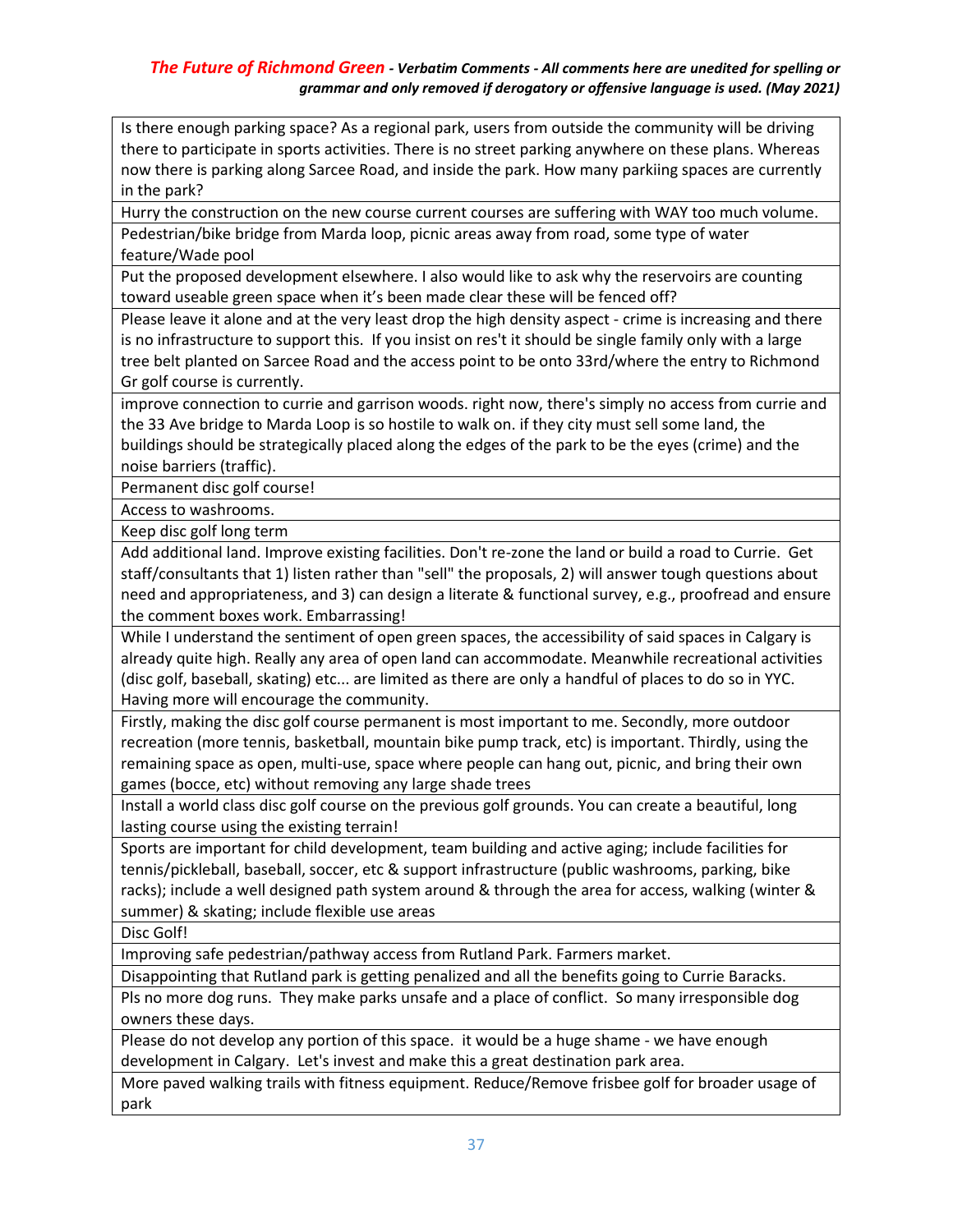Make the park as big as possible, increase the urban forest, create a park that becomes a legacy for the city. Create different zones within the park to meet the different needs of different users and counter-balance the density in the immediate (within 5km) distance.

I am against the sell-off & commercial development of the currently proposed 5.62 acres.

Communities around this regional park make great use of the space & with the development of the CFB lands for residential there are many more people in the area already and the city should not be considering taking away any recreational land. NO to development

We already have a lot of off leash dog happy spaces could we have a safe place for people with young children and elderly folks. Where we could gather and enjoy a park where we can walk safely. Right now I drive daily out of the neighborhood to safe people friendly parks with trees, safe pathways and picnic tables for gatherings.

Laying out a full length disc golf course with men's and ladies tee boxes would make this a premier amenity for all Calgarians. Also designing it so there is room for future expansion (ie. additional shorter 9 holes focused on children). Calgary is in need of more free recreation activities that encourage people to get outside.

I do like the running track/walking path around the fields. I think we should also look at some amenities like coffee shops in the new build area.

Do not sell off the 5 acres. Reopen the golf course. Turn the OWC yard land into more park space with paths and picnic tables.

Extend and make permanent the disc golf course.

What would improve the park is if 3 years ago the city kept its paws off it and left it alone. We liked the golf course, and the sport filled destination feel of this park. Bring back golf, get a sidewalk on the north side, and DONT SELL IT TO DEVELOPERS. And start being honest, the only reason this page exists is because of the anger on the sale.

Expand amenities so more people can enjoy the park.

Currently there are no washrooms/toilets available for users.

Provide assurances and timelines for completion of all phases, not just the disposition of the 5+ acres and phase 1.

This is a good area to encourage more residential development and thereby limit urban sprawl. Build high rises and maximize green space. This plan is a good balance.

Continue using the space for leisure and sporting pursuits and appreciating the natural space that the city has allowed to remain unpaved or not put condominiums on.

No housing development; make the entire park available for public use with multiple sports and nature availability. Improved winter use for skating, cross country skiing, snowshoeing.

Disc golf course and pumptrack, it's the future! Both are accessible to any from all walks of life, cheap / free, pandemic proof, low investment / high return of QOL improvement.

Really enjoy disc golf. Every course in calgary is so busy. Would be nice to get more courses to try to meet the demand.

keep it as is; add a water/natural feature to enhance nature experience. enhance the soccer/football area at Rutland park community centre

No development of tall buildings in one of the area's most enjoyable greenspaces.

keep the disc golf park permanent

Make it Dog and Alcohol Free, and Keep the Disc Golf Course.

Implement and promote disc golf for neighborhood and Mount Royal university population

Upgrade the amenities: tot park is tired, picnic tables are falling apart, walk ways are in dis-repair. Convert a portion of the park to an open area 'off leash dog park' - similar to rotary park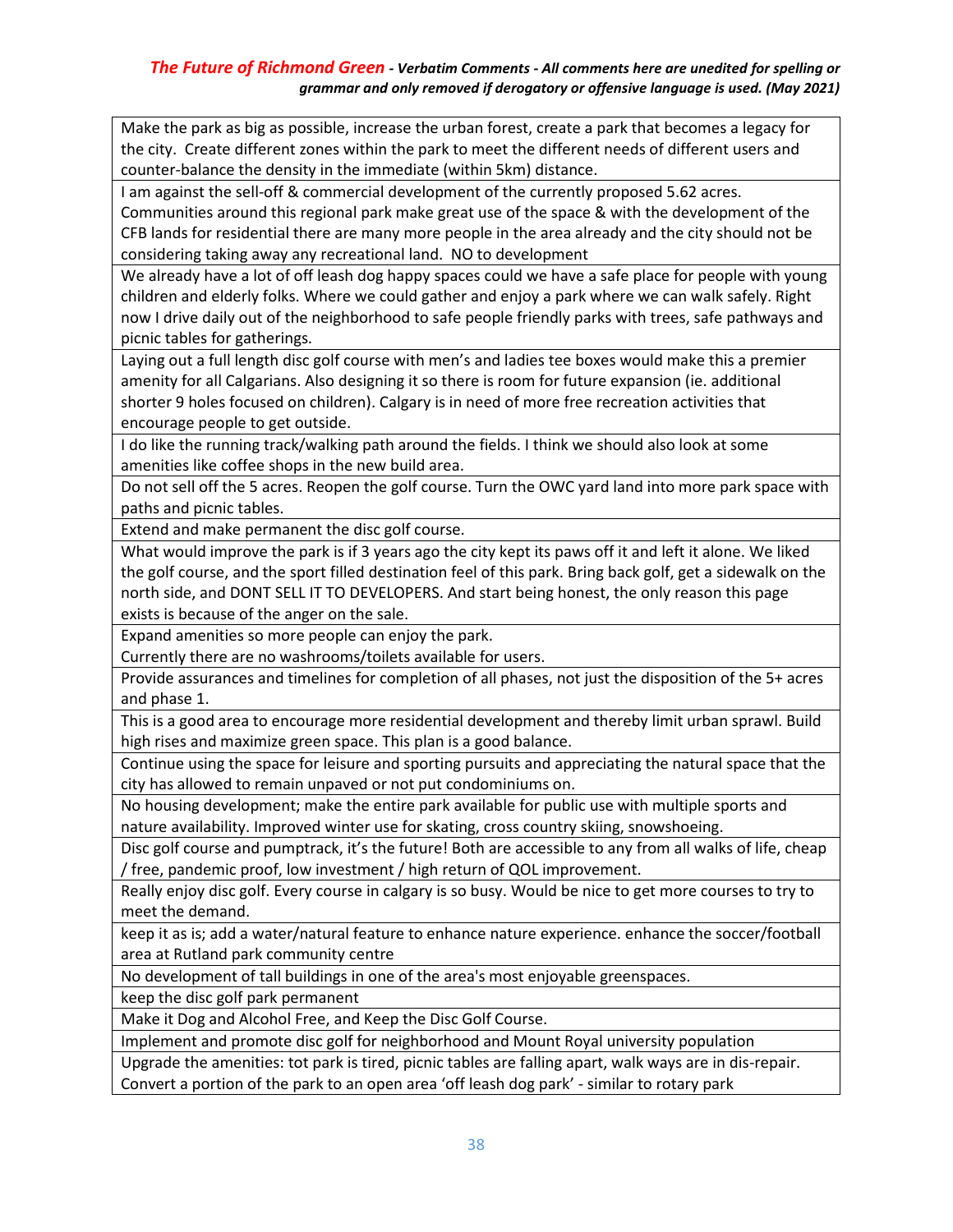Replace lost ball diamonds from the developed area in the city yard/golf course area (seems to be the biggest rub). Maintain existing trees from the golf course add pathways. Move/Improve playground. Winter skating track/rink would be fantastic. Native perennial beds. Increase opportunities for biodiversity.Plant for birds, bees, butterflies.

Keep the disc golf course, there is lots of demand for more courses in the city and if maintained properly is a great use of that space- low cost, keeps it natural and green.

Disc golf is one of the fastest growing sports in North America, and is accessible to all age groups, genders, and comes with a very minor participation cost. Disc golf is exactly the right way forward for this space, there are not many sports that can cater to such a wide group of Calgarians.

A skating track and outdoor ice would be great in the winter, with fire pits as well.

Fix the contamination first then plan to preserve and enhance the green space:

Allow food trucks to park in the parking lot

Small off leash area for dogs—with water fountain

Small water feature

Added seating areas

Added lighting

Added shrubs/trees

Preserve some open green space

Walking/bike paths

Keep ball diamonds

NO ADDED BUILDINGS

I full heartedly support the temporary disc golf course on the old golf course lands and would love to see that disc golf course become a permanent fixture. Disc golf in Calgary is exploding. The Calgary Disc Golf Club is an amazing organization filled with fantastic volunteers committed to community engagement, diversity, and inclusion. Go Disc!

Make part of it into a natural habitat for birds and other wild animals. Green natural area with paths, but no more housing and people living in the area

Open up the golf course, remediate the OWC land. This should be able to be done by the city without requiring the proposed land sale.

Create a tournament level permanent disc golf course. Calgary has one of the best and most active disc golf communities in the world, so a premiere course would be a true asset to growing the sport and bringing world class athletes and others to Calgary. Currently Baker Park is ranked as the 9th busiest disc golf course in the world. Lead Calgary!

Continue to build and grow the Disc Golf Course. The City of Calgary needs more courses in place.

Make it useable, activity oriented space -its currently dead space. Tennis, sledding and ball bring life & its loved for those things. As a Rutland resident who walks to the courts it get little other use. Dont let a few people worried about their view halt the opportunity to make the community next level.

The idea of more residential development in a very congested area is very concerning. It is on the border of 33rd Ave which is an overcrowded congested roadway. Providing outdoor activity for a growing sport of baseball is a priority. The removal of a field for residential development is unacceptable.

Set up the disc golf course as a premium pro tour national course that could host large tournaments, bringing tourism to the area, and setting up Calgary as a leader in disc golf in Canada.

Nothing. It boggles the mind the way that greed moves people to eliminate beautiful green spaces. Taking more beautiful green space away from a community so that developers can profit at the expense of an entire community is heartbreaking.